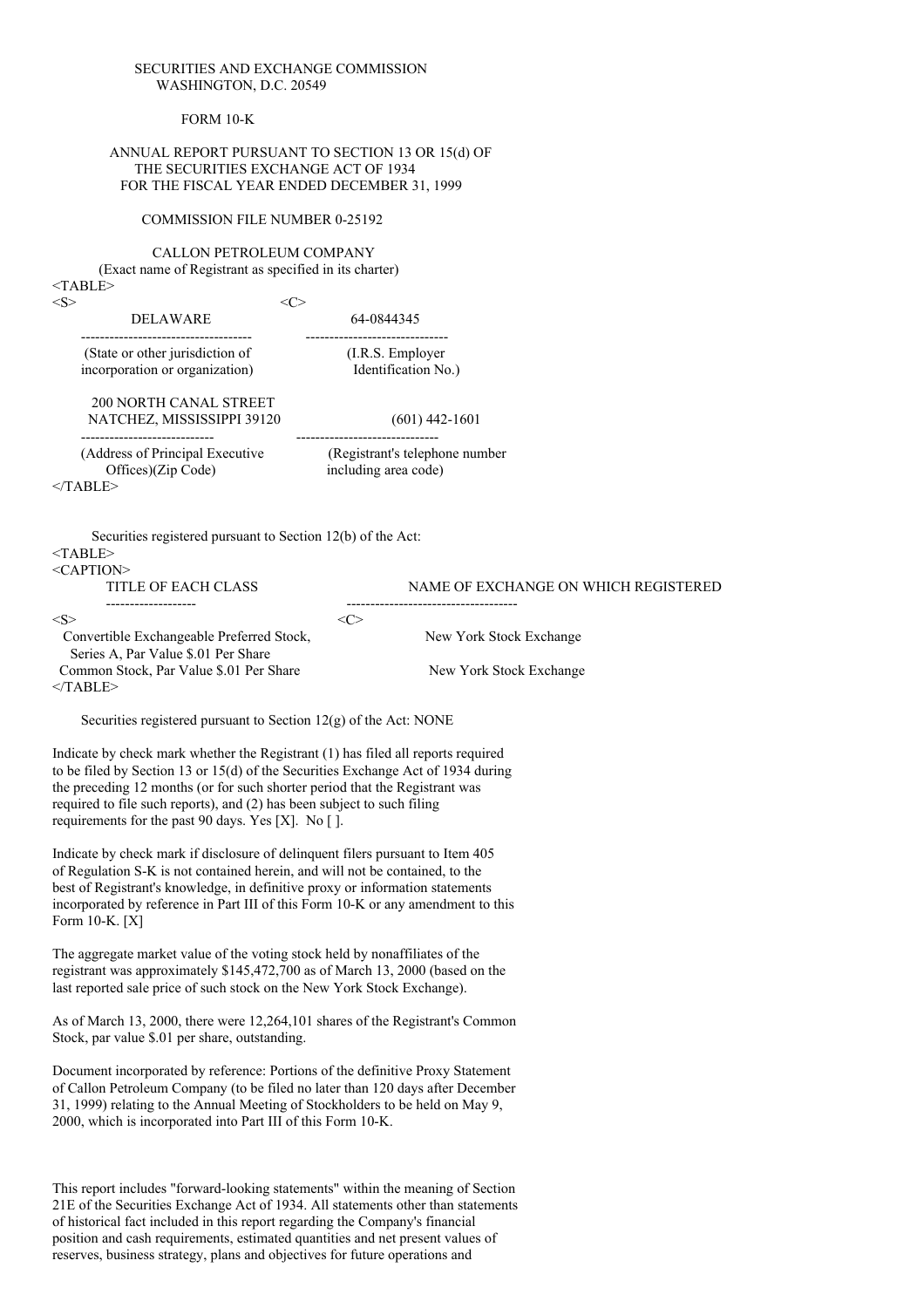covenant compliance, are forward-looking statements. The Company can give no assurances that the assumptions upon which such forward-looking statements are based will prove to have been correct. Important factors that could cause actual results to differ materially from the Company's expectations ("Cautionary Statements") are disclosed below under "Risk Factors" and elsewhere in this report and in other filings made by the Company with the Securities and Exchange Commission (the "Commission"). The Cautionary Statements expressly qualify all subsequent written and oral forward-looking statements attributable to the Company or persons acting on its behalf.

### PART I. BUSINESS OF THE COMPANY

ITEM 1. BUSINESS

#### **OVERVIEW**

Callon Petroleum Company (the "Company") has been engaged in the acquisition, development and exploration of oil and gas properties since 1950. The Company's properties are geographically concentrated primarily offshore in the Gulf of Mexico and onshore in Louisiana and Alabama. The Company was formed under the laws of the state of Delaware in 1994 through the consolidation of a publicly traded limited partnership, a joint venture with a consortium of European institutional investors and an independent energy company owned by certain members of current management (the "Consolidation"). As used herein, the "Company" refers to Callon Petroleum Company and its predecessors and subsidiaries unless the context requires otherwise.

Beginning in 1989, the Company increased its reserves through the acquisition of producing properties that were geologically complex, had (or were analogous to fields with) an established production history from stacked pay zones and were candidates for exploitation. The Company focused on reducing operating costs and implementing production enhancements through the application of technologically advanced production and recompletion techniques.

Over the past four years, the Company has also placed emphasis on the acquisition of acreage with exploration and development drilling opportunities. The Company acquired an infrastructure of production platforms, gathering systems and pipelines to minimize development expenditures of these drilling opportunities. The Company also joined with other industry partners, primarily Murphy Exploration and Production, Inc., ("Murphy") to explore federal offshore blocks acquired in the Gulf of Mexico. The Company currently has 65 federal offshore blocks in inventory. During this period, Callon has drilled 20 productive wells and 10 dry holes for a total of 30 wells and a success rate of 67%. These 20 productive wells include three onshore, 14 in the Gulf of Mexico shelf area and three in the deepwater region of the Gulf. During 1999, seven of these productive wells contributed 135 billion cubic feet of natural gas equivalent ("Bcfe") of reserve additions. These additions from the drill bit contributed to a net reserve replacement cost of \$0.46 per million cubic feet of natural gas equivalent ("Mcfe").

The major focus of the Company's future operations is expected to be the exploration for and development of oil and gas properties, primarily in the Gulf of Mexico.

#### $\overline{2}$

#### BUSINESS STRATEGY

The Company's goals are to increase reserves, production, cash flow and earnings at low reserve replacement costs and it seeks to achieve these goals through the following strategies:

o Assemble and explore a balanced portfolio of projects in the Gulf of Mexico composed of:

-Controlling working interest in projects with low exploration risk and low drilling and completion costs targeting reserve deposits of between 3 and 10 billion cubic feet of natural gas ("Bcf") in the shallow Miocene area at well depths of less than 4,000 feet;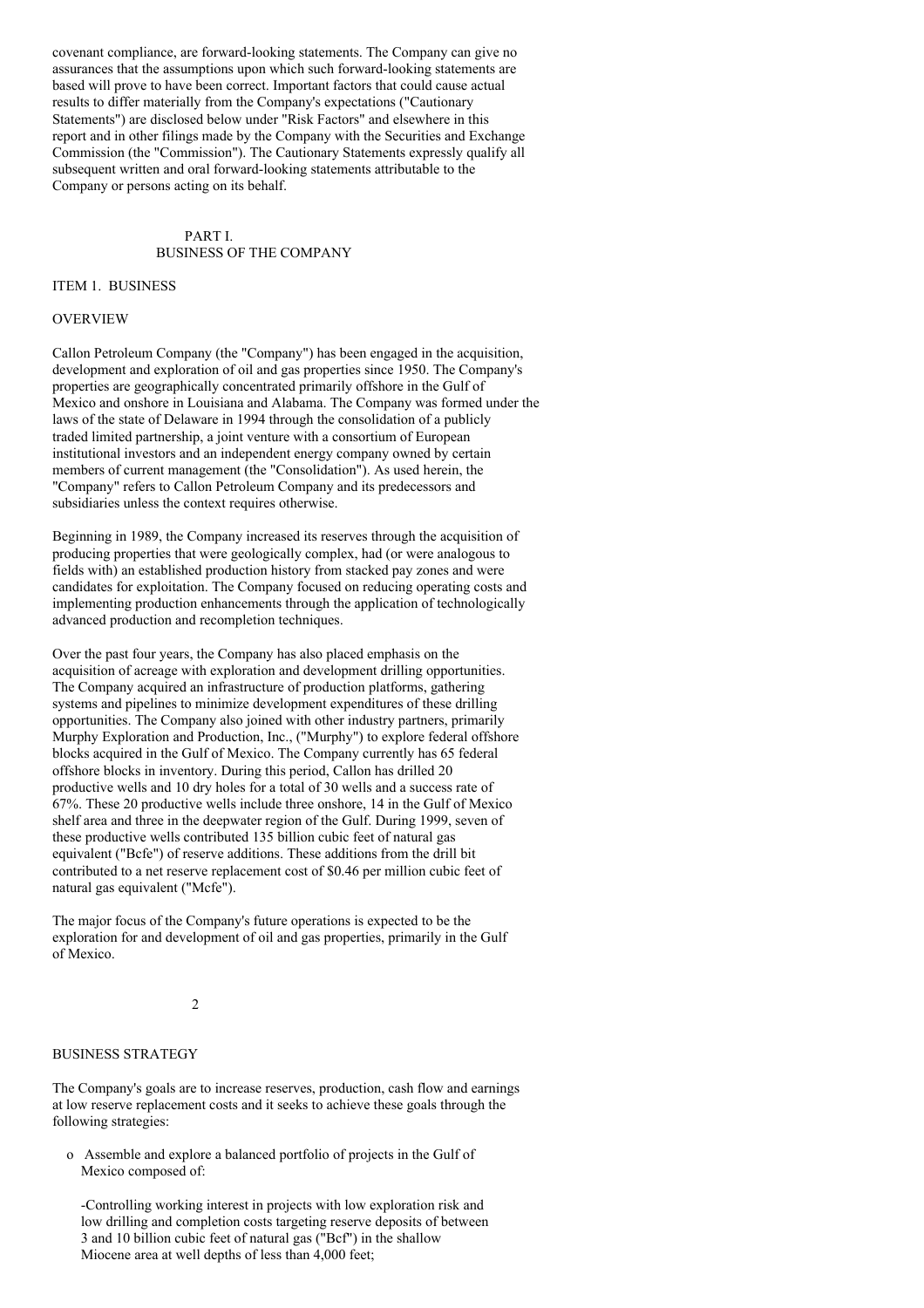-Significant working interests in projects with moderate exploration risk and higher drilling and completion costs targeting reserve deposits of between 10 and 100 Bcfe in the OCS area at well depths of between 7,000 and 17,000 feet; and

-Smaller working interests in projects with high exploration risk and high drilling and completion costs targeting large reserve deposits in the deep water area of the Gulf of Mexico.

- o Acquire at low costs, additional working interest, gathering systems, pipelines, production facilities and other infrastructure in areas in which it operates. Ownership of these facilities enables the Company to reduce the costs of completing wells and to control the timing of the development of our properties.
- o Utilize the latest available technology. The Company's geoscientists and petroleum engineers have developed an expertise with advanced technologies, including 3-D seismic interpretation and computer-aided exploration.
- o Maintain financial flexibility. The Company strives to maintain a substantial unused borrowing capacity under its bank credit facility by periodically refinancing our bank debt in the capital markets by issuing both debt and equity securities.

### EXPLORATION AND DEVELOPMENT ACTIVITIES

## GULF OF MEXICO DEEPWATER

### Habanero, Garden Banks Block 341

During February 1999 the initial test well on the Company's Habanero prospect encountered over 200 feet of net pay. Located in 2,000 feet of water, the well was drilled to a measured depth of 21,158 feet. This discovery was the second deepwater success for the Company. Callon owns an 11.25% working interest in the well. It is operated by Shell Deepwater Development Inc., which owns a 55% working interest, with the remaining working interest being owned by Murphy.

## Medusa, Mississippi Canyon 538/582

During September 1999 the initial test well on the Company's Medusa prospect encountered over 120 feet of net pay. Located in 2,100 feet of water, the well was drilled to a measured depth of 16,241 feet. Delineation drilling accomplished by sidetracking from the original well bore encountered an additional 200 feet of pay in separate fault blocks. A second well was spud in January 2000 to test updip limits in one objective and further delineate a deeper objective. Callon owns a 15% working interest in the well. It is

3

operated by Murphy, which owns a 60% working interest, with the remaining working interest being owned by British-Borneo Petroleum, Inc.

### Entrada, Garden Banks 782/826/827

The test well, which will be drilled to a true vertical depth of 15,500 feet, will be located in 4,690 feet of water and is scheduled to be spud during the second quarter. The Company owns a 20 percent working interest and Vastar Resources, Inc. is the operator.

### GULF OF MEXICO SHELF

South Marsh Island Block 261 #1

The initial well was drilled to 8,000 feet and encountered 110 feet of net natural gas pay in two sandstone formations between 5,400 feet and 5,800 feet. The well tested at over 10 million cubic feet of natural gas ("MMcf") per day from both the upper and lower perforations. Callon owns a 100% working interest in this discovery and anticipates placing the well on production through facilities on an adjacent block before the end of the second quarter of 2000.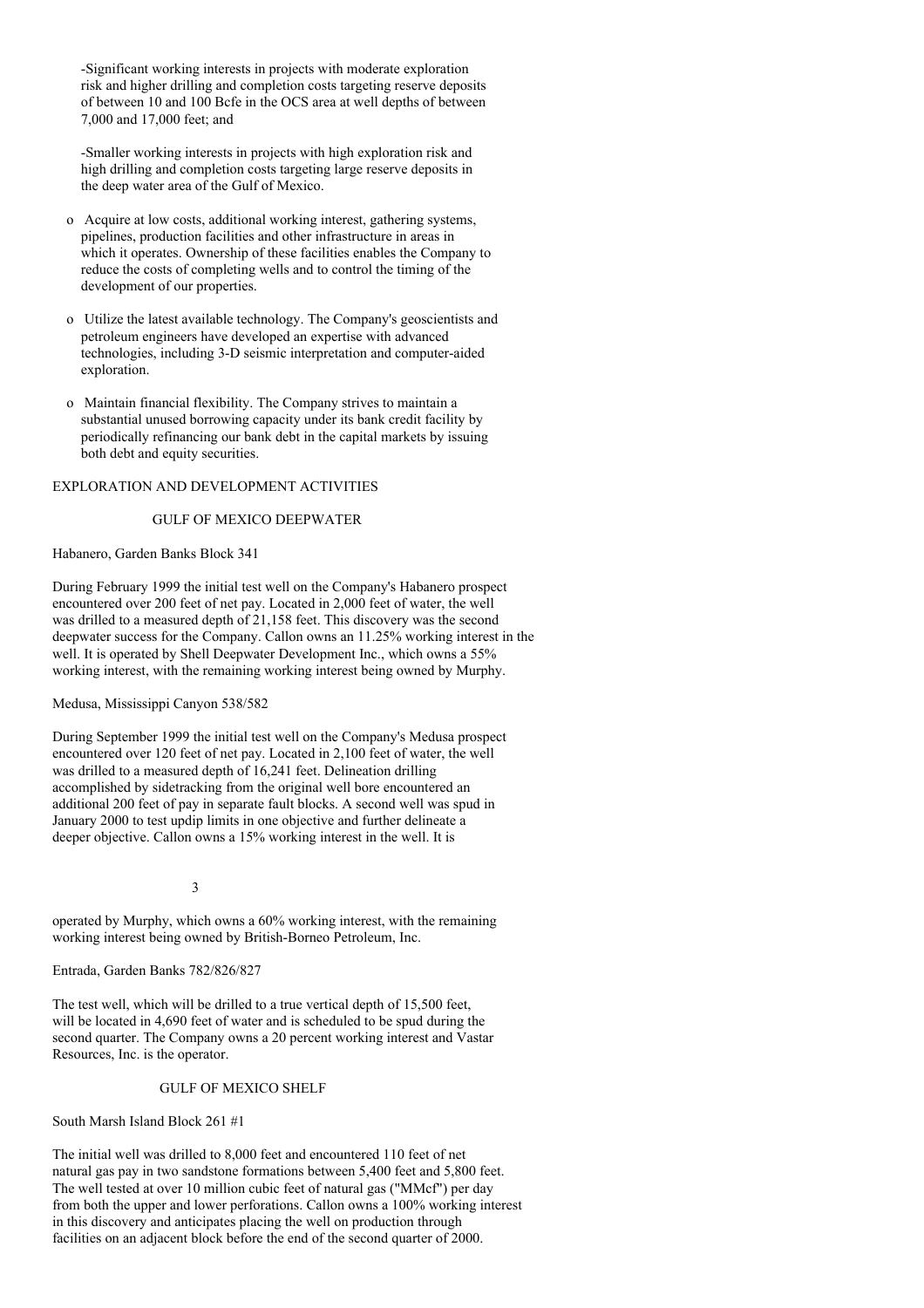South Marsh Island Block 261 #2

A second test well was spud in December 1999 and encountered 100 feet of net natural gas in five pay sands. However, in January, the well blew out and had to be plugged. The South Marsh Island Block 261 #3, a replacement well, is currently drilling at an adjacent location and the company owns a 100% working interest.

East Cameron Block 275

Drilled to a measured depth of 10, 746 feet, the company's test well encountered net natural gas pay of 160 feet (TVD) in five intervals between 5,800 feet and 10,500 feet. The well tested at a combined rate of 18.1 million cubic feet of natural gas equivalent ("MMcfe") per day from two zones. Callon owns a 100% working interest in the well and anticipates placing the well on production through facilities on an adjacent block at the beginning of the second quarter 2000.

Snapper, High Island Block A-494

The #C-1 well (Snapper prospect) reached a total depth of 8,800 feet and encountered 207 feet of gross gas pay with 80 feet of net natural gas pay in the objective Cris. S. sandstone formation. The well was brought on line in July 1999 and is currently producing 8.8 MMcf per day. Callon owns a 50% working interest in the well and the operator, PetroQuest Energy, Inc. holds 42%.

## RECENT DEVELOPMENTS

The Company had four exploration wells that were in progress at the end of 1999 and two wells that were drilled subsequent to year-end 1999. Four of these six wells were determined to be non-commercial during the first quarter of 2000. In the aggregate, the Company's net costs for the four unsuccessful wells were approximately \$12.1 million.

### RECENT ACQUISITIONS

In December 1999, Callon purchased from Santos USA Corporation an additional 20% working interest in the Boomslang deepwater discovery on Ewing Bank Block 994 for \$7.3 million. This brought Callon's total working interest in the well to 55%.

In June 1999, the Company acquired various working interests in the Mobile Block 864 Area in which the Company already owned an interest. Concurrent with this acquisition, the seller received a volumetric production payment, valued at approximately \$14.8 million, from production attributable to a portion of the

4

Company's interest in the area over a 39-month period. Under the terms of the sale, the Company is obligated to deliver the production volumes free and clear of royalties, lease operating expenses, production taxes and all capital costs.

### RISK FACTORS

VOLATILITY OF OIL AND GAS PRICES; MARKETABILITY OF PRODUCTION. The Company's revenues, profitability and future growth and the carrying value of its oil and gas properties are substantially dependent on prevailing prices of oil and gas. The Company's ability to maintain or increase its borrowing capacity and to obtain additional capital on attractive terms is also substantially dependent upon oil and gas prices. Prices for oil and gas are subject to large fluctuations in response to relatively minor changes in the supply of and demand for oil and gas, market uncertainty and a variety of additional factors beyond the control of the Company. Beginning in 1997 and continuing through early 1999, the prices we received for production generally declined, especially for oil. Oil prices have recently increased significantly, but remain volatile. Any substantial and extended decline in the price of oil or gas would have an adverse effect on the Company's carrying value of its proved reserves, borrowing capacity, revenues, profitability and cash flows from operations.

Volatile oil and gas prices make it difficult to estimate the value of producing properties for acquisition and often cause disruption in the market for oil and gas producing properties, as buyers and sellers have difficulty agreeing on such value. Price volatility also makes it difficult to budget for and project the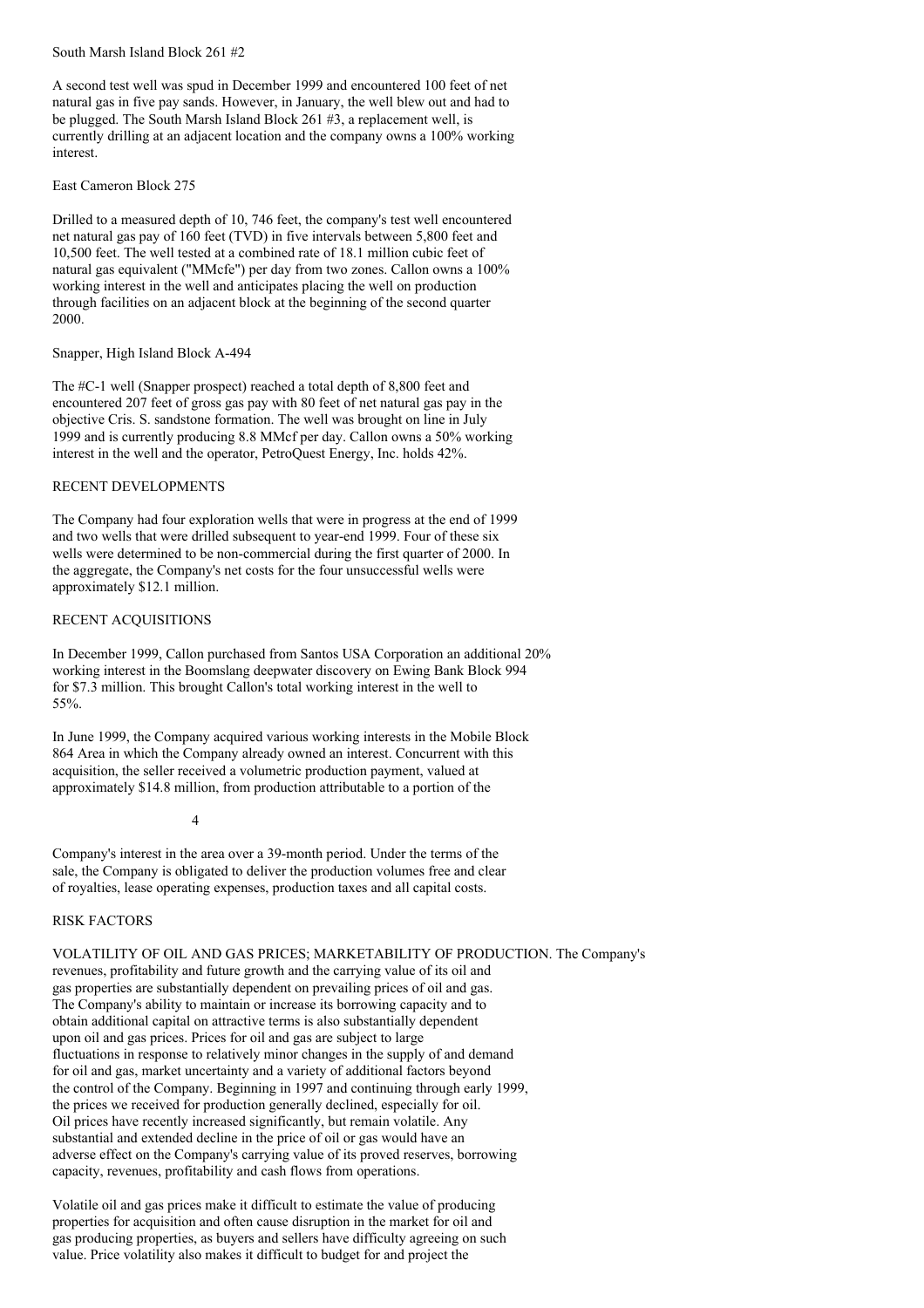return on acquisitions and development and exploitation projects.

In addition, the marketability of the Company's production depends upon the availability and capacity of gas gathering systems, pipelines and processing facilities. Federal and state regulation of oil and gas production and transportation, general economic conditions and changes in supply and demand all could adversely affect the Company's ability to produce and market its oil and natural gas. If market factors were to change dramatically, the financial impact on the Company could be substantial. The availability of markets and the volatility of product prices are beyond the control of the Company and represent a significant risk.

#### RISKS OF EXPLORATION AND DEVELOPMENT

The major focus of the Company's operations over the next several years is expected to be the exploration for and development of oil and gas properties, primarily in federal and state waters in the Gulf of Mexico. Exploration and drilling activities are generally considered to be of a higher risk than acquisitions of producing oil and gas properties. Additionally, certain of the Company's wells seek to discover deposits of oil and gas at deep formations and have more risk than wells seeking to develop hydrocarbons from shallow formations. No assurances can be made that the Company will discover oil and gas in commercial quantities in its exploration and development operations. Expenditure of a material amount of funds in exploration for oil and gas without discovery of commercial quantities of reserves will have a material adverse effect upon the Company.

OPERATING HAZARDS, OFFSHORE OPERATIONS AND UNINSURED RISKS. Callon's operations are subject to risks inherent in the oil and gas industry, such as blowouts, cratering, explosions, uncontrollable flows of oil, gas or well fluids, fires, pollution and other environmental risks. These risks could result in substantial losses to the Company due to injury and loss of life, severe damage to and destruction of property and equipment, pollution and other environmental damage and suspension of operations. Moreover, a substantial portion of the Company's operations are offshore and therefore are subject to a variety of operating risks peculiar to the marine environment, such as hurricanes or other adverse weather conditions, to more extensive governmental regulation, including regulations that may, in certain circumstances, impose strict liability for pollution

5

damage, and to interruption or termination of operations by governmental authorities based on environmental or other considerations.

The Company maintains insurance of various types to cover its operations, including maritime employer's liability and comprehensive general liability. Amounts in excess of base coverages are provided by primary and excess umbrella liability policies with maximum limits of \$50 million. In addition, the Company maintains operator's extra expense coverage, which provides coverage for the control of wells drilled and/or producing and redrilling expenses and pollution coverage for wells out of control.

No assurances can be given that Callon will be able to maintain adequate insurance in the future at rates the Company considers reasonable. The occurrence of a significant event not fully insured or indemnified against could materially and adversely affect the Company's financial condition and results of operations.

### ESTIMATES OF OIL AND GAS RESERVES

This document contains estimates of oil and gas reserves, and the future net cash flows attributable to those reserves, prepared by Huddleston & Co., Inc., independent petroleum and geological engineers (the "Reserve Engineers"). There are numerous uncertainties inherent in estimating quantities of proved reserves and cash flows attributable to such reserves, including factors beyond the control of the Company and the Reserve Engineers. Reserve engineering is a subjective process of estimating underground accumulations of oil and gas that cannot be measured in an exact manner. The accuracy of an estimate of quantities of reserves, or of cash flows attributable to such reserves, is a function of the available data, assumptions regarding future oil and gas prices and expenditures for future development and exploitation activities, and of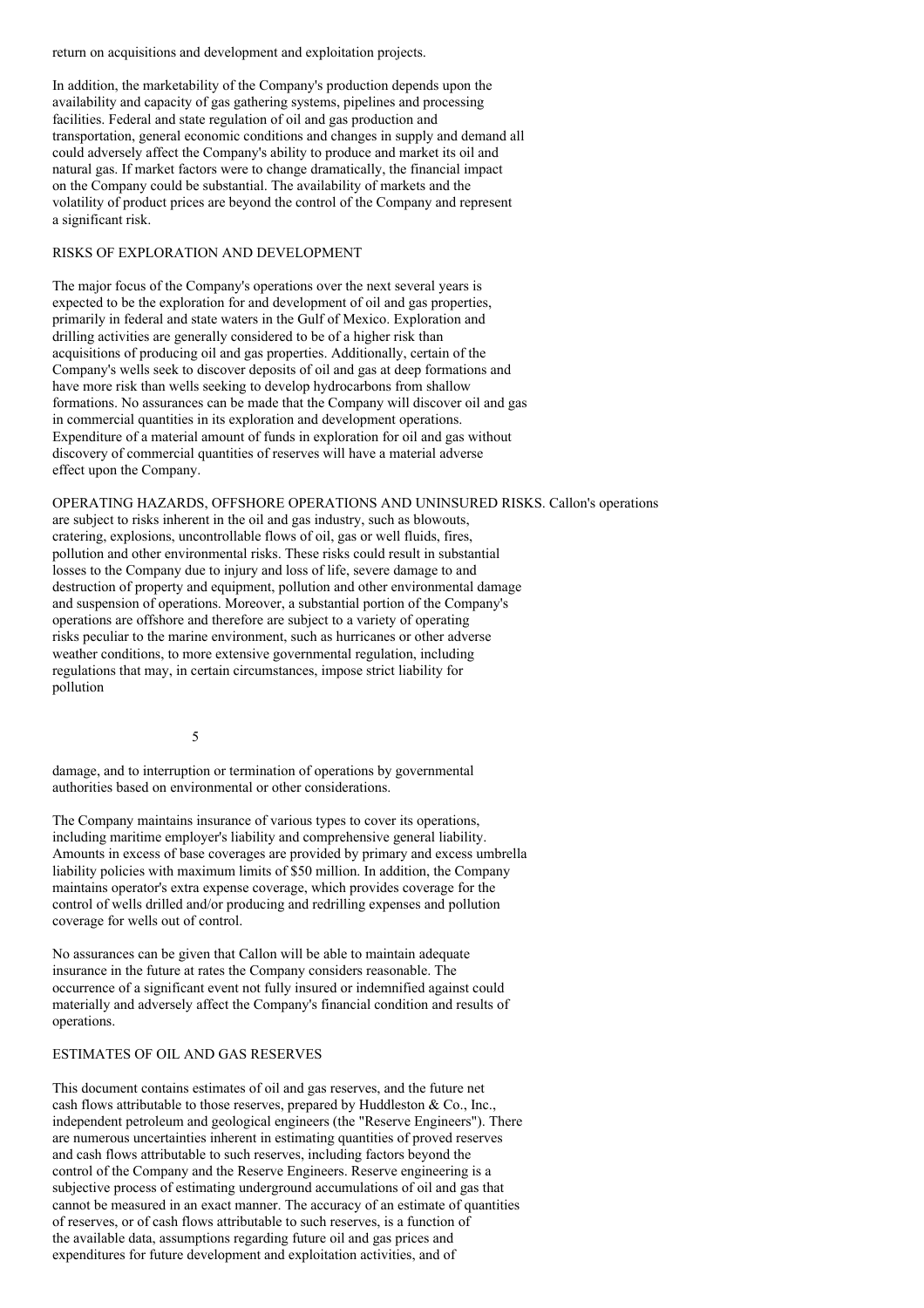engineering and geological interpretation and judgment. Additionally, reserves and future cash flows may be subject to material downward or upward revisions, based upon production history, development and exploitation activities and prices of oil and gas. Actual future production, revenue, taxes, development expenditures, operating expenses, quantities of recoverable reserves and the value of cash flows from such reserves may vary significantly from the assumptions and estimates set forth herein. In addition, reserve engineers may make different estimates of reserves and cash flows based on the same available data. In calculating reserves on a Mcfe basis, oil was converted to gas equivalent at the ratio of six Mcf of gas to one barrel "(Bbl") of oil. While this ratio approximates the energy equivalency of gas to oil on a Btu basis, it may not represent the relative prices received by the Company on the sale of its oil and gas production. The estimates include volumes of approximately 5.8 Bcf, \$12.1 million of future cash inflows and \$10.7 million of discounted cash flows attributable to a volumetric production payment.

The estimated quantities of proved reserves and the discounted present value of future net cash flows attributable to estimated proved reserves set forth in this document were prepared by the Reserve Engineers in accordance with the rules of the Securities and Exchange Commission (the "Commission"), and are not intended to represent the fair market value of such reserves.

## OPERATIONS BY THIRD PARTIES

The Company does not operate all of its properties and has limited influence over the operations of some of these properties, particularly the deepwater projects. This lack of control could result in the operator initiating exploration or development activities on a faster or slower pace than the Company prefers. If the operator proposes to expand drilling or development projects greater than the Company has funds for, the Company may be unable to participate in the project or share in the revenues. Also if the operator refuses to initiate a project, the Company may be unable to pursue the project, which could reduce the value of the property.

### DEEPWATER DRILLING AND OPERATIONS

6

Drilling operations in the deepwater area are by their nature more difficult and costly than drilling operations in shallower water. Deepwater exploration requires the application of more advanced drilling technologies, involving a higher risk of technological failure and usually resulting in significantly higher drilling costs. Deepwater wells are completed using subsea completion techniques that require substantial time and the use of advanced remote installation equipment. These operations involve a high risk of mechanical difficulties and equipment failures that could result in significant cost overruns.

In the deepwater area, the time required to commence production following a discovery is much longer than in shallow waters and on-shore. All of the Company's deepwater discoveries and prospects will require the construction of expensive production facilities and pipelines prior to the beginning of production. The costs and timing of the construction of these facilities cannot be estimated with certainty, and the accuracy of such estimates will be affected by a number of factors beyond our control, including decisions made by the operators of our deepwater wells, the availability of materials necessary to construct the facilities, proximity of our discoveries to pipelines and the price of oil and natural gas. Delays and cost overruns in the commencement of production will affect the value of the deepwater prospects and the discounted present value of reserves attributable to those prospects.

### ABILITY TO REPLACE RESERVES

The Company's future success depends upon its ability to find, develop and acquire additional oil and gas reserves that are economically recoverable. As is generally the case in the Gulf Coast region, many of the Company's producing properties are characterized by a high initial production rate, followed by a steep decline in production. As a result, the Company must locate and develop or acquire new oil and gas reserves to replace those being depleted by production. Without successful exploration or acquisition activities, the Company's reserves and revenues will decline rapidly. No assurances can be given that the Company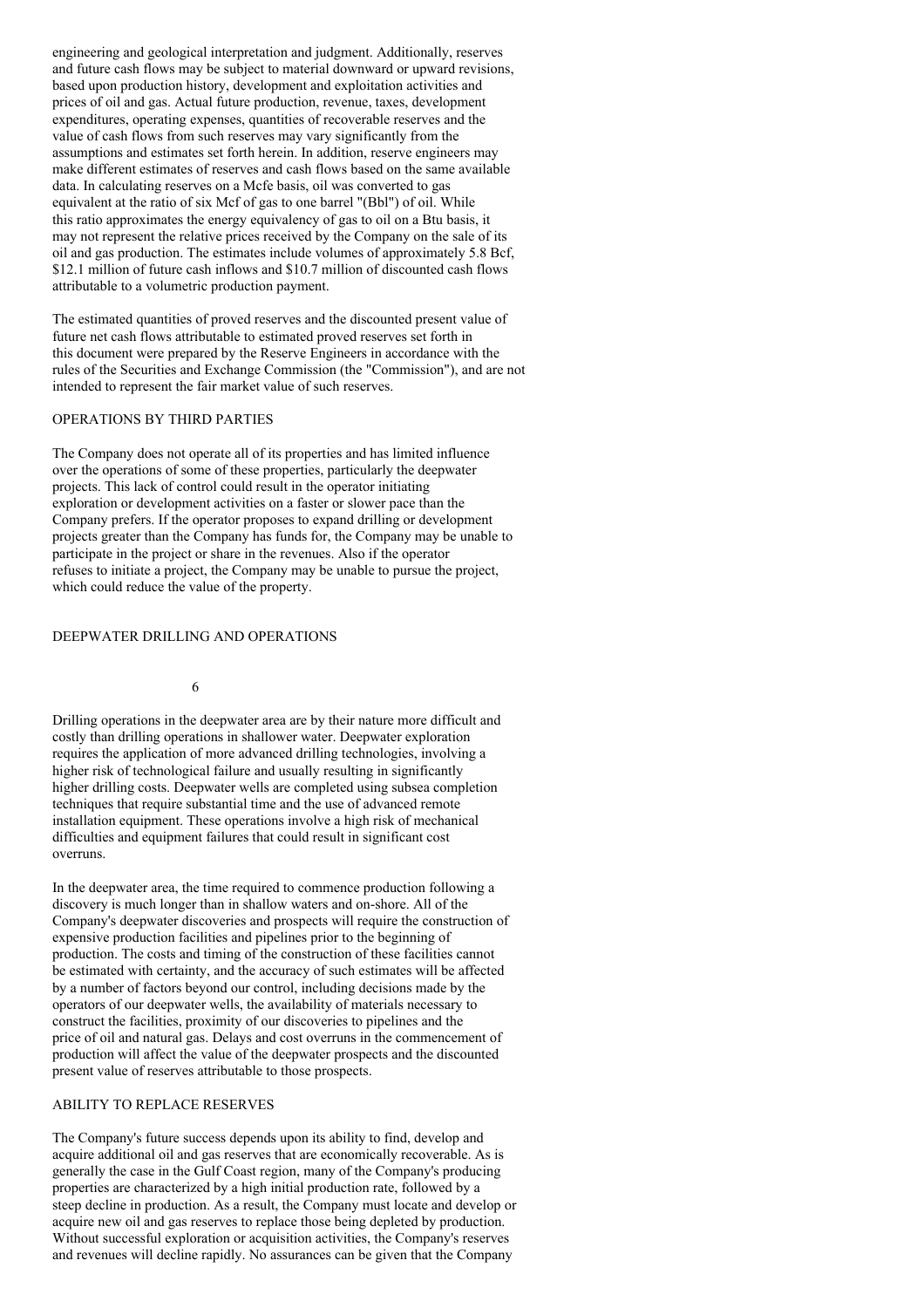will be able to find and develop or acquire additional reserves at an acceptable cost.

The exploration for oil and gas requires the expenditure of substantial amounts of capital, and there can be no assurances that commercial quantities of oil or gas will be discovered as a result of such activities. The Company's current capital budget includes drilling 2 gross (.3 net) development wells and 13 gross (5.2 net) exploratory wells through fiscal 2000. The estimated cost, net to the Company, to drill and complete these wells is approximately \$75 million with dry hole costs of approximately \$36 million. The drilling of several unsuccessful wells could have a material adverse effect on the Company. In addition, the successful acquisition of producing properties requires an assessment of recoverable reserves, future oil and gas prices and operating costs, potential environmental and other liabilities and other factors. Such assessments are necessarily inexact and their accuracy inherently uncertain. In addition, no assurances can be given that the Company's exploitation and development activities will result in any increases in reserves. The Company's operations may be curtailed, delayed or canceled as a result of lack of adequate capital and other factors, such as title problems, weather, compliance with governmental regulations or price controls, mechanical difficulties or shortages or delays in the delivery of equipment. In addition, the costs of exploration and development may materially exceed initial estimates.

#### SUBSTANTIAL CAPITAL REQUIREMENTS

The Company makes, and will continue to make, substantial capital expenditures for the exploitation, exploration, acquisition and production of oil and gas reserves. Historically, the Company has financed these expenditures primarily with cash generated by operations, proceeds from bank borrowings and issuance of debt and equity securities. The Company's total capital expenditure forecast for 2000 is approximately \$85 million, and could be reduced depending on the success of the Company's drilling activities. The Company makes unsolicited offers for the acquisition of oil and gas properties in the normal course of business. In the event that any such offers are accepted, the amount or composition of the Company's capital expenditure budget could be revised significantly.

If revenues or the Company's borrowing base decrease as a result of lower oil and gas prices, lack of drilling success, operating difficulties or declines in reserves, the Company may have limited ability to repay debt and to expend the capital necessary to undertake or complete future drilling programs. There

7

can be no assurance that additional debt or equity financing or cash generated by operations will be available to meet these requirements.

## HEDGING OF PRODUCTION

Part of the Company's business strategy is to reduce its exposure to the volatility of oil and gas prices by hedging a portion of its production. See Item 7A. "Quantitative and Qualitative Disclosures About Market Risks." In a typical hedge transaction, the Company will have the right to receive from the counterparts to the hedge, the excess of the fixed price specified in the hedge over a floating price based on a market index, multiplied by the quantity hedged. If the floating price exceeds the fixed price, the Company is required to pay the counterparts this difference multiplied by the quantity hedged. The Company is required to pay the difference between the floating price and the fixed price (when the floating price exceeds the fixed price) regardless of whether the Company has sufficient production to cover the quantities specified in the hedge. Significant reductions in production at times when the floating price exceeds the fixed price could require the Company to make payments under the hedge agreements even though such payments are not offset by sales of production. Hedging will also prevent the Company from receiving the full advantage of increases in oil or gas prices above the fixed amount specified in the hedge. As of December 31, 1999, the Company had open collar contracts with third parties whereby minimum floor prices and maximum ceiling prices are contracted and applied to related contract volumes. These agreements in effect for 2000 are for average gas volumes of 231,250 Mcf per month beginning in February 2000 through September, 2000 at (on a weighted average) a ceiling price of \$2.80 and floor price of \$2.56. The Company had no open oil hedging contracts at December 31, 1999.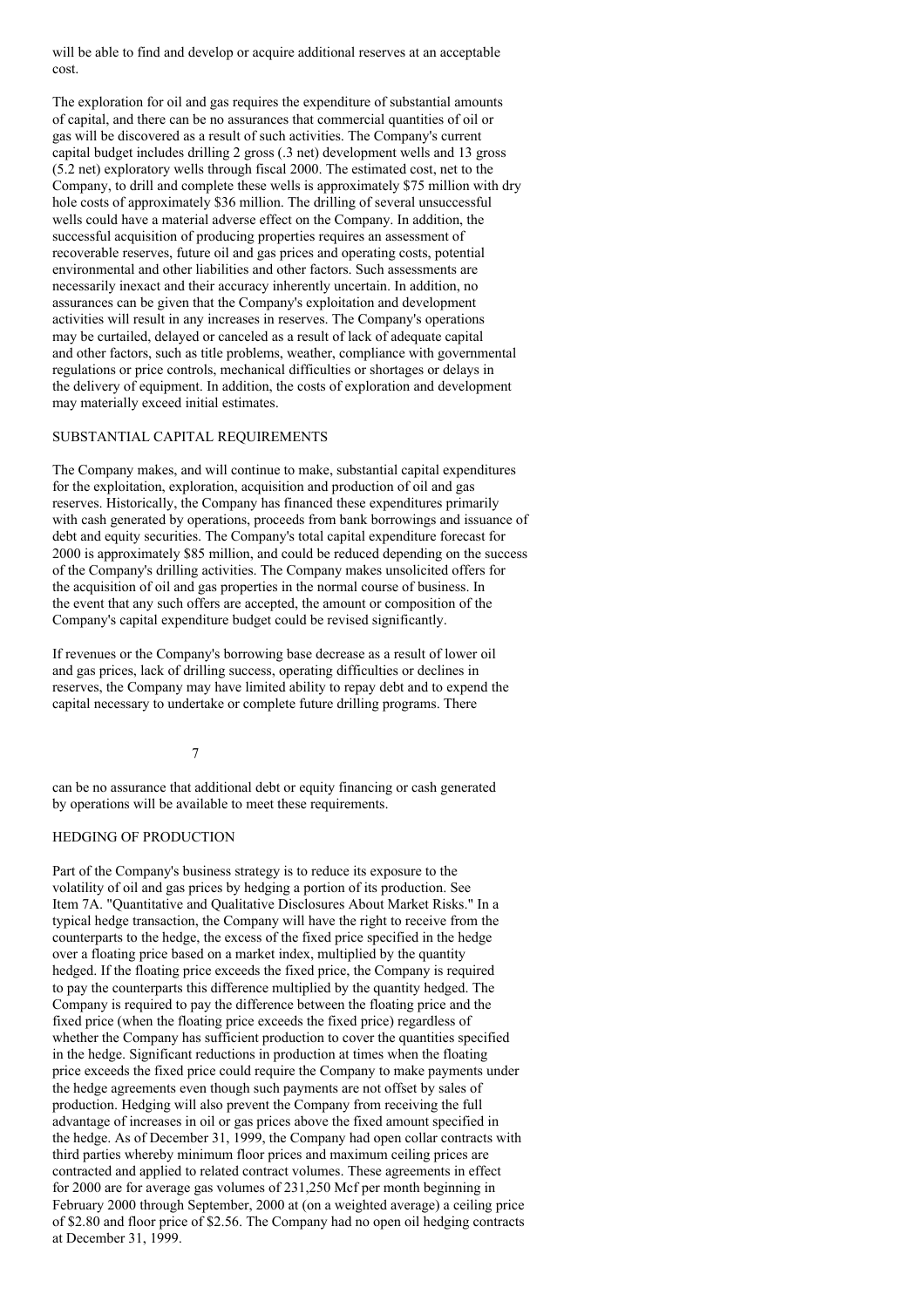#### **COMPETITION**

The Company operates in the highly competitive areas of oil and gas exploration, development and production. The availability of funds and information relating to a property, the standards established by the Company for the minimum projected return on investment, the availability of alternate fuel sources and the intermediate transportation of gas are factors which affect the Company's ability to compete in the marketplace. The Company's competitors include major integrated oil companies, substantial independent energy companies, affiliates of major interstate and intrastate pipelines and national and local gas gatherers, many of which possess greater financial and other resources than the Company.

### ENVIRONMENTAL AND OTHER REGULATIONS

The Company's operations are subject to numerous laws and regulations governing the discharge of materials into the environment or otherwise relating to environmental protection. These laws and regulations may require the acquisition of a permit before drilling commences, restrict the types, quantities and concentration of various substances that can be released into the environment in connection with drilling and production activities, limit or prohibit drilling activities on certain lands lying within wilderness, wetlands and other protected areas, require remedial measures to mitigate pollution from former operations, such as plugging abandoned wells, and impose substantial liabilities for pollution resulting from the Company's operations. Moreover, the recent trend toward stricter standards in environmental legislation and regulation is likely to continue. The enactment of stricter legislation or the adoption of stricter regulation could have a significant impact on the operating costs of the Company, as well as on the oil and gas industry in general.

The Company's operations could result in liability for personal injuries, property damage, oil spills, discharge of hazardous materials, remediation and clean-up costs and other environmental damages. Moreover, the Company could be liable for environmental damages caused by previous property owners. As a result, substantial liabilities to third parties or governmental entities may be incurred; the payment of which could have a material adverse effect on the Company's financial condition and results of operations. The Company maintains insurance coverage for its operations, including limited coverage for sudden and accidental environmental damages, but does not believe that insurance coverage for environmental damages that occur over time is available at a reasonable cost. Moreover, the Company does not believe that

8

insurance coverage for the full potential liability that could be caused by sudden and accidental environmental damages is available at a reasonable cost. Accordingly, the Company may be subject to liability or may lose the privilege to continue exploration or production activities upon substantial portions of its properties in the event of certain environmental damages.

The Oil Pollution Act of 1990 imposes a variety of regulations on "responsible parties" related to the prevention of oil spills. The implementation of new, or the modification of existing, environmental laws or regulations, including regulations promulgated pursuant to the Oil Pollution Act of 1990, could have a material adverse impact on the Company.

#### MARKETS

Callon's ability to market oil and gas from the Company's wells depends upon numerous factors beyond the Company's control, including the extent of domestic production and imports of oil and gas, the proximity of the gas production to gas pipelines, the availability of capacity in such pipelines, the demand for oil and gas by utilities and other end users, the availability of alternative fuel sources, the effects of inclement weather, and state and federal regulation of oil and gas production and federal regulation of gas sold or transported in interstate commerce. No assurance can be given that Callon will be able to market all of the oil or gas produced by the Company or that favorable prices can be obtained for the oil and gas Callon produces.

In view of the many uncertainties affecting the supply and demand for oil, gas and refined petroleum products, the Company is unable to predict future oil and gas prices and demand or the overall effect such prices and demand will have on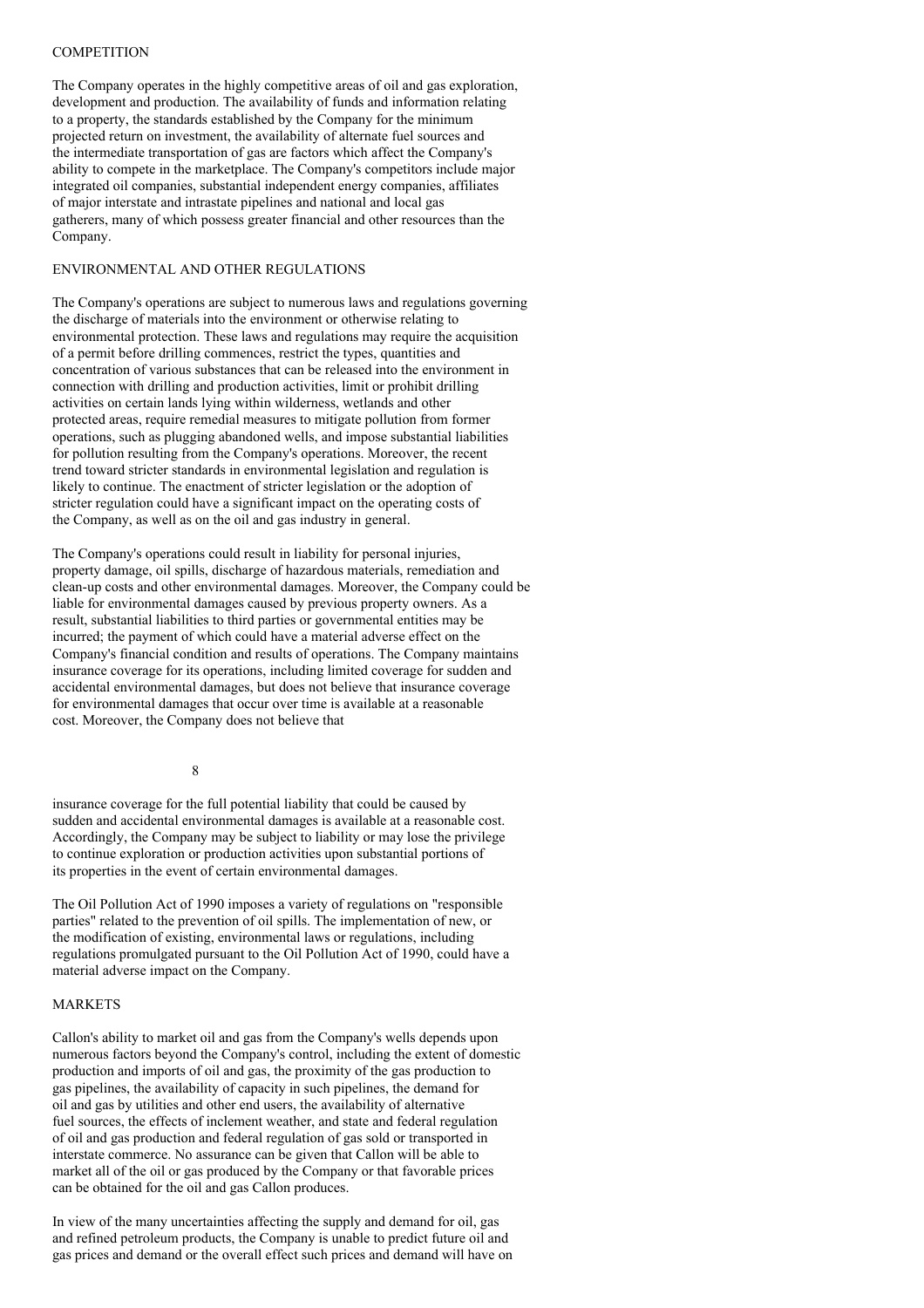the Company. Callon does not believe that the loss of any of the Company's oil purchasers would have a material adverse effect on the Company's operations. Additionally, since substantially all of the Company's gas sales are on the spot market, the loss of one or more gas purchasers should not materially and adversely affect the Company's financial condition. The marketing of oil and gas by Callon can be affected by a number of factors, which are beyond the Company's control, the exact effects of which cannot be accurately predicted.

#### CORPORATE OFFICES

The Company's headquarters are located in Natchez, Mississippi, in approximately 51,500 square feet of owned space. The Company also maintains owned or leased field offices in the area of the major fields in which it operates properties or has a significant interest. Replacement of any of the Company's leased offices would not result in material expenditures by the Company as alternative locations to its leased space are anticipated to be readily available.

#### EMPLOYEES

The Company had 94 employees as of December 31, 1999, none of who are currently represented by a union. The Company considers itself to have good relations with its employees. The Company employs six petroleum engineers and five petroleum geoscientists.

### FEDERAL REGULATIONS

SALES OF NATURAL GAS. Effective January 1, 1993, the Natural Gas Wellhead Decontrol Act deregulated prices for all "first sales" of natural gas. Thus, all sales of gas by the Company may be made at market prices, subject to applicable contract provisions.

TRANSPORTATION OF NATURAL GAS. The rates, terms and conditions applicable to the interstate transportation of natural gas by pipelines are regulated by the Federal Energy Regulatory Commission ("FERC") under the

9

Natural Gas Act ("NGA"), as well as under section 311 of the Natural Gas Policy Act ("NGPA"). Since 1985, the FERC has implemented regulations intended to make natural gas transportation more accessible to gas buyers and sellers on an open-access, non-discriminatory basis.

The FERC has announced several important transportation-related policy statements and rule changes, including a statement of policy and final rule issued February 25, 2000 concerning alternatives to its traditional cost-of-service rate-making methodology to establish the rates interstate pipelines may charge for their services. The final rule revises FERC's pricing policy and current regulatory framework to improve the efficiency of the market and further enhance competition in natural gas markets.

With respect to the transportation of natural gas on or across the Outer Continental Shelf ("OCS"), the FERC requires, as part of its regulation under the Outer Continental Shelf Lands Act, that all pipelines provide open and non-discriminatory access to both owner and non-owner shippers. Although to date the FERC has imposed light-handed regulation on off-shore facilities that meet its traditional test of gathering status, it has the authority to exercise jurisdiction under the Outer Continental Shelf Lands Act ("OCSLA") over gathering facilities, if necessary, to permit non-discriminatory access to service. For those facilities transporting natural gas across the OCS that are not considered to be gathering facilities, the rates, terms, and conditions applicable to this transportation are regulated by FERC under the NGA and NGPA, as well as the OCSLA.

SALES AND TRANSPORTATION OF CRUDE OIL. Sales of crude oil and condensate can be made by the Company at market prices not subject at this time to price controls. The price that the Company receives from the sale of these products will be affected by the cost of transporting the products to market. The rates, terms, and conditions applicable to the interstate transportation of oil and related products by pipelines are regulated by the FERC under the Interstate Commerce Act. As required by the Energy Policy Act of 1992, the FERC has revised its regulations governing the rates that may be charged by oil pipelines. The new rules, which were effective January 1, 1995, provide a simplified, generally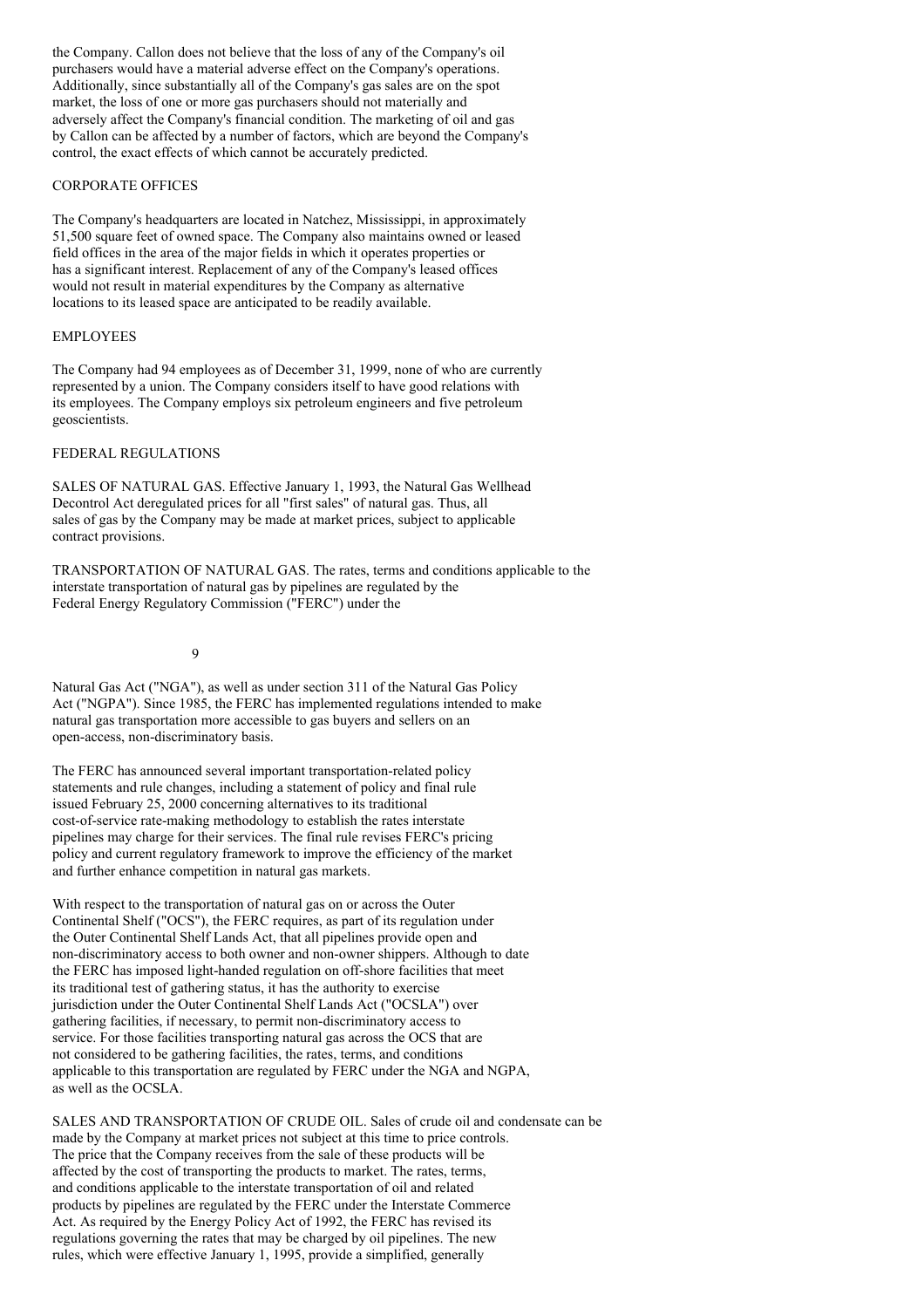applicable method of regulating such rates by use of an index for setting rate ceilings. The FERC will also, under defined circumstances, permit alternative ratemaking methodologies for interstate oil pipelines such as the use of cost of service rates, settlement rates, and market-based rates. Market-based rates will be permitted to the extent the pipeline can demonstrate that it lacks significant market power in the market in which it proposes to charge market-based rates. The cumulative effect that these rules may have on moving the Company's production to market cannot yet be determined.

With respect to the transportation of oil and condensate on or across the OCS, the FERC requires, as part of its regulation under the OCSLA, that all pipelines provide open and non-discriminatory access to both owner and non-owner shippers. Accordingly, the FERC has the authority to exercise jurisdiction under the OCSLA, if necessary, to permit non-discriminatory access to service.

LEGISLATIVE PROPOSALS. In the past, Congress has been very active in the area of natural gas regulation. There are legislative proposals pending in Congress and in various state legislatures which, if enacted, could significantly affect the petroleum industry. At the present time it is impossible to predict what proposals, if any, might actually be enacted by Congress or the various state legislatures and what effect, if any, such proposals might have on the Company's operations.

FEDERAL, STATE OR INDIAN LEASES. In the event the Company conducts operations on federal, state or Indian oil and gas leases, such operations must comply with numerous regulatory restrictions, including various nondiscrimination statutes, royalty and related valuation requirements, and certain of such operations must be conducted pursuant to certain on-site security regulations and other appropriate permits issued by the Bureau of Land Management ("BLM") or Minerals Management Service ("MMS") or other appropriate federal or state agencies.

### 10

The Company's OCS leases in federal waters are administered by the MMS and require compliance with detailed MMS regulations and orders. The MMS has promulgated regulations implementing restrictions on various production-related activities, including restricting the flaring or venting of natural gas. Under certain circumstances, the MMS may require and Company operations on federal leases to be suspended or terminated. Any such suspension or termination could materially and adversely affect the Company's financial condition and operations. On March 15, 2000, the MMS issued a final rule effective June 1, 2000 which amends its regulations governing the calculation of royalties and the valuation of crude oil produced from federal leases. Among other matters, this rule amends the valuation procedure for the sale of federal royalty oil by eliminating posted prices as a measure of value and relying instead on arm's length sales prices and spot market prices as market value indicators. Because the Company sells its production in the spot market and therefore pays royalties on production from federal leases, it is not anticipated that this final rule will have any substantial impact on the Company.

The Mineral Leasing Act of 1920 ("Mineral Act") prohibits direct or indirect ownership of any interest in federal onshore oil and gas leases by a foreign citizen of a country that denies "similar or like privileges" to citizens of the United States. Such restrictions on citizens of a "non-reciprocal" country include ownership or holding or controlling stock in a corporation that holds a federal onshore oil and gas lease. If this restriction is violated, the corporation's lease can be canceled in a proceeding instituted by the United States Attorney General. Although the regulations of the BLM (which administers the Mineral Act) provide for agency designations of non-reciprocal countries, there are presently no such designations in effect. The Company owns interests in numerous federal onshore oil and gas leases. It is possible that holders of equity interests in the Company may be citizens of foreign countries, which at some time in the future might be determined to be non-reciprocal under the Mineral Act.

### STATE REGULATIONS

Most states regulate the production and sale of oil and natural gas, including requirements for obtaining drilling permits, the method of developing new fields, the spacing and operation of wells and the prevention of waste of oil and gas resources. The rate of production may be regulated and the maximum daily production allowable from both oil and gas wells may be established on a market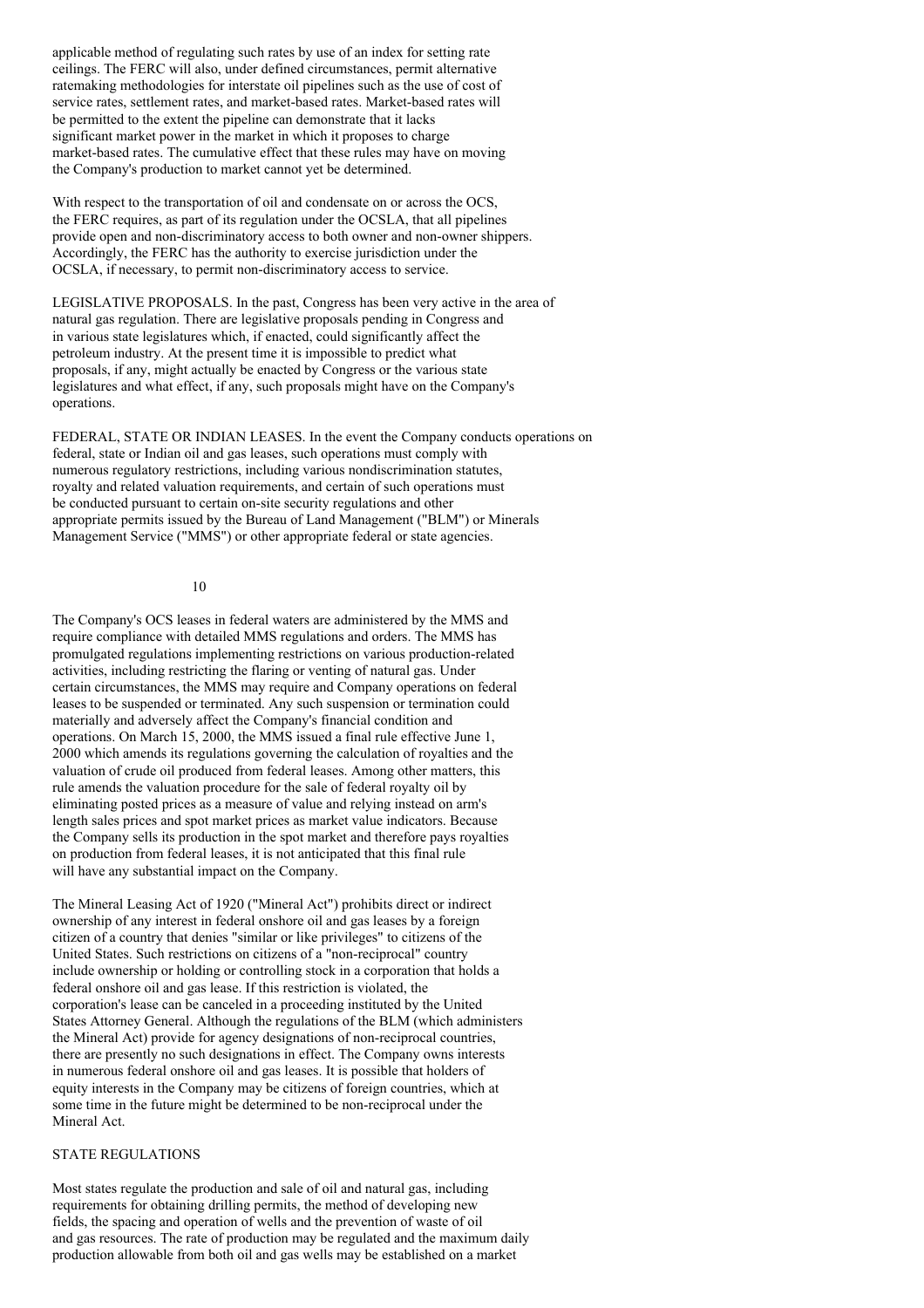demand or conservation basis or both.

The Company may enter into agreements relating to the construction or operation of a pipeline system for the transportation of natural gas. To the extent that such gas is produced, transported and consumed wholly within one state, such operations may, in certain instances, be subject to the jurisdiction of such state's administrative authority charged with the responsibility of regulating intrastate pipelines. In such event, the rates which the Company could charge for gas, the transportation of gas, and the costs of construction and operation of such pipeline would be impacted by the rules and regulations governing such matters, if any, of such administrative authority. Further, such a pipeline system would be subject to various state and/or federal pipeline safety regulations and requirements, including those of, among others, the Department of Transportation. Such regulations can increase the cost of planning, designing, installation and operation of such facilities. The impact of such pipeline safety regulations would not be any more adverse to the Company than it would be to other similar owners or operators of such pipeline facilities.

#### ENVIRONMENTAL REGULATIONS

11

GENERAL. The Company's activities are subject to existing federal, state and local laws and regulations governing environmental quality and pollution control. Although no assurances can be made, the Company believes that, absent the occurrence of an extraordinary event, compliance with existing federal, state and local laws, rules and regulations regulating the release of materials in the environment or otherwise relating to the protection of the environment will not have a material effect upon the capital expenditures, earnings or the competitive position of the Company with respect to its existing assets and operations. The Company cannot predict what effect additional regulation or legislation, enforcement policies thereunder, and claims for damages to property, employees, other persons and the environment resulting from the Company's operations could have on its activities.

Activities of the Company with respect to natural gas facilities, including the operation and construction of pipelines, plants and other facilities for transporting, processing, treating or storing natural gas and other products, are subject to stringent environmental regulation by state and federal authorities including the United States Environmental Protection Agency ("EPA"). Such regulation can increase the cost of planning, designing, installation and operation of such facilities. In most instances, the regulatory requirements relate to water and air pollution control measures. Although the Company believes that compliance with environmental regulations will not have a material adverse effect on it, risks of substantial costs and liabilities are inherent in oil and gas production operations, and there can be no assurance that significant costs and liabilities will not be incurred. Moreover, it is possible that other developments, such as stricter environmental laws and regulations, and claims for damages to property or persons resulting from oil and gas production, would result in substantial costs and liabilities to the Company.

SOLID AND HAZARDOUS WASTE. The Company owns or leases numerous properties that have been used for production of oil and gas for many years. Although the Company has utilized operating and disposal practices standard in the industry at the time, hydrocarbons or other solid wastes may have been disposed or released on or under these properties. In addition, many of these properties have been operated by third parties. The Company had no control over such entities' treatment of hydrocarbons or other solid wastes and the manner in which such substances may have been disposed or released. State and federal laws applicable to oil and gas wastes and properties have gradually become stricter over time. Under these new laws, the Company could be required to remove or remediate previously disposed wastes (including wastes disposed or released by prior owners or operators) or property contamination (including groundwater contamination by prior owners or operators) or to perform remedial plugging operations to prevent future contamination.

The Company generates wastes, including hazardous wastes, that are subject to the Federal Resource Conservation and Recovery Act ("RCRA") and comparable state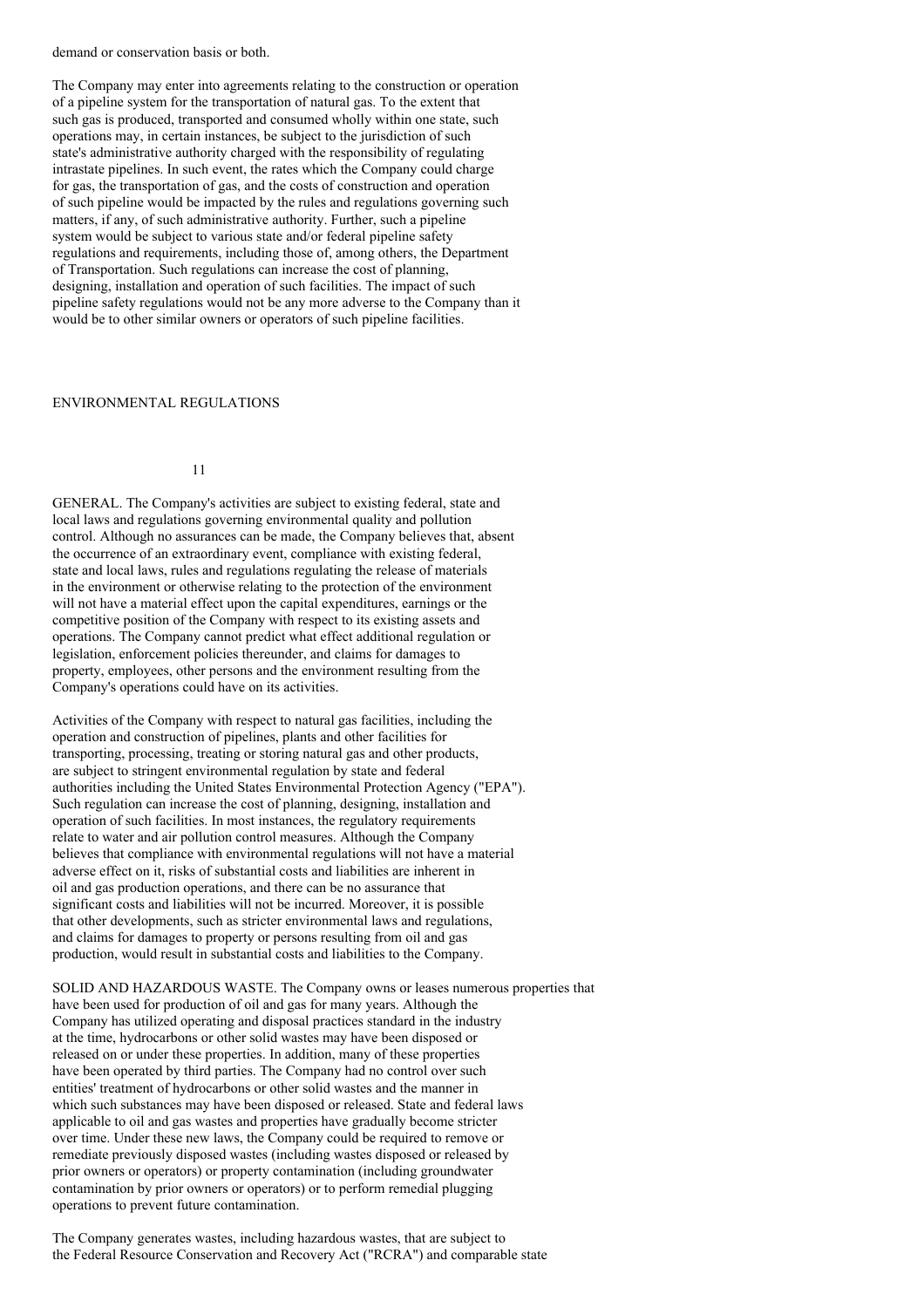statutes. The EPA has limited the disposal options for certain hazardous wastes and is considering the adoption of stricter disposal standards for nonhazardous wastes. Furthermore, it is possible that certain wastes currently exempt from treatment as "hazardous wastes" generated by the Company's oil and gas operations may in the future be designated as "hazardous wastes" under RCRA or other applicable statutes, and therefore be subject to more rigorous and costly disposal requirements.

SUPERFUND. The Comprehensive Environmental Response, Compensation and Liability Act ("CERCLA"), also known as the "Superfund" law, imposes liability, without regard to fault or the legality of the original conduct, on certain classes of persons with respect to the release of a "hazardous substance" into the environment. These persons include the owner and operator of a site and persons that disposed or arranged for the disposal of the hazardous substances found at a site. CERCLA also authorizes the EPA and, in some cases, third parties to take actions in response to threats to the public health or the environment and to seek to recover from the responsible classes of persons the costs of such action. Neither the Company nor its predecessors has been designated as a potentially responsible party by the EPA under CERCLA with respect to any such site.

12

OIL POLLUTION ACT. The Oil Pollution Act of 1990 (the "OPA") and regulations thereunder impose a variety of regulations on "responsible parties" related to the prevention of oil spills and liability for damages resulting from such spills in United States waters. A "responsible party" includes the owner or operator of a facility or vessel, or the lessee or permittee of the area in which an offshore facility is located. The OPA assigns liability to each responsible party for oil removal costs and a variety of public and private damages. While liability limits apply in some circumstances, a party cannot take advantage of liability limits if the spill was caused by gross negligence or willful misconduct or resulted from violation of a federal safety, construction or operating regulation. If the party fails to report a spill or to cooperate fully in the cleanup, liability limits likewise do not apply. Few defenses exist to the liability imposed by the OPA.

The OPA also imposes ongoing requirements on a responsible party, including proof of financial responsibility to cover at least some costs in a potential spill. Certain amendments to the OPA that were enacted in 1996 require owners and operators of offshore facilities that have a worst case oil spill potential of more than 1,000 barrels to demonstrate financial responsibility in amounts ranging from \$10 million in specified state waters and \$35 million in federal OCS waters, with higher amounts, up to \$150 million based upon worst case oil-spill discharge volume calculations. The Company believes that it currently has established adequate proof of financial responsibility for its offshore facilities.

AIR EMISSIONS. The operations of the Company are subject to local, state and federal regulations for the control of emissions from sources of air pollution. Administrative enforcement actions for failure to comply strictly with air regulations or permits are generally resolved by payment of monetary fines and correction of any identified deficiencies. Alternatively, regulatory agencies could require the Company to forego construction or operation of certain air emission sources, although the Company believes that in such case it would have enough permitted or permittable capacity to continue its operations without a material adverse effect on any particular producing field.

OSHA. The Company is subject to the requirements of the Federal Occupational Safety and Health Act ("OSHA") and comparable state statutes. The OSHA hazard communication standard, the EPA community right-to-know regulations under Title III of the Federal Superfund Amendment and Reauthorization Act and similar state statutes require the Company to organize and/or disclose information about hazardous materials used or produced in its operations. Certain of this information must be provided to employees, state and local governmental authorities and local citizens.

Management believes that the Company is in substantial compliance with current applicable environmental laws and regulations and that continued compliance with existing requirements would not have a material adverse impact on the Company.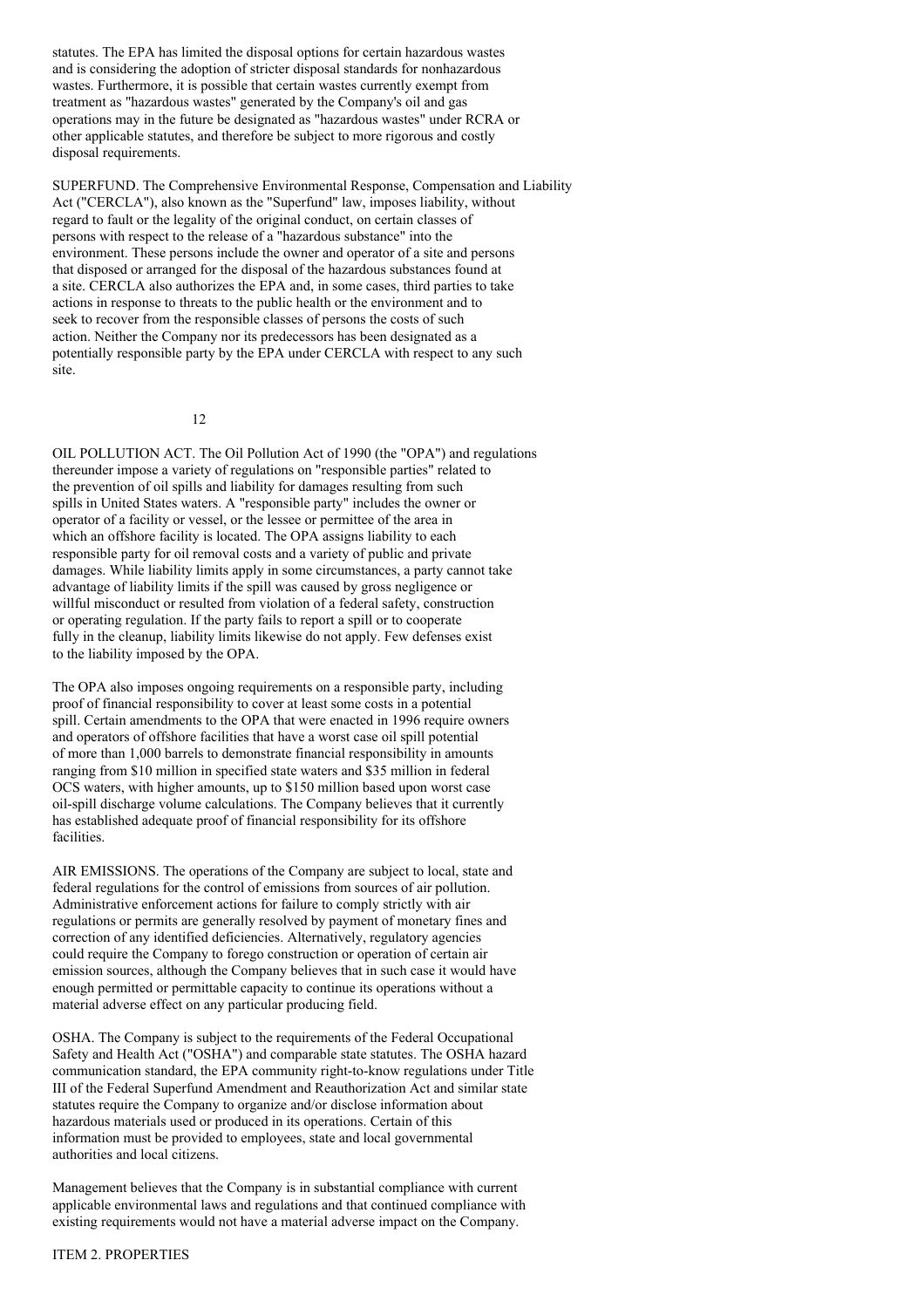The Company is engaged in the acquisition, development, exploitation and exploration of oil and gas properties and natural gas transmission and provides oil and gas property management services for other investors. The Company's properties are concentrated offshore in the Gulf of Mexico and onshore, primarily, in Louisiana and Alabama. As of December 31, 1999, the Company's estimated proved reserves totaled 23.8 million barrels of oil ("MBbl") and 116.4 Bcf of natural gas, with a pre-tax present value, discounted at 10%, of the estimated future net revenues based on constant prices in effect at year-end ("Discounted Cash Flow") of \$296.5 million. Gas constitutes approximately 45% of the Company's total estimated proved reserves and approximately 26% of the Company's reserves are proved producing reserves.

### SIGNIFICANT PROPERTIES

13

The following table shows discounted cash flows and estimated net proved oil and gas reserves by major field for the Company's ten largest fields and for all other properties combined at December 31, 1999.

#### $<$ TABLE> <CAPTION>

|                                                                                                                                                                    | PERCENT                                                                                                             | ESTIMATED NET PROVED                           |                                                         |          |                 |
|--------------------------------------------------------------------------------------------------------------------------------------------------------------------|---------------------------------------------------------------------------------------------------------------------|------------------------------------------------|---------------------------------------------------------|----------|-----------------|
| <b>PROVED RESERVES BY</b><br>FOCUS AREA:<br>------------------                                                                                                     | <b>TOTAL</b><br><b>DISCOUNTED</b><br>PRIMARY<br>OPERATOR(S) (\$000)(a)(b) CASH FLOW (MBBLS)(b) (MMcf)(b) (MMcfe)(b) | CASH FLOW DISCOUNTED RESERVES<br>--------- --- |                                                         | RESERVES | <b>RESERVES</b> |
| $<\!\!C\!\!>$<br>$<\!\!S\!\!>$                                                                                                                                     | $<\!\!C\!\!>$<br>$\langle C \rangle$                                                                                | $\langle C \rangle$<br>$<\!\!C\!\!>$           | $\langle C \rangle$                                     |          |                 |
| <b>GULF OF MEXICO DEEPWATER:</b><br>Ewing Bank Block 994<br>"Boomslang"<br>Mississippi Canyon<br>538/582 "Medusa"<br>Garden Banks Block 341<br>"Habanero"<br>Shell | Murphy<br>$$53,507$ 18.1%<br>Murphy<br>65,302<br>66,993<br>22.6%<br>------                                          | 7,230<br>22.0%<br>8,835<br>6,393<br>-------    | 13,015<br>56,395<br>8,764<br>61,774<br>12,547<br>50,902 |          |                 |
| <b>TOTAL DEEPWATER</b>                                                                                                                                             | 185,802                                                                                                             | 62.7%<br>22,458                                | 34,326<br>169,071                                       |          |                 |
| <b>GULF OF MEXICO SHELF:</b><br>Mobile Block 864 Area                                                                                                              | 55,545<br>Callon                                                                                                    | 18.7%<br>$\overline{0}$                        | 48,897<br>48,897                                        |          |                 |
| South Marsh Island 261                                                                                                                                             | Callon<br>16,070                                                                                                    | $5.4\%$<br>32                                  | 10,768<br>10,962                                        |          |                 |
| East Cameron 275                                                                                                                                                   | Callon<br>$4,865$ $1.6\%$                                                                                           | 27                                             | 5,325<br>5,485                                          |          |                 |
| Main Pass Block 26/SL<br>15827                                                                                                                                     | Callon<br>5,775                                                                                                     | 2.0%<br>123                                    | 3,024<br>3,761                                          |          |                 |
| High Island Block A-494<br>"Snapper"<br>PetroQuest                                                                                                                 | $3,217$ $1.1\%$                                                                                                     | $\overline{\mathbf{0}}$<br>2,828               | 2,828                                                   |          |                 |
| Eugene Island Block 335                                                                                                                                            | Murphy                                                                                                              | $3,212$ $1.1\%$<br>48                          | 1,574<br>1,862                                          |          |                 |
| Other<br>Callon                                                                                                                                                    | 1,282<br>$0.4\%$                                                                                                    | 69<br>3,114                                    | 3.527                                                   |          |                 |
| <b>TOTAL SHELF</b>                                                                                                                                                 | 89,966                                                                                                              | $30.3\%$<br>299                                | 75,530<br>77,322                                        |          |                 |
| <b>ONSHORE:</b><br>Big Escambia Creek                                                                                                                              | 7,785<br>Exxon                                                                                                      | 2.6%<br>657                                    | 1,703<br>5,647                                          |          |                 |
| Various<br>Other                                                                                                                                                   | 12,960<br>4.4%                                                                                                      | 420<br>4,876                                   | 7,401                                                   |          |                 |
| <b>TOTAL ONSHORE</b>                                                                                                                                               | 20,745                                                                                                              | $7.0\%$<br>1,077                               | 6,579<br>13,048                                         |          |                 |
| <b>TOTAL</b>                                                                                                                                                       | 100.0%<br>\$296,513                                                                                                 | 23,834 116,435                                 | 259,441                                                 |          |                 |
|                                                                                                                                                                    |                                                                                                                     |                                                |                                                         |          |                 |

  |  |  |  |  |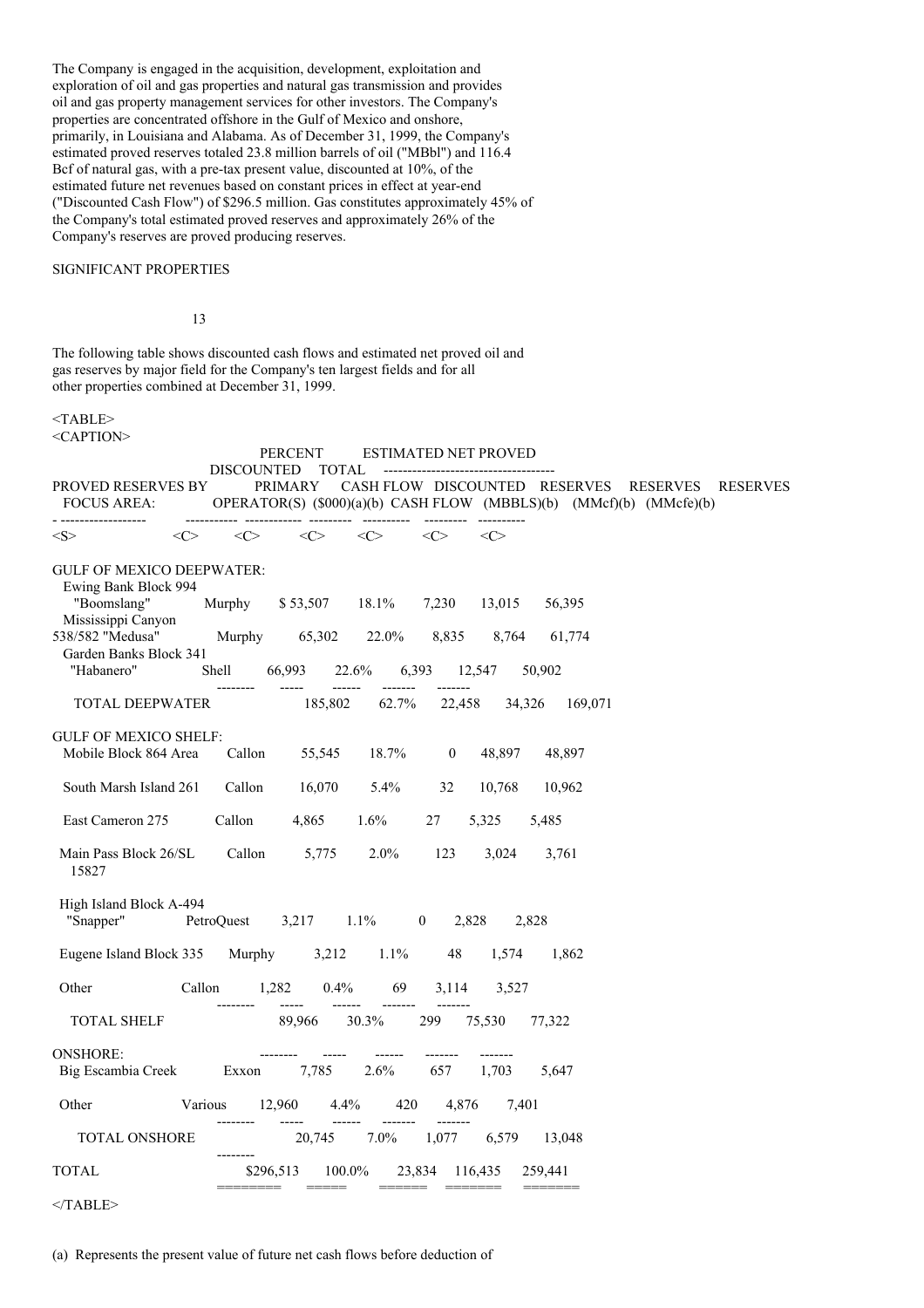federal income taxes, discounted at 10%, attributable to estimated proved reserves as of December 31, 1999, as set forth in the Company's independent reserve reports prepared by Huddleston & Co., Inc. of Houston, Texas.

(b) The estimates include volumes of approximately 5.8 Bcf, \$12.1 million of future cash inflows and \$10.7 million of discounted cash flows attributable to a volumetric production payment.

#### GULF OF MEXICO DEEPWATER

Boomslang, Ewing Bank Block 994

### 14

Located in 900 feet of water, the Boomslang prospect was drilled to a total depth of 12,955 feet and encountered 185 net feet of oil pay in three separate zones. In December 1999, Callon purchased from Santos USA Corporation an additional 20% working interest in the Boomslang deepwater discovery on Ewing Bank Block 994 for \$7.3 million. This brought Callon's total working interest in the well to 55%. Estimated net proved reserves at December 31, 1999 were 7.2 million barrels of oil and 13.0 Bcf of natural gas with a discounted cash flow of \$53.5 million.

Prior to designing production facilities for Boomslang the Company plans to drill the Sidewinder prospect, located immediately to the southeast of Boomslang on Ewing Bank Block 995 and Green Canyon Blocks 24 and 25. Callon owns a 15% working interest in these leases.

Medusa, Mississippi Canyon Block 538/582

The initial well encountered two intervals with over 120 feet of total pay after being drilling to a measured depth of 16,241 feet. The test well encountered 59 true vertical feet of pay in the T1 objective in Fault Block A and 61 true vertical feet of pay in the T4 sand. A sidetrack well, testing the extent of the discovery, encountered 110 true vertical feet of pay in the T1 objective sand in Fault Block B. An additional sidetrack well was drilled to test the downdip limits of the T1 pay sand in Fault Block B and encountered 90 feet (True Vertical Depth) of oil pay. A delineation well was spud in January and is designed to test the updip limits of the T1 pay sand in Fault Block A. This latest well will drill deeper to further delineate the T4 objective, which was discovered by the original well. The Prospect lies in approximately 2,100 feet of water and the company owns a 15% working interest with Murphy, the operator owning 60% and British-Borneo Petroleum, Inc. owning the remaining 25%. This was Callon's third consecutive deepwater discovery. Estimated net proved reserves at December 31, 1999 were 8.8 million barrels of oil and 8.8 Bcf of natural gas with a discounted cash flow of \$65.3 million.

Habanero, Garden Banks Block 341

During February 1999 the initial test well on the Company's Habanero prospect encountered over 200 feet of net pay. Located in 2,000 feet of water, the well was drilled to a measured depth of 21,158 feet. This discovery was the second deepwater success for Callon. Callon owns an 11.25% working interest in the well. It is operated by Shell Deepwater Development Inc., which owns a 55% working interest, with the remaining working interest being owned by Murphy. Estimated net proved reserves at December 31, 1999 were 6.4 million barrels of oil and 12.5 Bcf of natural gas with a discounted cash flow of \$67.0 million.

#### GULF OF MEXICO SHELF

Mobile Block 864 Area

The Mobile Block 864 Area is located offshore Alabama in the federal waters of the OCS. The Company consummated five acquisitions in this area for a total of \$63.8 million. In total, the Company has acquired an average 81.6% working interest in seven blocks, a 66.4% working interest in the Mobile Block 864 Area unit and the unit production facilities, and a 100% working interest in three producing wells. The Company was appointed operator of the Mobile Block 864 unit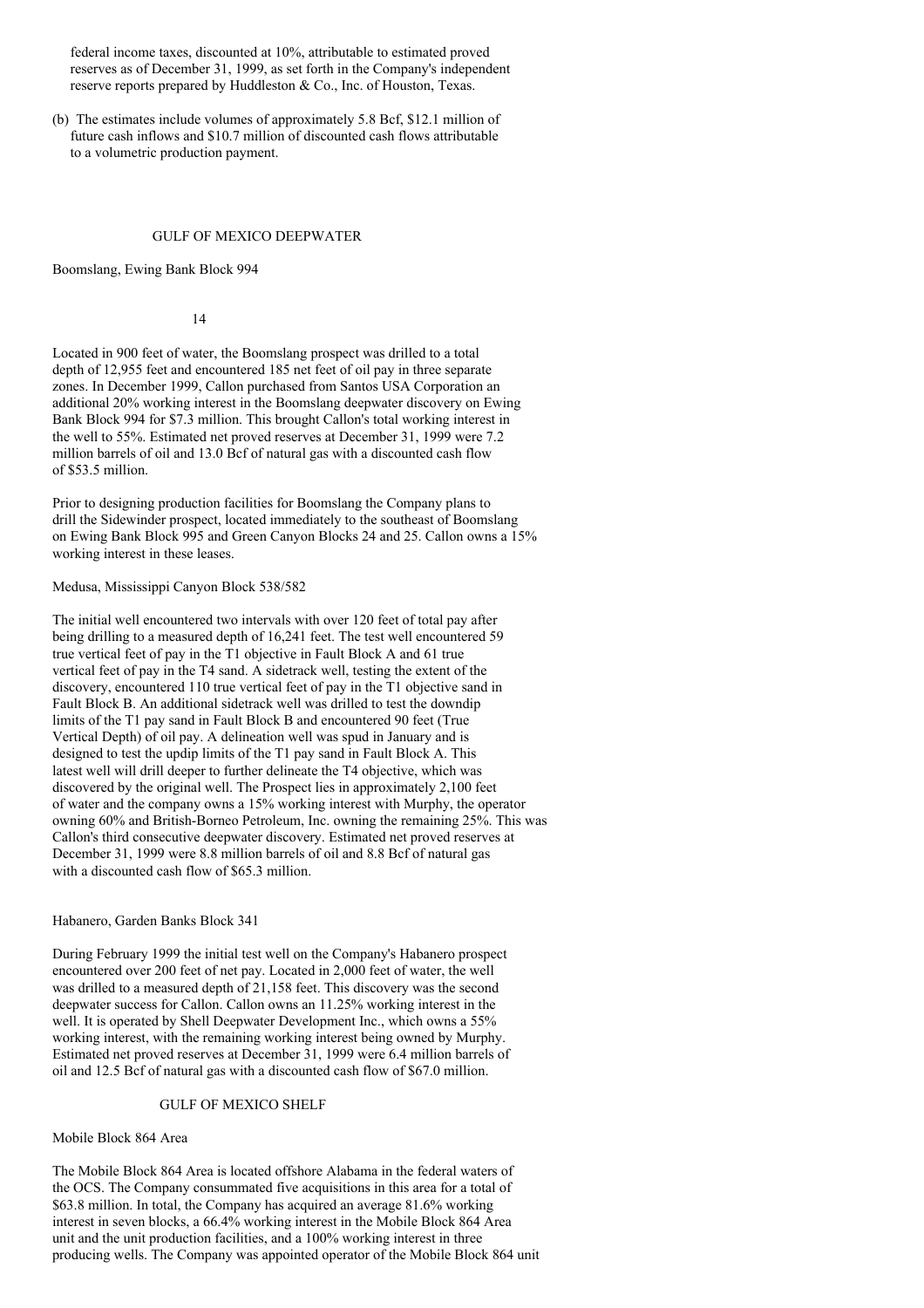and three other wells. Estimated net proved reserves at December 31, 1999 were 48.9 Bcf and a discounted cash flow value of \$55.5 million. Net average daily production during 1999 was 15.2 MMcf per day.

South Marsh Island Block 261 #1

The initial well was drilled to 8,000 feet and encountered 110 feet of net natural gas pay in two sandstone formations between 5,400 feet and 5,800 feet. The Company separately flow-tested each pay zone. The upper completion tested at 10.3 million cubic feet of natural gas per day (MMcf/d) from perforations at 5,410 feet through 5,450 feet on a 25/64-inch choke with flowing tubing pressure of 2,852 pounds per

#### 15

square inch (Psi). The lower completion tested at 10.1 MMcf/d from perforations at 5,678 feet through 5,714 feet on a 24/64-inch choke with flowing tubing pressure of 3,004 Psi. The single selective completion will allow production from either of the two pay zones through 3 1/2-inch production tubing. Callon owns a 100% working interest in this discovery and anticipates placing the well on production through facilities on an adjacent block before the end of the second quarter of 2000. Estimated net proved reserves at December 31, 1999 were 11.0 Bcfe and a discounted cash flow value of \$16.1 million.

East Cameron Block 275

Drilled to a measured depth of 10,746 feet, the Company's test well encountered net natural gas pay of 160 feet (TVD) in five intervals between 5,800 feet and 10,500 feet. The well tested at a combined rate of 18.1 million cubic feet of natural gas equivalent (MMcfe) per day from two zones. From lower perforations between 10,461 feet through 10,482 feet the well tested at 4.6 million cubic feet of natural gas (MMcf) and 240 barrels of condensate (Bc) per day on a 20/64-inch choke with flowing tubing pressure of 2,605 pounds per square inch (Psi). It tested at 8.9 MMcf and 528 Bc per day from upper perforations between 10,384 feet and 10,418 feet on a 22/64-inch choke with flowing tubing pressure of 3,315 Psi. The well is scheduled to begin production at the beginning of the second quarter 2000. Callon owns a 100% working interest in the well. Estimated net proved reserves at December 31, 1999 were 5.5 Bcfe and a discounted cash flow value of \$4.9 million.

Main Pass 26 / SL 15827 #1

The Company negotiated a farm-in agreement in 1998 for a 97% working interest after identifying a prospect on the Main Pass 26 Block based upon a 1996 seismic survey completed by the Company. In August 1998 the State Lease 15827 #1 well was drilled to a depth of 10,450 feet. The well encountered 45 feet of net natural gas pay over a gross interval from 10,084 feet to 10,218 feet. The discovery is located approximately 2.6 miles north of Callon's existing facilities at Main Pass Block 32. The well was tied-in and placed on production in February 1999. Estimated net proved reserves at December 31, 1999 were 3.0 Bcf of natural gas and 123 MBbls of condensate with a discounted cash flow of \$5.8 million.

Snapper, High Island Block A-494

In February 1999, the #C-1 well reached a total depth of 8,800 and encountered 207 feet of gross gas pay with 80 feet of net natural gas pay in the objective Cris. S. sandstone formation. The well was brought on line in July 1999 and is currently producing 8.8 million cubic feet of natural gas per day (MMcf/d). Callon owns a 50% working interest in the well and the operator, PetroQuest Energy, Inc. holds 42%. Estimated net proved reserves at December 31, 1999 were 2.8 Bcfe with a discounted cash flow value of \$3.2 million.

Eugene Island 335

Three wells were drilled on Eugene Island Block 335 during 1997. The wells encountered a total of six pay sands, which with fault separations, form eight productive reservoirs. Production facility installation was completed during the fourth quarter of 1998. Production commenced during the first quarter of 1999 and the wells are currently producing at a rate of 16.3 MMcf and 643 Bbls per day. Callon owns a 20% working interest in the wells. Estimated net proved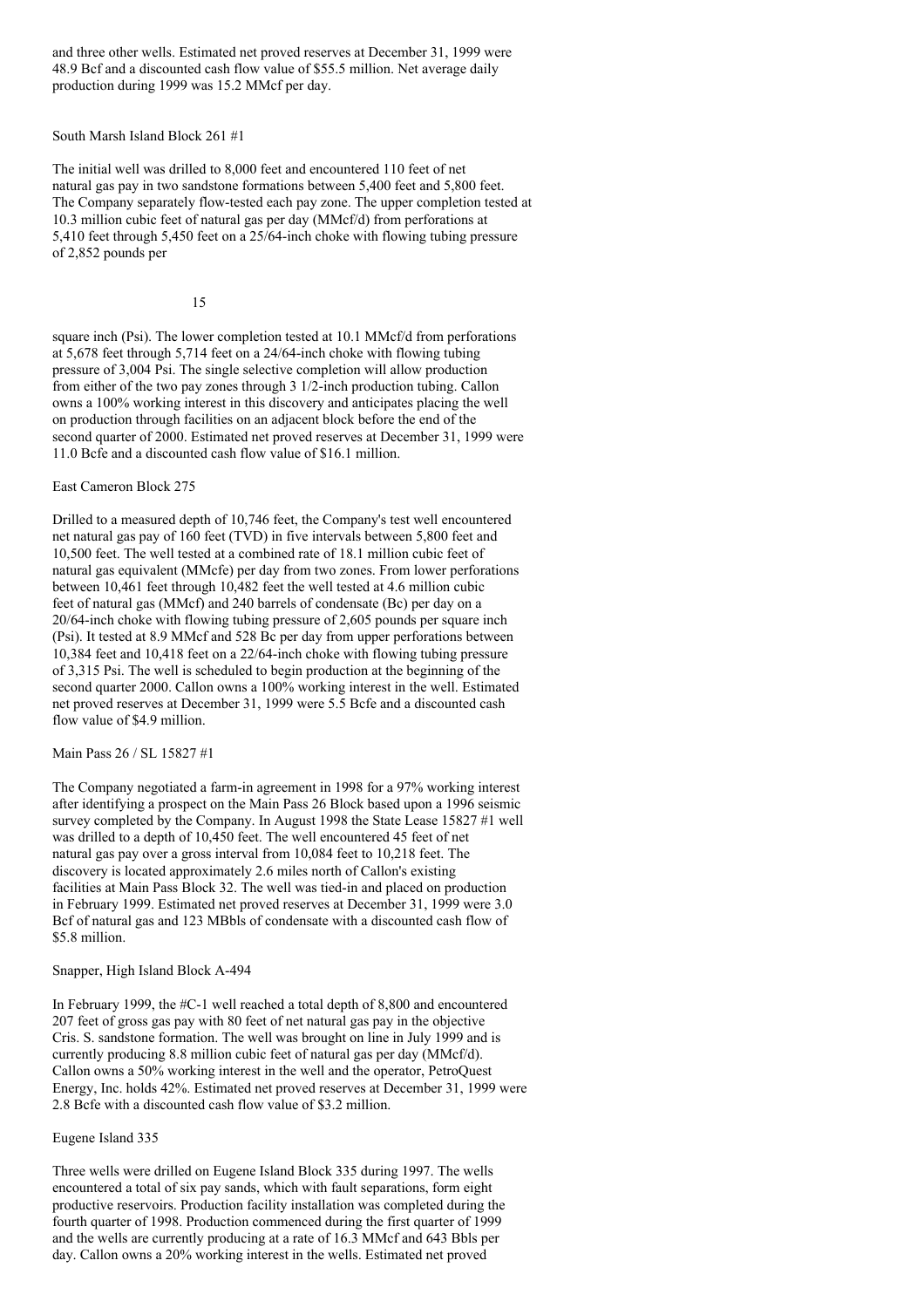reserves at December 31, 1999 were 48 MBbls of oil and 1.6 Bcf of natural gas.

#### ONSHORE

### Big Escambia Creek

The Company owns an average working interest of 6.0% (6.6% net revenue interest), subject to a 10% reduction after payout, in nine wells and a 2.9% average royalty interest in another six wells. The gross

#### 16

average daily production for these wells during December 1999 was 2.6 MBbls of condensate, 1.1 MBbls of natural gas liquids, 6.7 MMcf of residue natural gas and 312 long tons of sulfur. These wells are producing from the Smackover formation at depths ranging from 15,100 to 15,600 feet.

#### OIL AND GAS RESERVES

The following table sets forth certain information about the estimated proved reserves of the Company as of the dates set forth below.

#### <TABLE> <CAPTION>

#### YEARS ENDED DECEMBER 31,

-----------------------------------

|                                         | 1999(a) | 1998              | 1997      |           |
|-----------------------------------------|---------|-------------------|-----------|-----------|
|                                         |         |                   |           |           |
| $<\ge$                                  | <<>     | $<\!\!C\!\!>$     | <<>       |           |
|                                         |         | (IN THOUSANDS)    |           |           |
| Proved developed:                       |         |                   |           |           |
| Oil (Bbls)                              |         | 1,376 2,079 2,976 |           |           |
| Gas (Mcf)                               |         | 82,109 76,895     | 88,010    |           |
| Proved undeveloped:                     |         |                   |           |           |
| Oil (Bbls)                              | 22,458  | 4,819             | 426       |           |
| Gas (Mcf)                               | 34,326  | 11,135            | 728       |           |
| Total proved:                           |         |                   |           |           |
| Oil (Bbls)                              | 23,834  | 6,898             | 3,402     |           |
| Gas (Mcf)                               |         | 116,435 88,030    | 88,738    |           |
| Estimated pre-tax future net cash flows |         | \$528,659         | \$152,552 | \$209,264 |
| Discounted cash flows                   |         | \$296,513         | \$99,751  | \$136,448 |
|                                         |         |                   |           |           |

 $<$ /TABLE>

(a) The estimates include volumes of approximately 5.8 Bcf, \$12.1 million of future cash inflows and \$10.7 million of discounted cash flows attributable to a volumetric production payment.

The Company's independent Reserve Engineers prepared the estimates of the proved reserves and the future net cash flows (and present value thereof) attributable to such proved reserves. Reserves were estimated using oil and gas prices and production and development costs in effect on December 31 of each such year, without escalation, and were otherwise prepared in accordance with the Commission regulations regarding disclosure of oil and gas reserve information.

There are numerous uncertainties inherent in estimating quantities of proved reserves, including many factors beyond the control of the Company and the reserve engineers. Reserve engineering is a subjective process of estimating underground accumulations of oil and gas that cannot be measured in an exact manner, and the accuracy of any reserve or cash flow estimate is a function of the quality of available data and of engineering and geological interpretation and judgment. Estimates by different engineers often vary, sometimes significantly. In addition, physical factors, such as the results of drilling, testing and production subsequent to the date of an estimate, as well as economic factors, such as an increase or decrease in product prices that renders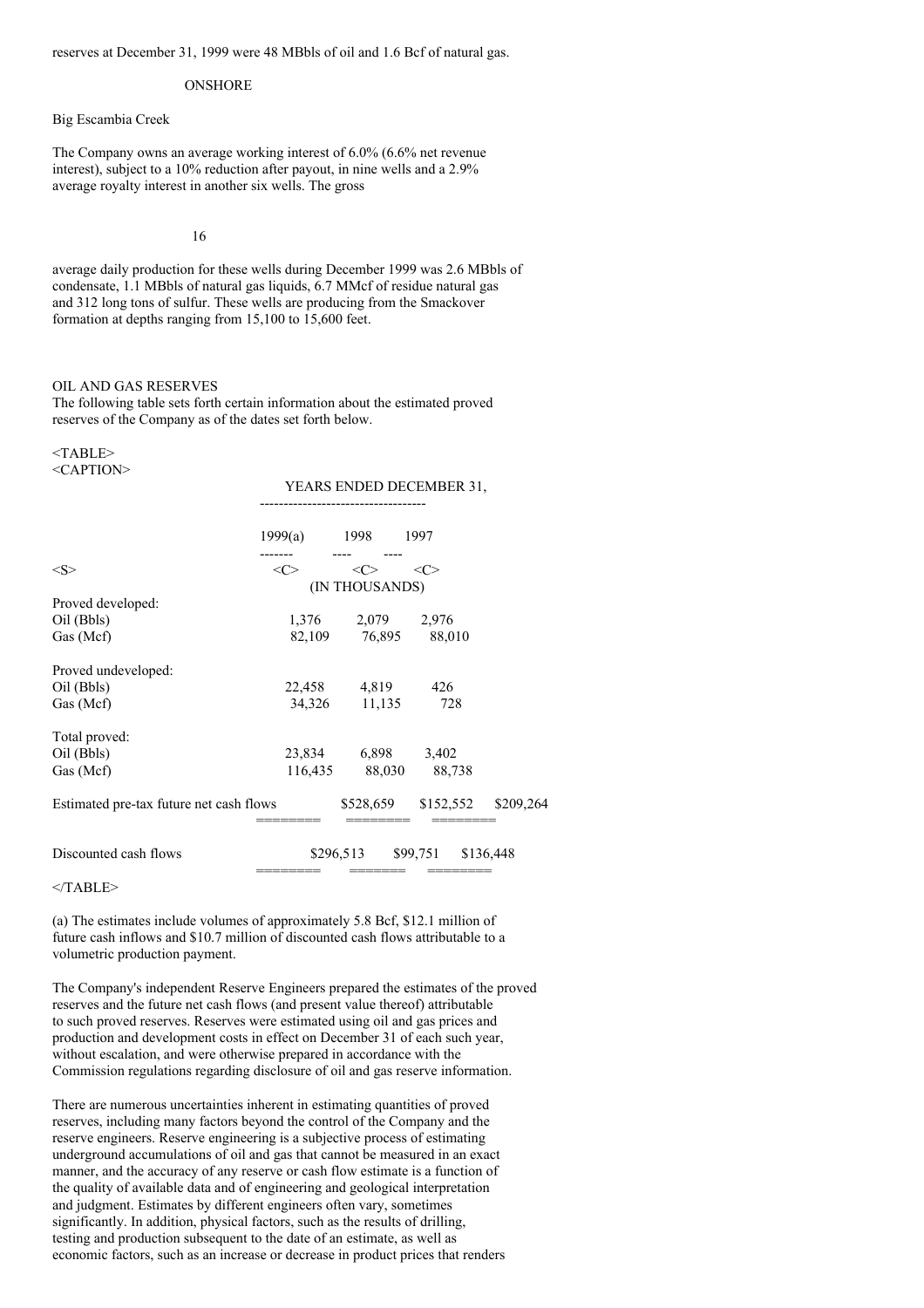production of such reserves more or less economic, may justify revision of such estimates. Accordingly, reserve estimates are different from the quantities of oil and gas that are ultimately recovered.

The Company has not filed any reports with other federal agencies, which contain an estimate of total proved net oil and gas reserves.

#### 17

### PRODUCTIVE WELLS

The following table sets forth the wells drilled and completed by the Company during the periods indicated. All such wells were drilled in the continental United States including federal and state waters in the Gulf of Mexico.

#### <TABLE> <CAPTION>

| $\sim$ AI 1101 $\sim$ |                     |                |                                         |               |             |               |         |  |
|-----------------------|---------------------|----------------|-----------------------------------------|---------------|-------------|---------------|---------|--|
|                       | 1999                |                | 1998                                    |               | 1997        |               |         |  |
|                       | Gross               | Net            | Gross Net                               |               |             | Gross         | Net     |  |
| <s></s>               | $\langle C \rangle$ |                | $\langle C \rangle$ $\langle C \rangle$ |               | <<>         | $<\!\!C\!\!>$ | <c></c> |  |
| Development:          |                     |                |                                         |               |             |               |         |  |
| Oil                   |                     |                | $\overline{2}$                          | .40           |             |               |         |  |
| Gas                   |                     |                |                                         |               | -1          | 1.00          |         |  |
| Non-productive        |                     |                |                                         |               |             |               |         |  |
|                       |                     |                | 2                                       | .40           | 1           | 1.00          |         |  |
|                       |                     |                |                                         |               |             |               |         |  |
| Exploration:          |                     |                |                                         |               |             |               |         |  |
| Oil                   | 2                   |                | $0.26 \qquad 1 \qquad .35$              |               |             |               |         |  |
| Gas                   | 5                   |                | 3.79 3 2.14 2                           |               |             |               | 1.20    |  |
| Non-productive        |                     | $\overline{2}$ | 1.20                                    |               | $2 \t 1.25$ | 6             | 1.91    |  |
| Total                 | 9                   | 5.25           |                                         | $6\quad 3.74$ |             | 8             | 3.11    |  |
|                       |                     |                |                                         |               |             |               |         |  |

</TABLE>

The Company owned working and royalty interests in approximately 261 gross (8.2 net) producing oil and 298 gross (27.6 net) producing gas wells as of December 31, 1999. A well is categorized as an oil well or a natural gas well based upon the ratio of oil to gas reserves on a Mcfe basis. However, substantially all of the Company's wells produce both oil and gas. At December 31, 1999, the Company had two exploratory gas wells and two exploratory oil wells in progress.

## LEASEHOLD ACREAGE

The following table shows the approximate developed and undeveloped (gross and net) leasehold acreage of the Company as of December 31, 1999.

#### 18

<TABLE> <CAPTION>

> LEASEHOLD ACREAGE ----------------------------------------

DEVELOPED UNDEVELOPED ----------------- ----------------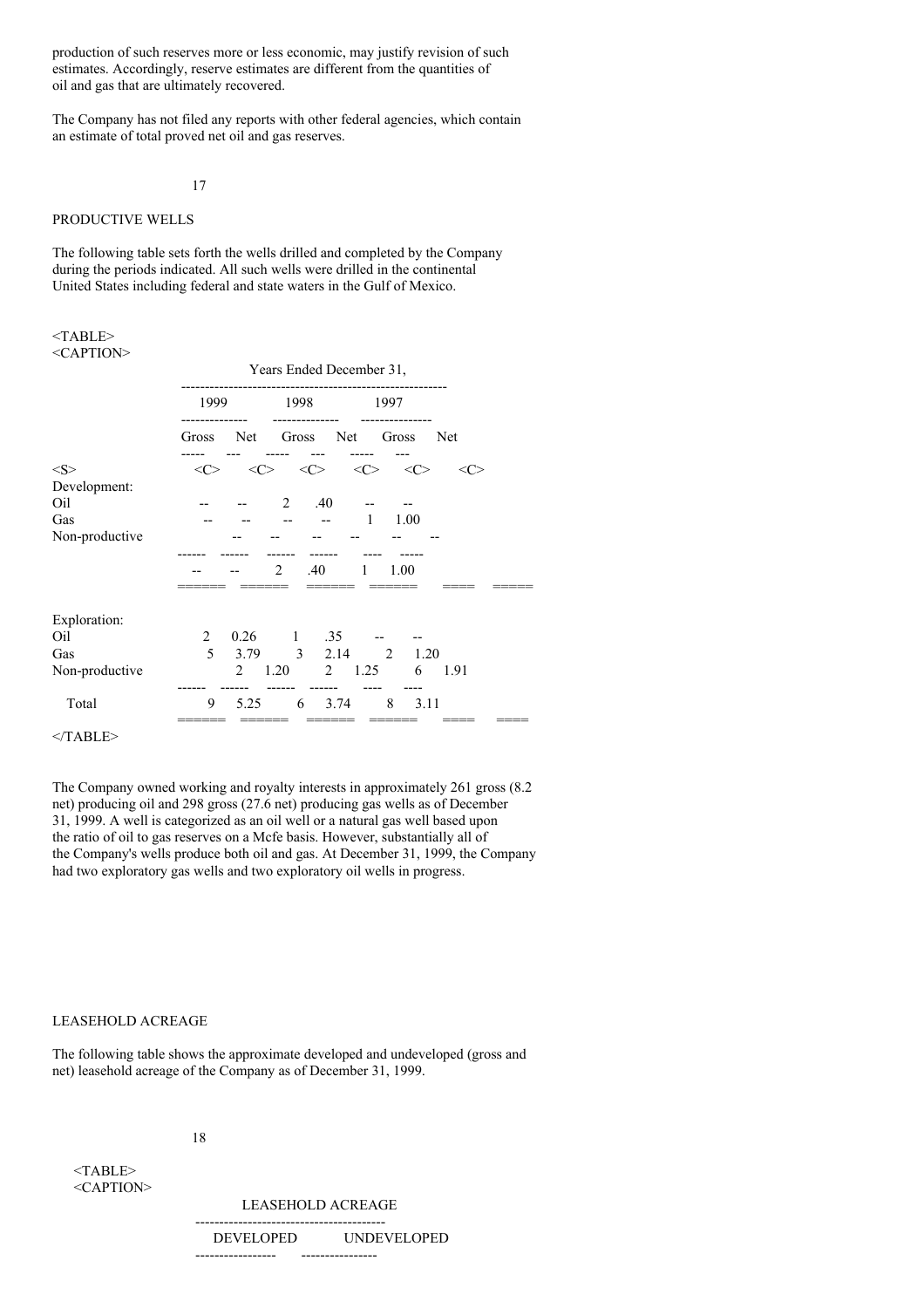| <b>LOCATION</b>       | <b>GROSS</b> |         | <b>NET</b> | <b>GROSS</b> | NET |
|-----------------------|--------------|---------|------------|--------------|-----|
|                       |              |         |            |              |     |
| $<\!\!S\!\!>$         |              | <r></r> | <c></c>    | <c></c>      |     |
| Alabama               | 12,813       | 12,685  | 64         | 64           |     |
| Louisiana             | 10,462       | 9,376   | 11,016     | 6,928        |     |
| <b>Other States</b>   | 888          | 416     | 1,478      | 1.169        |     |
| <b>Federal Waters</b> | 118,331      | 84,874  | 333,869    | 84.145       |     |
|                       |              |         |            |              |     |
| Total                 | 142.494      | 107,351 | 346,427    | 92,306       |     |
| TABLE>                |              |         |            |              |     |

As of December 31, 1999, the Company owned various royalty and overriding royalty interests in 1,336 net developed acres and 6,862 undeveloped acres. In addition, the Company owned 5,464 developed and 134,536 undeveloped mineral acres.

## MAJOR CUSTOMERS

For the year ended December 31, 1999, Dynegy Marketing & Trade, Adams Resources Marketing, Ltd., and Columbia Energy Services purchased 12%, 16%, and 29% respectively of the Company's natural gas and oil production. All three customers purchased production primarily from Callon owned interests' in Federal OCS leases, CB40, MP163, MP164/165, MB864, EI 335, HI A494, and MB952/955 fields. Because of the nature of oil and gas operations and the marketing of production, the Company believes that the loss of these customers would not have a significant adverse impact on the Company's ability to sell its production.

### TITLE TO PROPERTIES

The Company believes that the title to its oil and gas properties is good and defensible in accordance with standards generally accepted in the oil and gas industry, subject to such exceptions which, in the opinion of the Company, are not so material as to detract substantially from the use or value of such properties. The Company's properties are typically subject, in one degree or another, to one or more of the following: royalties and other burdens and obligations, express or implied, under oil and gas leases; overriding royalties and other burdens created by the Company or its predecessors in title; a variety of contractual obligations (including, in some cases, development obligations) arising under operating agreements, farmout agreements, production sales contracts and other agreements that may affect the properties or their titles; back-ins and reversionary interests existing under purchase agreements and leasehold assignments; liens that arise in the normal course of operations, such as those for unpaid taxes, statutory liens securing obligations to unpaid suppliers and contractors and contractual liens under operating agreements; pooling, unitization and communitization agreements, declarations and orders; and easements, restrictions, rights-of-way and other matters that commonly affect property. To the extent that such burdens and obligations affect the Company's rights to production revenues, they have been taken into account in calculating the Company's net revenue interests and in estimating the size and value of the Company's reserves. The Company believes that the burdens and obligations affecting its properties are conventional in the industry for properties of the kind owned by the Company.

#### ITEM 3. LEGAL PROCEEDINGS

## 19

The Company is a defendant in various legal proceedings and claims, which arise in the ordinary course of Callon's business. Callon does not believe the ultimate resolution of any such actions will have a material affect on the Company's financial position or results of operations.

## ITEM 4. SUBMISSION OF MATTERS TO A VOTE OF SECURITY HOLDERS

There were no matters submitted to a vote of security holders during the fourth quarter of 1999.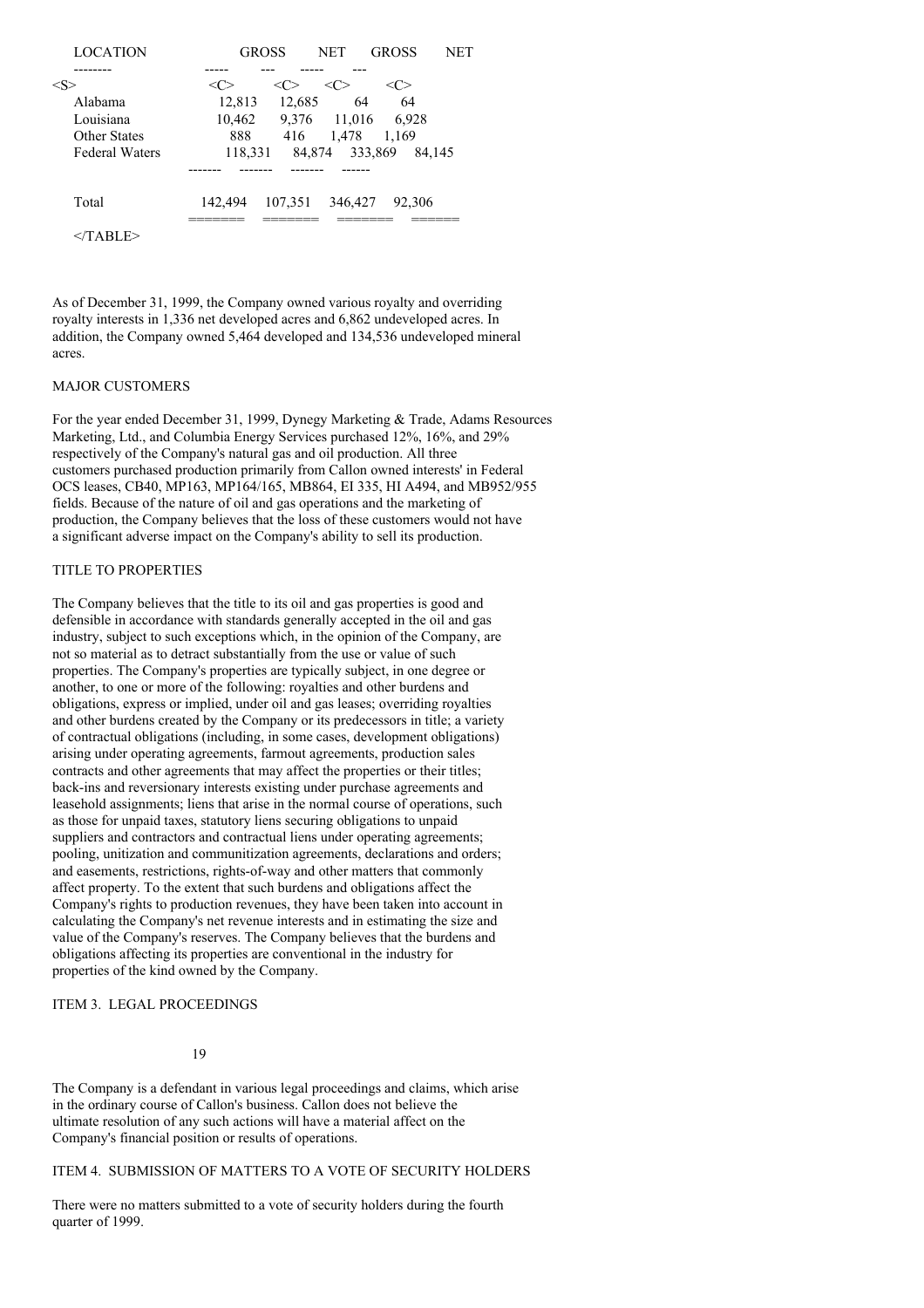### PART II. ITEM 5. MARKET FOR REGISTRANT'S COMMON EQUITY AND RELATED STOCKHOLDER MATTERS

Effective April 22, 1998, the Company's Common Stock began trading on the New York Stock Exchange under the symbol "CPE". Prior to that time, the Company's Common Stock was traded on the Nasdaq

#### 20

National Market System under the symbol "CLNP". The following table sets forth the high and low sale prices per share as reported for the periods indicated.

|       | <b>Ouarter Ended</b> | High     | Low      |
|-------|----------------------|----------|----------|
| 1998: |                      |          |          |
|       | First quarter        | \$17.125 | \$15.000 |
|       | Second quarter       | 18.375   | 14.000   |
|       | Third quarter        | 14.875   | 7.875    |
|       | Fourth quarter       | 14.000   | 10.875   |
| 1999: |                      |          |          |
|       | First quarter        | \$11.875 | \$8.875  |
|       | Second quarter       | 11.250   | 9.875    |
|       | Third quarter        | 15.375   | 10.000   |
|       | Fourth quarter       | 15.375   | 11.625   |

As of March 13, 2000, there were approximately 6,791 common stockholders of record.

The Company has not paid dividends on the Common Stock and intends to retain its cash flow from operations, net of preferred stock dividends, for the future operation and development of its business. In addition, the Company's primary credit facility and the terms of the Company's outstanding Subordinated Debt restrict payments of dividends on its Common Stock.

# ITEM 6. SELECTED FINANCIAL DATA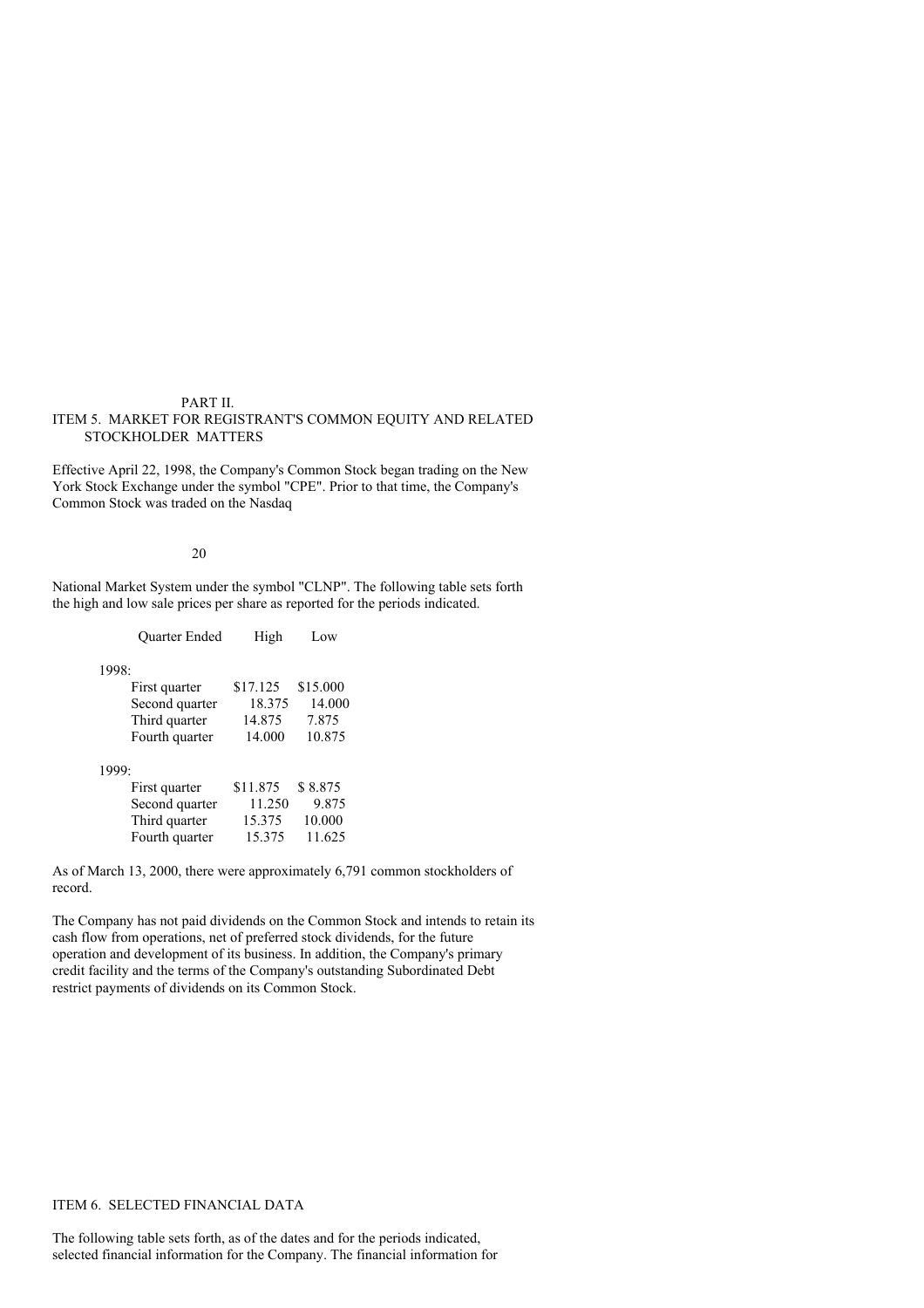each of the five years in the period ended December 31, 1999 have been derived from the audited Consolidated Financial Statements of the Company for such periods. The information should be read in conjunction with "Management's Discussion and Analysis of Financial Condition and Results of Operations" and the Consolidated Financial Statements and Notes thereto. The following information is not necessarily indicative of future results for the Company.

#### 21

### CALLON PETROLEUM COMPANY SELECTED HISTORICAL FINANCIAL INFORMATION (In thousands, except per share amounts)

<TABLE>

<CAPTION>

#### YEARS ENDED DECEMBER 31,

|                                                                                                                                                          |                            | 1999 1998 1997 1996 1995                                                                            |                                                              |                                                 |
|----------------------------------------------------------------------------------------------------------------------------------------------------------|----------------------------|-----------------------------------------------------------------------------------------------------|--------------------------------------------------------------|-------------------------------------------------|
| < S >                                                                                                                                                    |                            | $\langle C \rangle$ $\langle C \rangle$ $\langle C \rangle$ $\langle C \rangle$ $\langle C \rangle$ |                                                              |                                                 |
| STATEMENT OF OPERATIONS DATA:                                                                                                                            |                            |                                                                                                     |                                                              |                                                 |
| Revenues:                                                                                                                                                |                            |                                                                                                     |                                                              |                                                 |
| Oil and gas sales                                                                                                                                        |                            |                                                                                                     | \$37,140 \$35,624 \$42,130 \$25,764 \$23,210                 |                                                 |
| Interest and other                                                                                                                                       |                            |                                                                                                     | 1,853 2,094 1,508 946 627                                    |                                                 |
|                                                                                                                                                          |                            |                                                                                                     |                                                              |                                                 |
| Total revenues                                                                                                                                           |                            |                                                                                                     | 38,993 37,718 43,638 26,710 23,837                           |                                                 |
| Costs and expenses:                                                                                                                                      |                            |                                                                                                     |                                                              |                                                 |
|                                                                                                                                                          |                            |                                                                                                     |                                                              |                                                 |
| Lease operating expenses<br>$7,536$ $7,817$ $8,123$ $7,562$ $6,732$<br>Depreciation, depletion and amortization<br>$16,727$ 19,284 $16,488$ 9,832 10,376 |                            |                                                                                                     |                                                              |                                                 |
| General and administrative 4,575 5,285 4,433 3,495 3,880                                                                                                 |                            |                                                                                                     |                                                              |                                                 |
| Interest                                                                                                                                                 |                            |                                                                                                     | 6,175 1,925 1,957 313 1,794                                  |                                                 |
|                                                                                                                                                          |                            |                                                                                                     |                                                              |                                                 |
| Accelerated vesting and retirement benefits -- 5,761 -- -- --<br>Impairment of oil and gas properties -- 43,500 -- -- --                                 |                            |                                                                                                     |                                                              |                                                 |
|                                                                                                                                                          |                            |                                                                                                     |                                                              |                                                 |
| Total costs and expenses                                                                                                                                 |                            |                                                                                                     | $35,013 \quad 83,572 \quad 31,001 \quad 21,202 \quad 22,782$ |                                                 |
|                                                                                                                                                          |                            |                                                                                                     |                                                              |                                                 |
| Income (loss) from operations<br>1,980 (45,854) 12,637 5,508 1,055<br>Income tax expense (benefit)<br>1,353 (15,100) 4,200 50 --                         |                            |                                                                                                     |                                                              |                                                 |
|                                                                                                                                                          | -------- -------- -------- |                                                                                                     |                                                              |                                                 |
|                                                                                                                                                          |                            |                                                                                                     |                                                              |                                                 |
| Net income (loss)<br>Preferred stock dividends<br>2,627 (30,754) 8,437 5,458 1,055<br>2,795 2,795 256                                                    |                            |                                                                                                     |                                                              |                                                 |
|                                                                                                                                                          |                            |                                                                                                     |                                                              |                                                 |
| Net income (loss) available to common shares \$ 130 \$(33,533) \$ 5,642 \$ 2,663 \$ 799                                                                  |                            |                                                                                                     |                                                              |                                                 |
| Net income (loss) per common share:                                                                                                                      |                            |                                                                                                     |                                                              |                                                 |
| Basic                                                                                                                                                    |                            |                                                                                                     | \$ .01 \$ (4.17) \$ .91 \$ .46 \$ .14                        |                                                 |
| Diluted                                                                                                                                                  |                            |                                                                                                     | $$.01 \$$ (4.17) \$ .88 \$ .45 \$ .14                        |                                                 |
| Shares used in computing net income (loss) per                                                                                                           |                            |                                                                                                     |                                                              |                                                 |
| common share:                                                                                                                                            |                            |                                                                                                     |                                                              |                                                 |
| <b>Basic</b>                                                                                                                                             |                            |                                                                                                     | 8,976 8,034 6,194 5,835 5,755                                |                                                 |
| Diluted                                                                                                                                                  |                            |                                                                                                     | 9,075 8,034 6,422 5,952 5,755                                |                                                 |
| Balance Sheet Data (end of period):                                                                                                                      |                            |                                                                                                     |                                                              |                                                 |
| Oil and gas properties, net                                                                                                                              |                            |                                                                                                     |                                                              | \$194,365 \$141,905 \$150,494 \$82,489 \$57,765 |
| Total assets                                                                                                                                             |                            |                                                                                                     | \$259,877 \$181,652 \$190,421 \$118,520 \$83,867             |                                                 |
| Long-term debt, less current portion                                                                                                                     |                            |                                                                                                     | \$100,250 \$78,250 \$60,250 \$24,250 \$                      | - 100                                           |
| Stockholders' equity                                                                                                                                     |                            |                                                                                                     |                                                              | \$124,380 \$84,484 \$113,701 \$77,864 \$75,129  |
| $<$ TABLE>                                                                                                                                               |                            |                                                                                                     |                                                              |                                                 |
|                                                                                                                                                          |                            |                                                                                                     |                                                              |                                                 |

#### ITEM 7. MANAGEMENT'S DISCUSSION AND ANALYSIS OF FINANCIAL CONDITION AND RESULTS OF OPERATIONS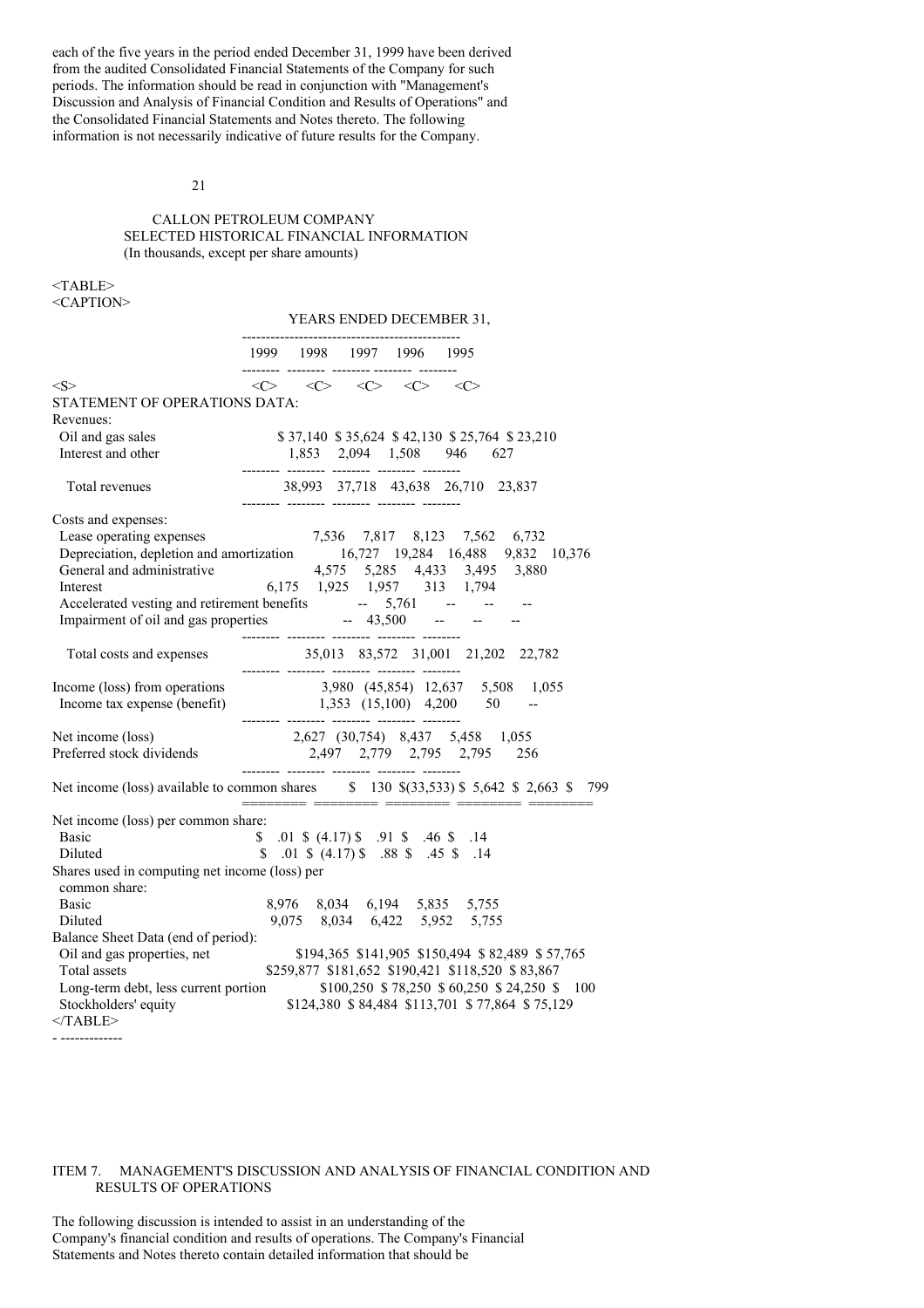referred to in conjunction with the following discussion. See Item 8. "Financial Statements and Supplementary Data."

### **GENERAL**

22

Callon Petroleum Company has been engaged in the exploration, development and acquisition of oil and gas properties since 1950. The Company's revenues, profitability and future growth and the carrying value of its oil and gas properties are substantially dependent on prevailing prices of oil and gas and its ability to find, develop and acquire additional oil and gas reserves that are economically recoverable. The Company's ability to maintain or increase its borrowing capacity and to obtain additional capital on attractive terms is also influenced by oil and gas prices.

Proved oil and gas reserves increased significantly to 259 billion cubic feet of natural gas equivalent (Bcfe). This represents an increase of 101% over previous year-end 1998 proved reserves of 129 Bcfe. This increase in 1999 is primarily due to results of drilling activity in the deepwater areas of the Gulf of Mexico, along with drilling successes on the Outer Continental Shelf in the same region. Proved Undeveloped Reserves increased 322% over 1998 amounts due primarily to deepwater exploration successes at Habanero and Medusa together with additional interests acquired in 1999 at Ewing Bank Block 994, which was discovered in 1998. Development of these significant reserve additions will require substantial capital.

Prices for oil and gas are subject to large fluctuations in response to relatively minor changes in the supply of and demand for oil and gas, market uncertainty and a variety of additional factors beyond the control of the Company. These factors include weather conditions in the United States, the condition of the United States economy, the actions of the Organization of Petroleum Exporting Countries, governmental regulation, political stability in the Middle East and elsewhere, the foreign supply of crude oil and natural gas, the price of foreign imports and the availability of alternate fuel sources. Any substantial and extended decline in the price of crude oil or natural gas would have an adverse effect on the Company's carrying value of its proved reserves, borrowing capacity, revenues, profitability and cash flows from operation. The Company uses derivative financial instruments (see Note 6 and Item 7A. "Quantitative and Qualitative Disclosures About Market Risks") for price protection purposes on a limited amount of its future production and does not use them for trading purposes. On a Mcfe basis, natural gas represents 89% of the projected 2000 production and 45% of proved reserves at year-end.

Inflation has not had a material impact on the Company and is not expected to have a material impact on the Company in the future.

### YEAR 2000 COMPLIANCE

Callon, like all other enterprises that utilize computer technology, faced a threat of business disruption from the Year 2000 issue. The Year 2000 issue refers to the inability of computer and other information technology systems to properly process date and time information, stemming from the outdated programming practice of using two digits rather than four to represent the year in a date. The consequence of the Year 2000 issue is that computer and embedded processing systems are at risk of malfunctioning, particularly during the transition from 1999 to 2000.

Total costs incurred for consultants, software and hardware applications for the Year 2000 project were less than \$200,000. The Company did not experience any disruption of operations from the Year 2000 threat.

### LIQUIDITY AND CAPITAL RESOURCES

The Company's primary sources of capital are its cash flows from operations, borrowings and sale of debt and equity securities. Net cash and cash equivalents increased during 1999 by \$28.4 million. Cash provided from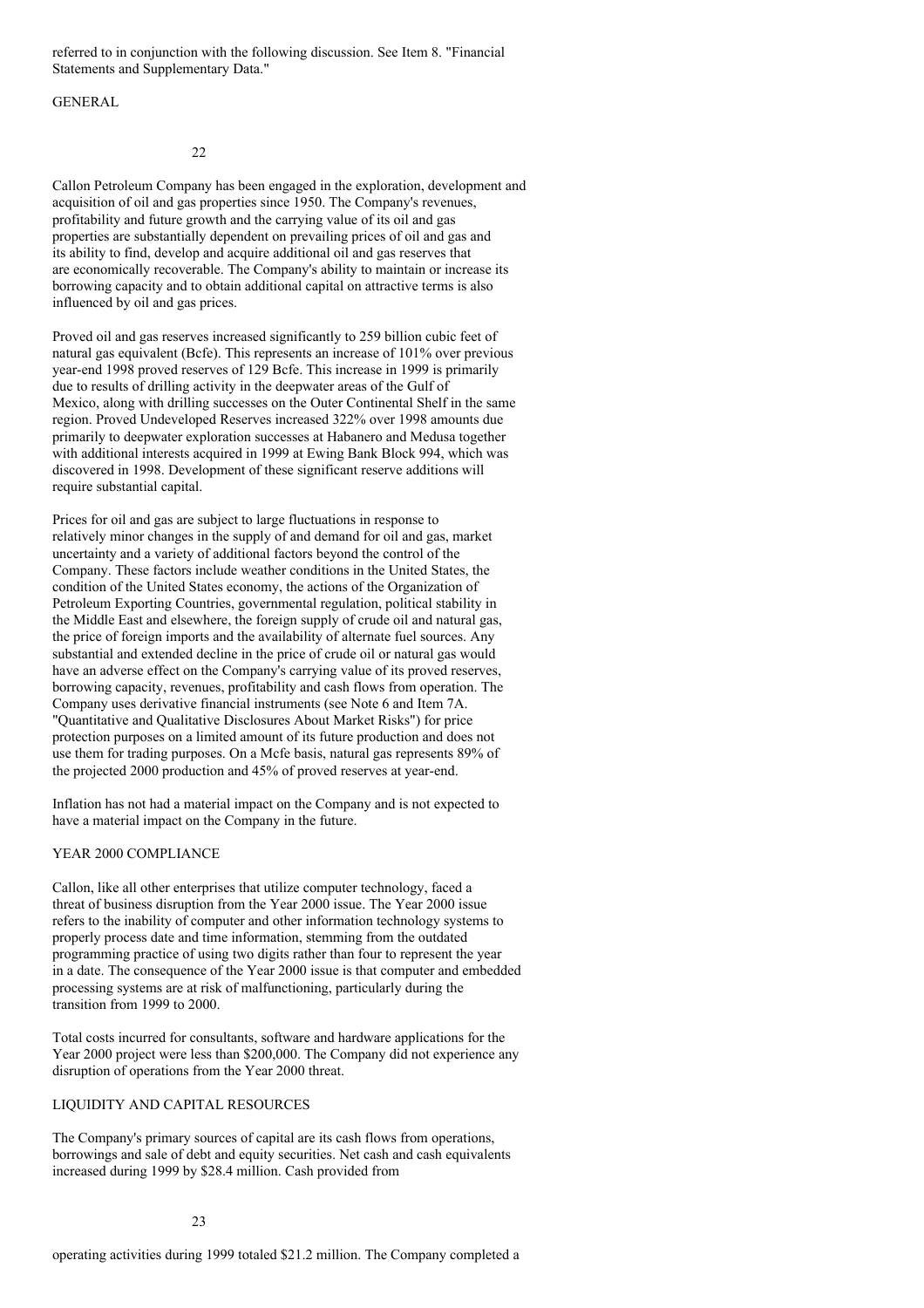Common Stock offering which netted the Company \$41.1 million in November 1999. An additional \$22 million (net) was borrowed and cash capital expenditures for the twelve-month period totaled \$51.7 million. \$2.3 million was paid as dividends on preferred stock. Average debt outstanding was \$96.9 million during 1999 compared to \$64.8 million in 1998. At December 31, 1999, the Company had working capital of \$20.5 million.

Effective October 31, 1996, the Company entered into a Credit Facility with Chase Manhattan Bank. Borrowings under the Credit Facility are secured by mortgages covering substantially all of the Company's producing oil and gas properties. The Credit Facility currently provides for a \$30 million borrowing base ("Borrowing Base") which is adjusted periodically on the basis of a discounted present value of future net cash flows attributable to the Company's proved producing oil and gas reserves. The Company may borrow, pay, reborrow and repay under the Credit Facility until October 31, 2000, on which date, the Company must repay in full all amounts then outstanding. At December 31, 1999, the availability on this Credit Facility was \$29.9 million.

On November 27, 1996, the Company issued \$24,150,000 of 10% Senior Subordinated Notes ("10% Notes") that will mature December 15, 2001. The notes are redeemable at the option of the Company, in whole or in part, at 100% of the principal amount thereof, plus accrued interest to the redemption date. The notes are general unsecured obligations of the Company, subordinated in right of payment to all existing and future indebtedness of the Company.

On July 31, 1997, the Company issued \$36 million of its 10.125% Series A Senior Subordinated Notes ("Series A Notes") due 2002 in a private placement for net proceeds of \$34.8 million. On September 10, 1997, pursuant to a Registration Agreement dated July 31, 1997, the Company exchanged the Series A Notes for a like principal amount of 10.125% Series B Senior Subordinated Notes due 2002 (the "Series B Notes" and, together with the Series A Notes, the "10.125% Notes"). The form and terms of the Series B Notes are identical in all material respects to the terms of the Series A Notes, except for certain transfer restrictions and provisions relating to registration rights. The 10.125% Notes are redeemable at the option of the Company in whole or in part, at any time on or after September 15, 2000. The 10.125% Notes are general unsecured obligations of the Company, subordinated in right of payment to all existing and future indebtedness of the Company and rank pari passu with the 10% Notes.

On July 15, 1999 the Company completed its sale of \$40 million of Senior Subordinated Notes due 2004 at 10.25%. The net proceeds of approximately \$38.2 million were used to pay down the Credit Facility at that time. These notes are not entitled to any mandatory sinking fund payments and are subject to redemption at the Company's option at par plus unpaid interest at any time after March 15, 2001. The notes are subject to a change of control clause that obligates the Company to repurchase the 10.25% notes for 101% of par should a change of control occur. Interest is paid quarterly beginning September 15, 1999.

The Credit Facility and the subordinated debt contain various covenants including restrictions on additional indebtedness and payment of cash dividends as well as maintenance of certain financial ratios. The Company is in compliance with these covenants at December 31, 1999.

In November 1995, the Company sold 1,315,500 shares of \$2.125 Convertible Exchangeable Preferred Stock, Series A (the "Preferred Stock"). Annual dividends are \$2.125 per share and are cumulative. The net proceeds of the \$.01 par value stock after underwriters' discount and expenses was \$30,899,000. Each share has a liquidation preference of \$25, plus accrued and unpaid dividends. Dividends on the Preferred Stock are cumulative from the date of issuance and are payable quarterly, commencing January 15, 1996. The Preferred Stock is convertible at any time, at the option of the holders thereof, unless previously redeemed, into shares

### 24

of Common Stock of the Company at an initial conversion price of \$11 per share of Common Stock, subject to adjustments under certain conditions.

The Preferred Stock is redeemable at any time on or after December 31, 1998, in whole or in part at the option of the Company at a redemption price of \$26.488 per share beginning at December 31, 1998 and at premiums declining to the \$25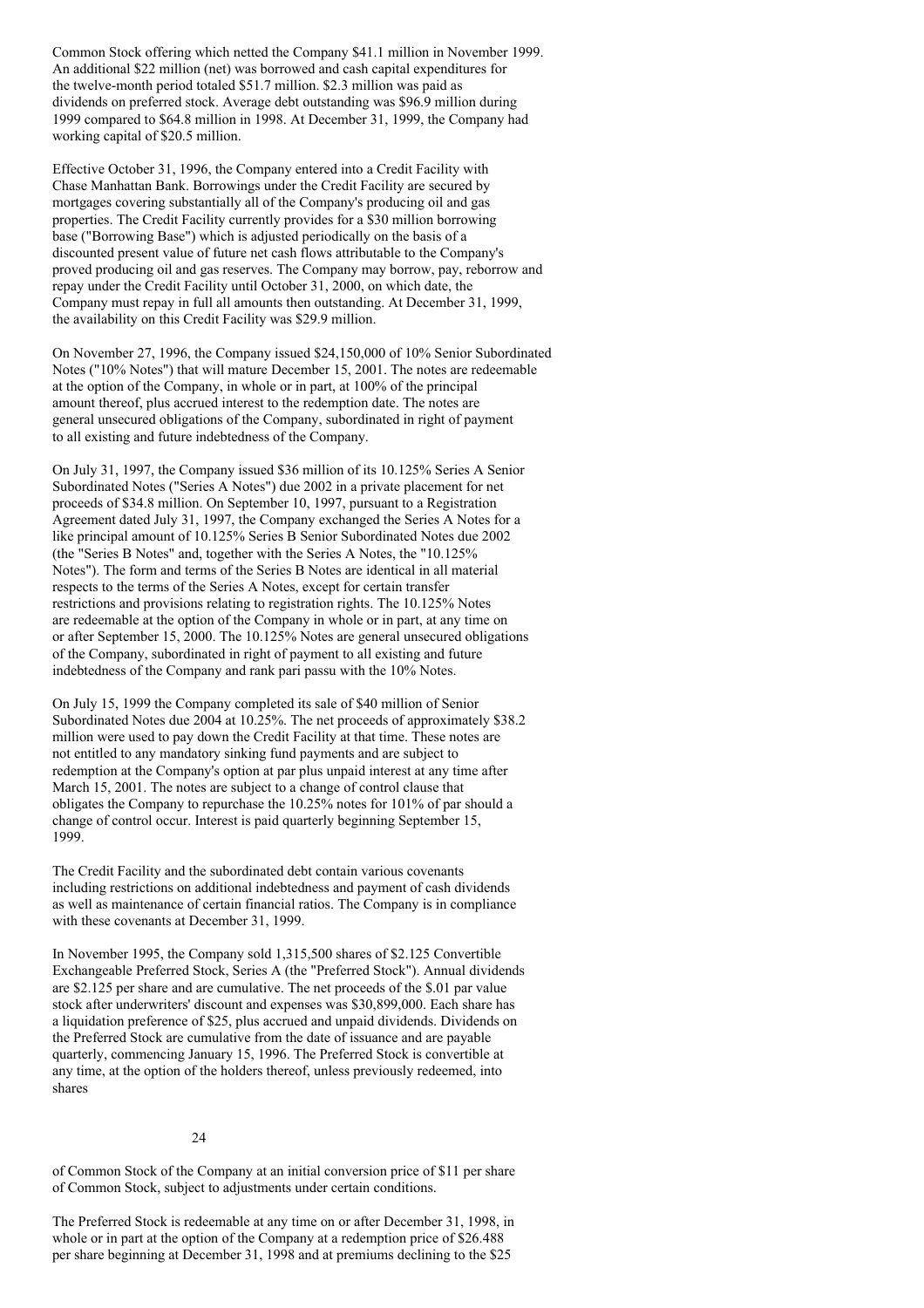liquidation preference by the year 2005 and thereafter, plus accrued and unpaid dividends. The Preferred Stock is also exchangeable, in whole, but not in part, at the option of the Company on or after January 15, 1998 for the Company's 8.5% Convertible Subordinated Debentures due 2010 (the "Debentures") at a rate of \$25 principal amount of Debentures for each share of Preferred Stock. The Debentures will be convertible into Common Stock of the Company on the same terms as the Preferred Stock and will pay interest semi-annually.

In November of 1999, the Company sold 3,680,000 shares of Common Stock in a public offering at a price to the public of \$11.875 per share. Cash proceeds received by the Company were \$41.1 million net of underwriting discount and offering costs. The proceeds from the stock offering were used to pay the outstanding balance of the Credit Facility and to fund, together with internally generated cash flows from operations, the remaining portion of its 1999 and part of the 2000 capital expenditure budget.

Gross capital expenditures for 1999 totaled \$68.9 million which included \$24.1 million (of this amount, \$14.8 million was financed by a volumetric production payment) for the acquisition of oil and gas properties, \$43.0 million for property development and drilling activities on new and previously existing properties and \$1.8 million for acquisition of oil and gas properties not yet evaluated. The Company's plans for 2000 include capital expenditures of approximately \$85 million, primarily in the Gulf of Mexico. Projected cash flows from operations, cash on hand and borrowings under the Credit Facility are anticipated to be sufficient to fund this capital budget; however, the Company may consider alternative sources of financing. Future capital expenditure requirements for 2000 will depend somewhat on exploration results.

#### RESULTS OF OPERATIONS

25

The following table sets forth certain operating information with respect to the oil and gas operations of the Company for each of the three years in the period ended December 31, 1999.

| <table></table>     |  |
|---------------------|--|
| <caption></caption> |  |

|                                                                                 | DECEMBER 31,      |     |  |                            |                      |     |       |
|---------------------------------------------------------------------------------|-------------------|-----|--|----------------------------|----------------------|-----|-------|
|                                                                                 | 1999(a) 1998 1997 |     |  |                            |                      |     |       |
| $<\!\!S\!\!>$                                                                   | $<\!\!C\!\!>$     | <<> |  | <<>                        |                      |     |       |
| Production:                                                                     |                   |     |  |                            |                      |     |       |
| Oil (MBbls)                                                                     |                   |     |  | 330 310 462                |                      |     |       |
| Gas (MMcf)                                                                      |                   |     |  | 14,606 14,036 13,114       |                      |     |       |
| Total production (MMcfe)                                                        |                   |     |  |                            | 16,589 15,894 15,887 |     |       |
| Average daily production (MMcfe)                                                |                   |     |  |                            | 45.5 43.5 43.5       |     |       |
| Average sales price:                                                            |                   |     |  |                            |                      |     |       |
| Oil (per Bbl)                                                                   |                   |     |  | $$12.16$ $$12.41$ $$18.63$ |                      |     |       |
| Gas (per Mcf)                                                                   |                   |     |  | $$2.27$ $$2.26$ $$2.56$    |                      |     |       |
| Total production (per Mcfe)                                                     |                   |     |  | $$2.24$ $$2.24$ $$2.65$    |                      |     |       |
| Average costs (per Mcfe):                                                       |                   |     |  |                            |                      |     |       |
| Lease operating expenses (excluding severance taxes) \$ .39 \$ .44              |                   |     |  |                            |                      |     | \$.42 |
| Severance taxes                                                                 |                   |     |  | $$07 \quad $06 \quad $09$  |                      |     |       |
| Depletion                                                                       |                   |     |  | $$.99$ $$1.19$ $$1.02$     |                      |     |       |
| 33. States 33 General and administrative (net of management fees) \$3.28 \$3.33 |                   |     |  |                            |                      | \$. | .28   |
| $<$ TABLE>                                                                      |                   |     |  |                            |                      |     |       |

(a) Includes volumes of 1,300 MMcf at an average price of \$2.08 per Mcf associated with a volumetric production payment.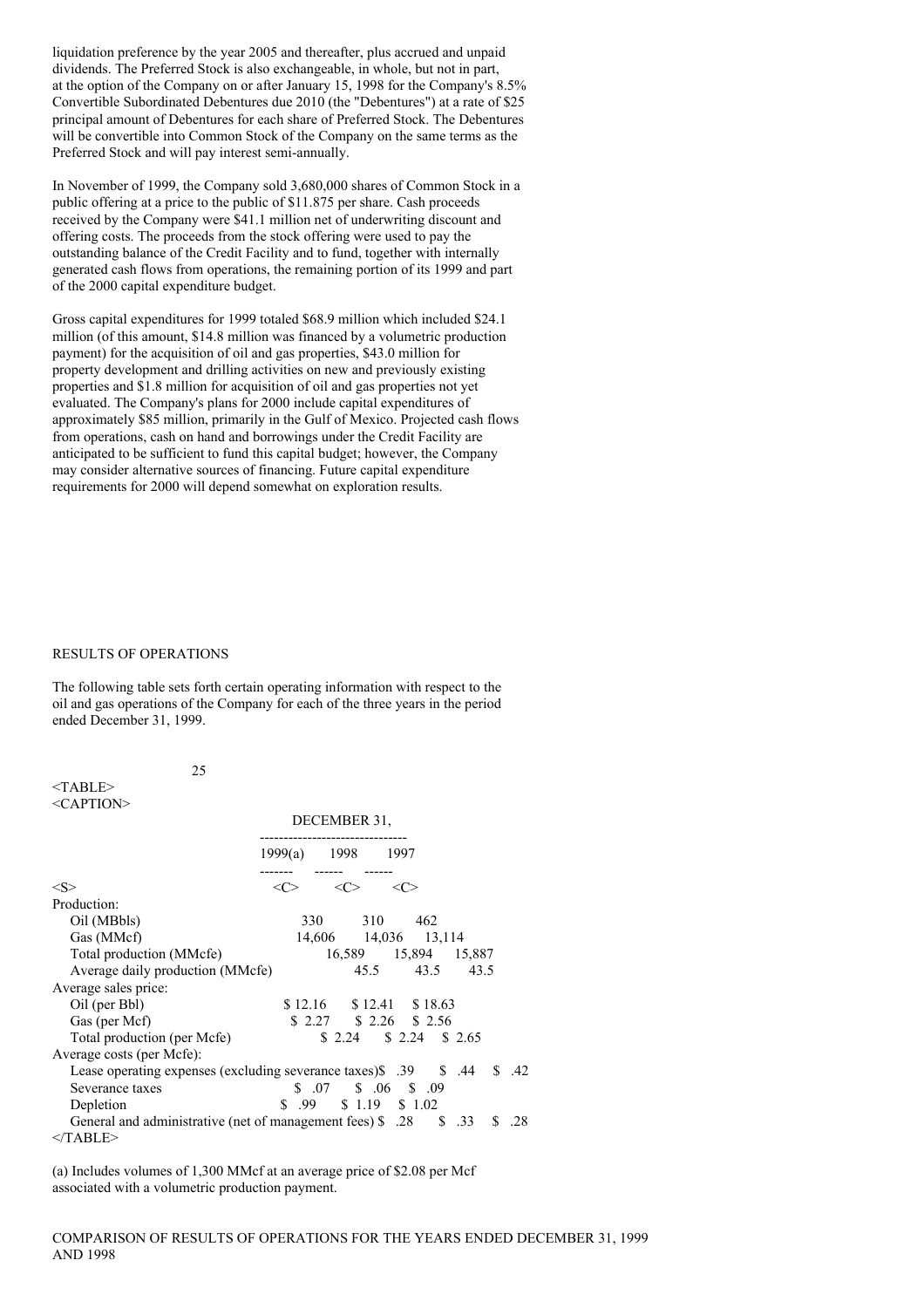#### OIL AND GAS REVENUES

Oil and gas revenues for 1999 were \$37.1 million, a 4% increase from the 1998 amount of \$35.6 million. Similarly, 1999 oil and gas production of 16,600 MMcfe increased by 4% over the 1998 amount of 15,900 MMcfe.

Oil production increased from 310,000 barrels in 1998 to 330,000 barrels in 1999 but the average sales price declined from \$12.41 in 1998 to \$12.16 in 1999. As a result, oil revenues went from \$3.8 million in 1998 to \$4.0 million in 1999. The increase in oil production was primarily from Main Pass 26 and Eugene Island 335 offset by the loss of production in 1999 from the Black Bay Field, which was sold in 1998.

Gas revenues for 1999 were \$33.1 million based on sales of 14.6 Bcf at an average sales price of \$2.27 per Mcf. For 1998, gas revenues were \$31.8 million based on production of 14 Bcf sold at an average sales price of \$2.26 per Mcf. When compared to 1998, the Company in 1999 added gas production from new discoveries at Main Pass 26 and Eugene Island 335 but has experienced reduced production from several Shallow Miocene properties which normally have steep decline curves. Except for the increase at Main Pass 31, which was the result of a recompletion, other properties continue to experience normal and expected declines.

The following table summarizes oil and gas production from the Company's major producing properties for the years 1999 and 1998:

#### <TABLE> <CAPTION>

|                                                                                                                                 | (Bbls)              | OIL PRODUCTION                             | (Mcf)         |                                                | <b>GAS PRODUCTION</b>                                           |  |
|---------------------------------------------------------------------------------------------------------------------------------|---------------------|--------------------------------------------|---------------|------------------------------------------------|-----------------------------------------------------------------|--|
|                                                                                                                                 | 1999 1998           |                                            | 1999          | 1998                                           |                                                                 |  |
| < S ><br>Mobile Block 864 Area<br>Chandeleur Block 40<br>Main Pass 163 Area<br>$<$ /TABLE>                                      | <<>                 | <<>                                        | <<>           | <<>                                            | 5,550,700 5,355,200<br>804,600 2,443,400<br>1,946,400 3,007,100 |  |
| $<$ TABLE><br>< S >                                                                                                             | 26<br>$<\!\!C\!\!>$ | <<>                                        | $<\!\!C\!\!>$ | <<>                                            |                                                                 |  |
| Main Pass 26<br>Eugene Island 335<br>Main Pass 31<br>Main Pass 164/165<br>North Dauphin Island Field<br>High Island Block A-494 |                     | 46,700 500<br>$24,700$ --<br>34,300 39,400 |               | 823,600<br>1,089,600<br>1,148,200<br>1,130,900 | 1,045,300<br>479,200 1,012,600                                  |  |
| Escambia Minerals<br>Other Properties                                                                                           |                     | 144,400 152,700                            |               | 257,000<br>80,300 117,100 1,375,700            | 269,600<br>902,800                                              |  |
| Total                                                                                                                           |                     | ------                                     |               |                                                | 330,400 309,700 14,605,900 14,036,000                           |  |

 $<$ /TABLE>

### LEASE OPERATING EXPENSES AND SEVERANCE TAXES

Lease operating expenses, including severance taxes, decreased from \$7.8 million in 1998 to \$7.5 million in 1999 as a result of a decrease in operating expenses in the Main Pass 163 Area and the North Dauphin Island Field as well as the sale of the Black Bay Field in 1998. This decline was offset by the Snapper, Main Pass 36, Main Pass 26 and Kemah properties which began operations in 1999.

#### DEPRECIATION, DEPLETION AND AMORTIZATION

Depreciation, depletion and amortization decreased due to the combined effect of the net increase in proved reserves during 1999 (primarily in the fourth quarter of 1999), the level of finding costs attributable to reserves added in 1999 and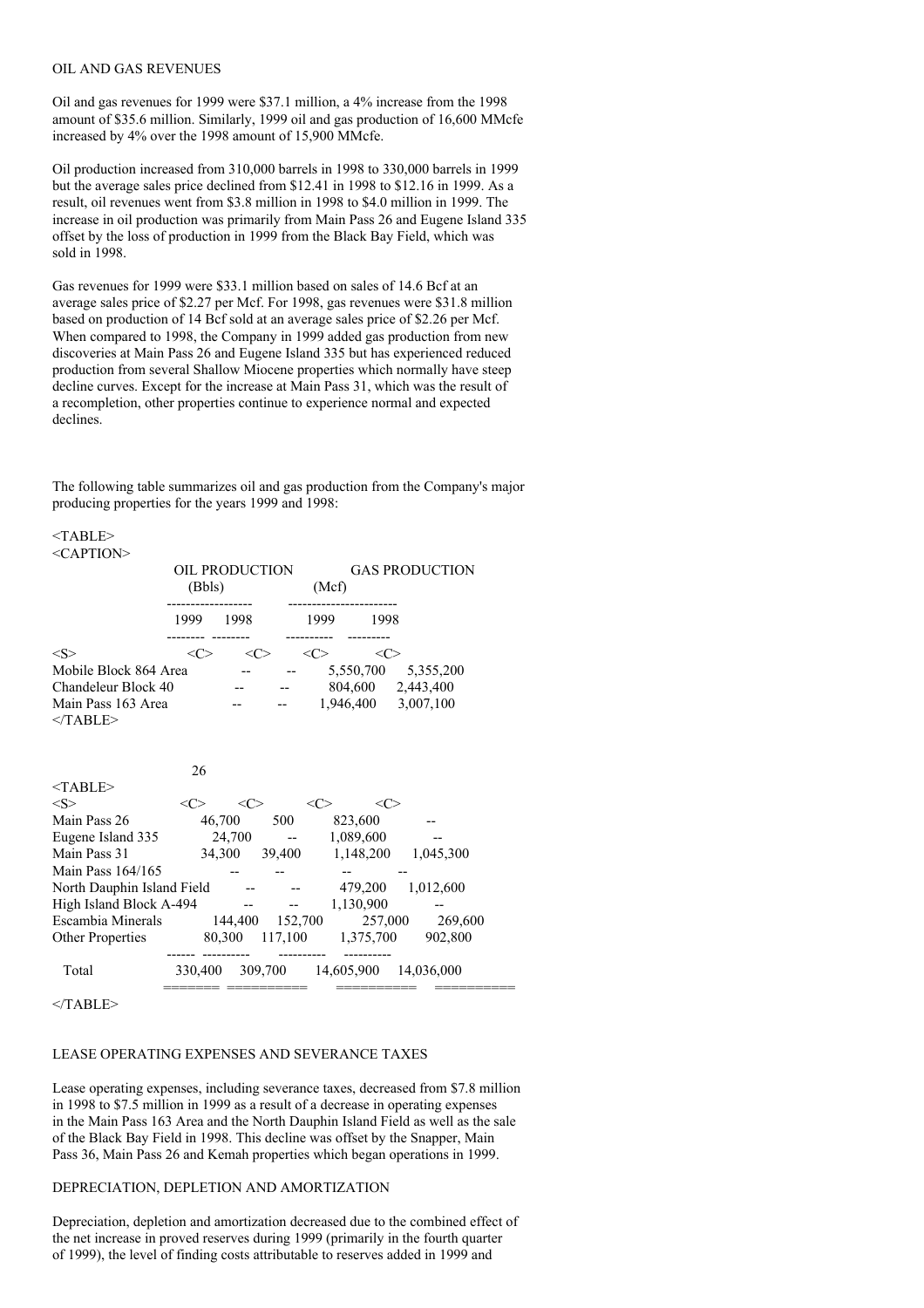the reduction of the full cost pool due to an impairment of oil and gas properties at December 31, 1998. Total charges decreased from \$19.3 million, or \$1.21 per Mcfe in 1998, to \$16.7 million, or \$1.01 per Mcfe in 1999.

#### GENERAL AND ADMINISTRATIVE

General and administrative expenses for 1999 were \$4.6 million, or \$.28 per Mcfe, compared to \$5.3 million, or \$.33 per Mcfe, in 1998. This 13% decrease is primarily due to a reduction of staff in 1999 along with an increase in overhead allocable to employees directly engaged in the acquisition, exploration and development of oil and gas properties in 1999.

## INTEREST EXPENSE

Interest expense for 1999 and 1998 was \$6.2 million and \$1.9 million, respectively. This increase is a result of a decrease in interest capitalized on unevaluated oil and gas properties and the increase in interest rates and in average debt outstanding in 1999 versus 1998. This average debt outstanding increase is directly related to the Senior Subordinated Notes issued in July 1999 and the Credit Facility borrowings during the year. The Common Stock offering completed in November 1999 reduced Credit Facility debt at the end of 1999.

### INCOME TAXES

The Company's 1999 results include a deferred income tax expense of \$1.4 million. The Company has evaluated the realizability of the deferred income tax asset in light of its reserve quantity estimates, its long-

27

term outlook for oil and gas prices and its expected level of future revenues and expenses. The Company believes it is more likely than not, based upon this evaluation, that it will realize the recorded deferred income tax asset. However, there is no assurance that such asset will ultimately be realized.

## COMPARISON OF RESULTS OF OPERATIONS FOR THE YEARS ENDED DECEMBER 31, 1998 AND 1997

#### OIL AND GAS REVENUES

Oil and gas revenues for 1998 were \$35.6 million, a 15% reduction from the 1997 amount of \$42.1 million. On a Mcfe basis, 1998 production was the same as that reported for 1997. Therefore, the reduction in revenues was attributable to the 15% reduction in average sales price per Mcfe.

Oil production declined from 462,000 barrels in 1997 to 310,000 barrels in 1998 and the average sales price declined from \$18.63 in 1997 to \$12.41 in 1998. As a result, oil revenues declined from \$8.6 million in 1997 to \$3.8 million in 1998. This reduction was attributable to reduced prices and the divestiture of the Black Bay Complex in May 1998.

Gas revenues for 1998 were \$31.8 million based on sales of 14 Bcf at an average sales price of \$2.26 per Mcf. For 1997, gas revenues were \$33.5 million based on production of 13.1 Bcf sold at an average sales price of \$2.56 per Mcf.

### LEASE OPERATING EXPENSES AND SEVERANCE TAXES

Lease operating expenses, including severance taxes, decreased from \$8.1 million in 1997 to \$7.8 million in 1998. Separately, severance taxes declined from \$1.4 million in 1997 to \$0.9 million in 1998 as a result of lower production on properties subject to severance taxes and lower oil and gas prices. Other operating expenses increased slightly from \$6.7 million in 1997 to \$6.9 million in 1998 as a result of a full year of costs associated with acquisitions in the fourth quarter of 1997 partially offset by a reduction due to the sale of Black Bay.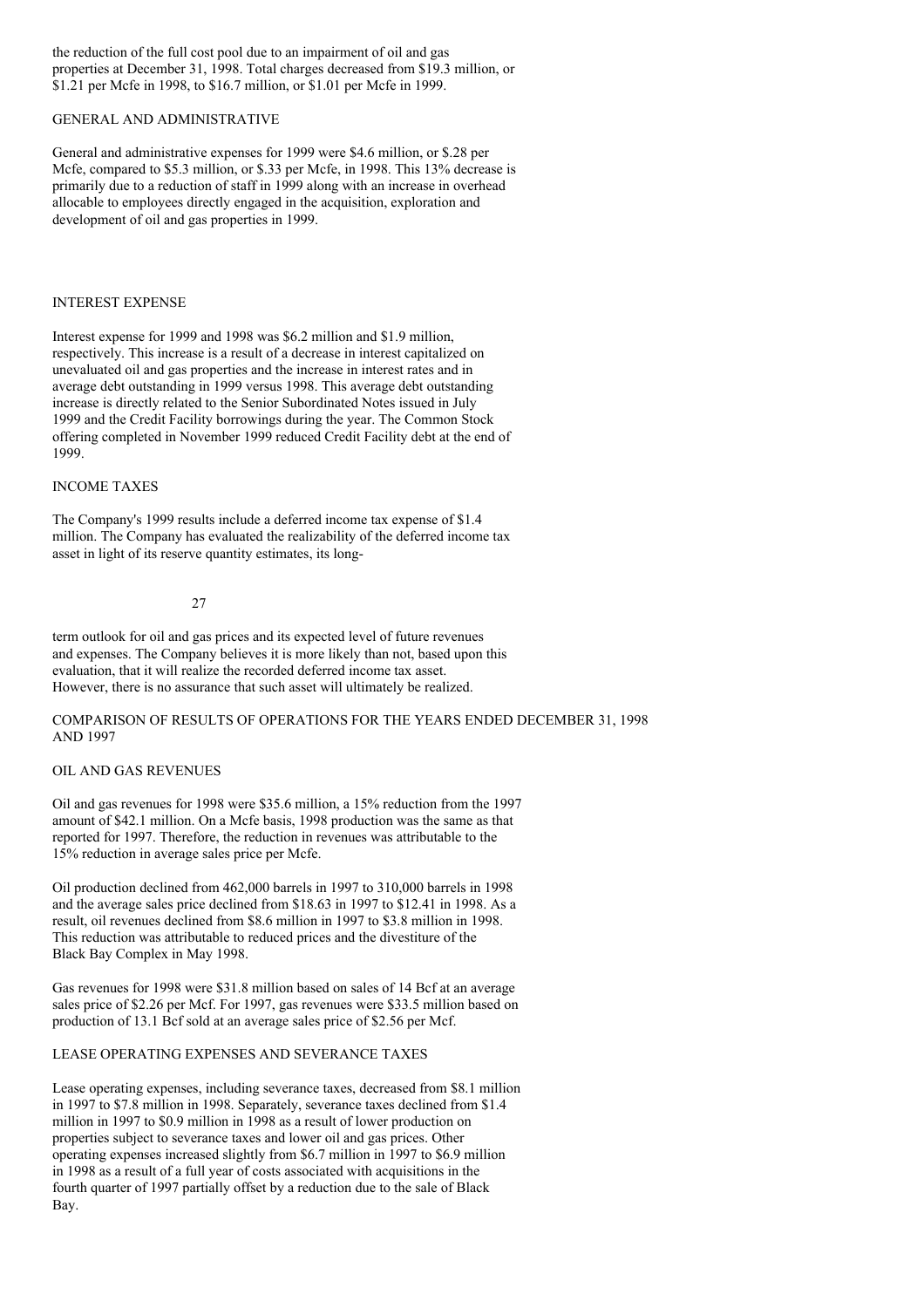### DEPRECIATION, DEPLETION AND AMORTIZATION

Depreciation, depletion and amortization increased as a higher rate was applied to a relatively constant production volume. Total charges increased from \$16.5 million, or \$1.04 per Mcfe, in 1997 to \$19.3 million, or \$1.19 per Mcfe in 1998. The increase in the noncash charge per Mcfe reflects the increase in investment in evaluated oil and gas properties during 1998.

#### GENERAL AND ADMINISTRATIVE

General and administrative expenses for 1998 were \$5.3 million, or \$.33 per Mcfe, compared to \$4.4 million, or \$.28 per Mcfe, in 1997. This 19% increase is primarily the result of the loss of Black Bay management fees, which normally reduce general and administrative expenses, and slightly higher normal corporate expenses.

28

### INTEREST EXPENSE

Interest expense for 1998 and 1997 was \$1.9 million and \$2.0 million, respectively.

### ACCELERATED VESTING AND RETIREMENT BENEFITS

In December 1998, the Company recorded a charge of \$5.8 million attributable to the accelerated vesting of the remaining performance shares previously granted under the Company's stock option plans and of retirement benefits.

### IMPAIRMENT OF OIL AND GAS PROPERTIES

Under the full-cost method of accounting, the net capitalized costs of proved oil and gas properties are subject to a "ceiling test", which limits such costs to the estimated present value, net of related tax effects (discounted at a 10 percent interest rate) of future net cash flows from proved reserves, based on current economic and operating conditions (PV10). If capitalized costs exceed this limit, the excess is charged to expense. During the fourth quarter of 1998, the Company recorded a noncash impairment provision related to oil and gas properties in the amount of \$43.5 million (\$28.7 million after-tax) primarily due to the significant decline in oil and gas prices.

### INCOME TAXES

The Company's 1998 results include a deferred income tax benefit of \$15.1 million primarily due to the \$14.8 million deferred income tax benefit related to impairment of oil and gas properties recorded in 1998. The Company expects to realize this benefit for tax purposes in future years by utilizing its net operating loss and statutory depletion carryforwards and the turn around of temporary differences. The Company has evaluated the reliability of the deferred income tax benefit recorded above in light of its reserve quantity estimates, its long-term outlook for oil and gas prices and its expected level of other future expenses. The Company believes it is more likely than not, based upon this evaluation, that it will realize the recorded deferred income tax asset. However, there is no assurance that such asset will ultimately be realized.

### ITEM 7A. QUANTITATIVE AND QUALITATIVE DISCLOSURES ABOUT MARKET RISKS

The Company's revenues are derived from the sale of its crude oil and natural gas production. From time to time, the Company has entered into hedging transactions that lock in for specified periods the prices the Company will receive for the production volumes to which the hedge relates. The hedges reduce the Company's exposure on the hedged volumes to decreases in commodities prices and limit the benefit the Company might otherwise have received from any increases in commodities prices on the hedged volumes.

As of December 31, 1999, the Company had open collar contracts with third parties whereby minimum floor prices and maximum ceiling prices are contracted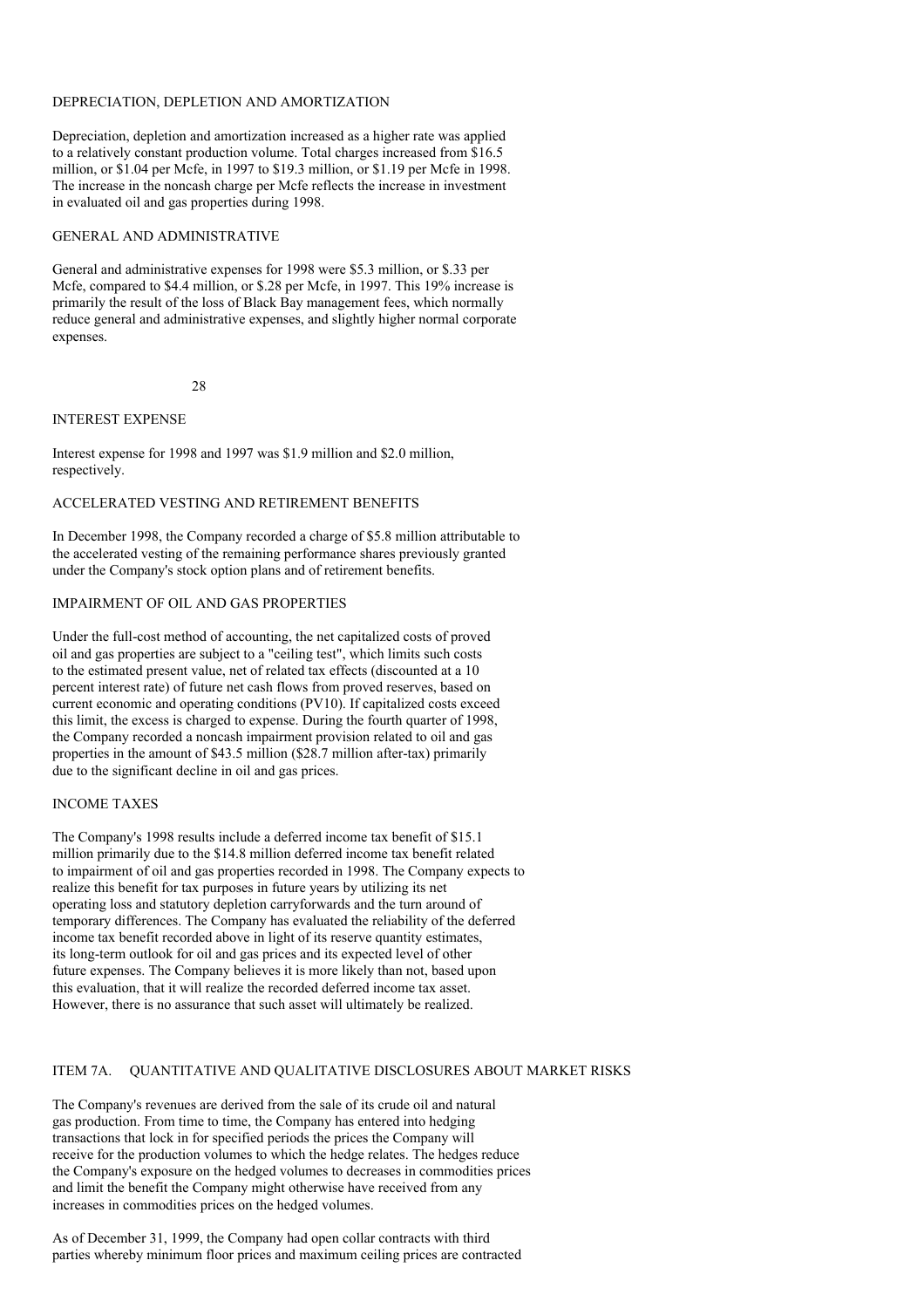and applied to related contract volumes. These agreements in effect for 2000 are for average gas volumes of 231,250 Mcf per month beginning in February 2000 through September 2000 at (on average) a ceiling price of \$2.80 and floor price of \$2.56. The Company had no open oil hedging contracts at December 31, 1999.

Based on projected annual sales volumes for 2000 (excluding production forecast increases over 1999), a 10% decline in the prices the Company receives for its crude oil and natural gas production would have an approximate \$4.2 million impact on the Company's revenues. The hypothetical impact on the decline in oil and gas prices is net of the incremental gain that would be realized upon a decline in prices by the oil and gas hedging contracts in place as of March 8, 2000.

### 30 ITEM 8. FINANCIAL STATEMENTS AND SUPPLEMENTARY DATA

<TABLE>  $\langle C$ APTION $>$ 

| 701111011                                                                                                  | Page    |    |    |    |
|------------------------------------------------------------------------------------------------------------|---------|----|----|----|
|                                                                                                            |         |    |    |    |
| $<\leq>$                                                                                                   | <c></c> |    |    |    |
| Report of Independent Public Accountants                                                                   |         | 32 |    |    |
| Consolidated Balance Sheets as of December 31, 1999<br>and 1998                                            |         |    | 33 |    |
| Consolidated Statements of Operations for Each of the Three Years<br>in the Period Ended December 31, 1999 |         | 34 |    |    |
| Consolidated Statements of Stockholders' Equity                                                            |         |    |    |    |
| for Each of the Three Years in the Period Ended December 31, 1999                                          |         |    |    | 35 |
| Consolidated Statements of Cash Flows for Each of the Three Years                                          |         |    |    |    |
| in the Period Ended December 31, 1999                                                                      |         | 36 |    |    |
| Notes to Consolidated Financial Statements<br>$<$ TABLE>                                                   |         | 37 |    |    |

#### 31

#### REPORT OF INDEPENDENT PUBLIC ACCOUNTANTS

To the Stockholders and Board of Directors of Callon Petroleum Company:

We have audited the accompanying consolidated balance sheets of Callon Petroleum Company (a Delaware corporation) and subsidiaries as of December 31, 1999 and 1998, and the related consolidated statements of operations, stockholders' equity and cash flows for each of the three years in the period ended December 31, 1999. These financial statements are the responsibility of the Company's management. Our responsibility is to express an opinion on these financial statements based on our audits.

We conducted our audits in accordance with generally accepted auditing standards. Those standards require that we plan and perform the audit to obtain reasonable assurance about whether the financial statements are free of material misstatement. An audit includes examining, on a test basis, evidence supporting the amounts and disclosures in the financial statements. An audit also includes assessing the accounting principles used and significant estimates made by management, as well as evaluating the overall financial statement presentation. We believe that our audits provide a reasonable basis for our opinion.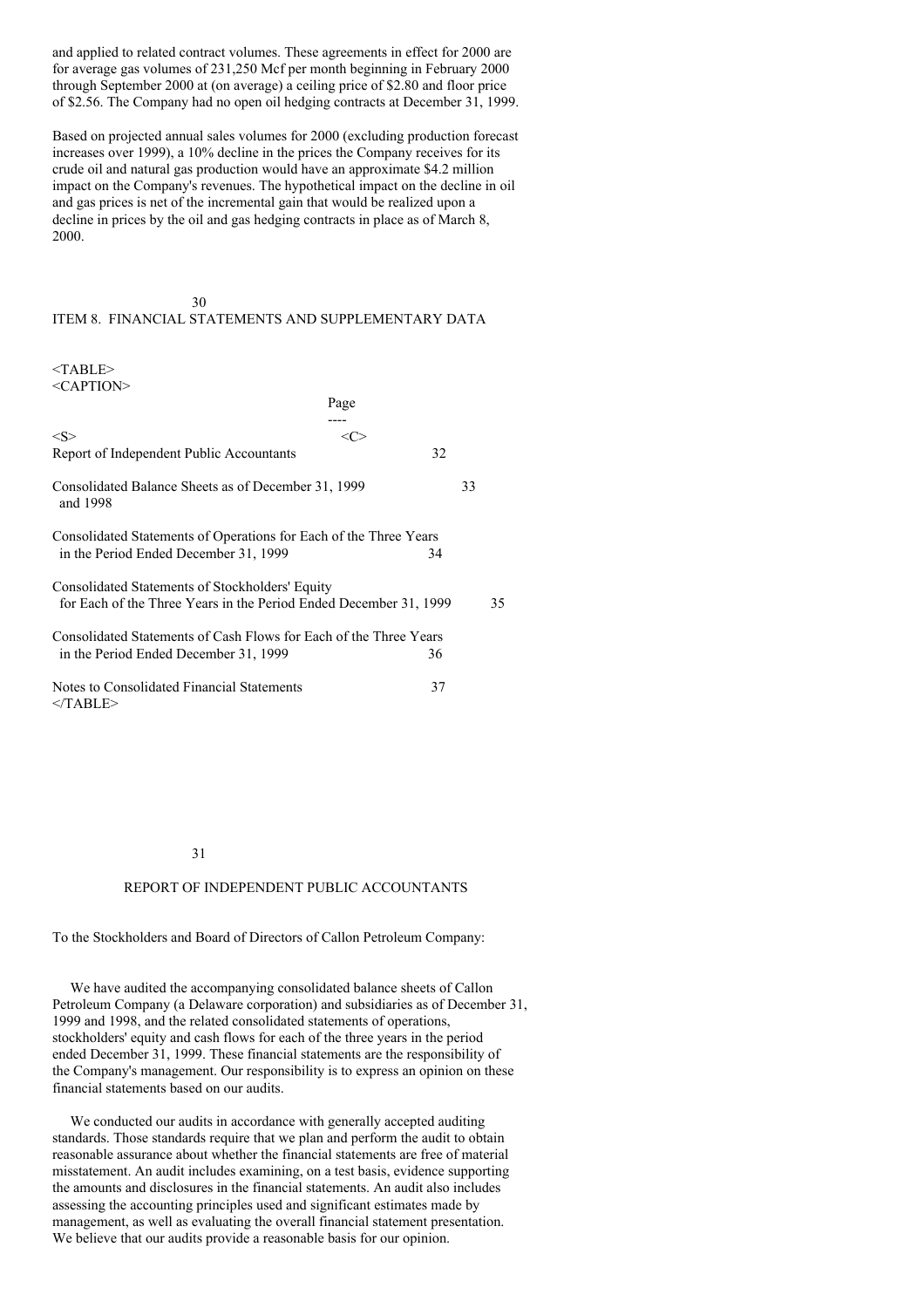In our opinion, the financial statements referred to above present fairly, in all material respects, the financial position of Callon Petroleum Company and subsidiaries, as of December 31, 1999 and 1998, and the results of their operations and their cash flows for each of the three years in the period ended December 31, 1999, in conformity with generally accepted accounting principles.

## ARTHUR ANDERSEN LLP

New Orleans, Louisiana, February 16, 2000

32

# CALLON PETROLEUM COMPANY CONSOLIDATED BALANCE SHEETS (IN THOUSANDS, EXCEPT SHARE DATA)

<TABLE> <CAPTION>

|                                                                                                                       | DECEMBER 31,                            |     |                          |       |
|-----------------------------------------------------------------------------------------------------------------------|-----------------------------------------|-----|--------------------------|-------|
|                                                                                                                       | 1999 1998                               |     |                          |       |
| $<\!\!S\!\!>$                                                                                                         | $\langle C \rangle$ $\langle C \rangle$ |     |                          |       |
| <b>ASSETS</b>                                                                                                         |                                         |     |                          |       |
| Current assets:<br>Cash and cash equivalents                                                                          |                                         |     | \$ 34,671 \$ 6,300       |       |
| Accounts receivable                                                                                                   |                                         |     | 5,362 6,024              |       |
| Other current assets                                                                                                  | 1,004 1,924                             |     |                          |       |
|                                                                                                                       |                                         |     |                          |       |
| Total current assets                                                                                                  | 41,037 14,248                           |     |                          |       |
|                                                                                                                       |                                         |     |                          |       |
| Oil and gas properties, full-cost accounting method:                                                                  |                                         |     |                          |       |
|                                                                                                                       |                                         |     |                          |       |
| Evaluated properties 511,689 444,579<br>Less accumulated depreciation, depletion and amortization (361,758) (345,353) |                                         |     |                          |       |
|                                                                                                                       |                                         |     |                          |       |
|                                                                                                                       | 149,931 99,226                          |     |                          |       |
| Unevaluated properties excluded from amortization 44,434 42,679                                                       |                                         |     |                          |       |
|                                                                                                                       | ---------                               |     |                          |       |
| Total oil and gas properties                                                                                          |                                         |     | 194,365 141,905          |       |
|                                                                                                                       |                                         |     |                          |       |
| Pipeline and other facilities, net                                                                                    |                                         |     | 5,860 6,182              |       |
| Other property and equipment, net                                                                                     |                                         |     | $1,450$ $1,753$          |       |
| Deferred tax asset                                                                                                    |                                         |     | 14,995 16,348            |       |
| Long-term gas balancing receivable                                                                                    |                                         |     | $243$ 199<br>1,927 1,017 |       |
| Other assets, net                                                                                                     |                                         |     |                          |       |
| Total assets                                                                                                          | \$259,877 \$181,652                     |     |                          |       |
|                                                                                                                       |                                         |     | =======================  |       |
|                                                                                                                       |                                         |     |                          |       |
| LIABILITIES AND STOCKHOLDERS' EQUITY<br>Current liabilities:                                                          |                                         |     |                          |       |
| Accounts payable and accrued liabilities                                                                              |                                         |     | $$16,786$ $$11,257$      |       |
| Undistributed oil and gas revenues                                                                                    |                                         |     | 2,082 1,720              |       |
| Accrued net profits interest payable                                                                                  |                                         |     | 1,676 129                |       |
|                                                                                                                       |                                         |     |                          |       |
| Total current liabilities                                                                                             | 20,544 13,106                           |     |                          |       |
|                                                                                                                       |                                         |     |                          |       |
| Accounts payable and accrued liabilities to be refinanced                                                             |                                         |     | --                       | 3,000 |
| Long-term debt                                                                                                        | 100,250                                 |     | 78,250                   |       |
| Deferred revenue on sale of production payment                                                                        |                                         |     | 12,080                   |       |
| Accrued retirement benefits                                                                                           | 2,107                                   |     | 2,323                    |       |
| Long-term gas balancing payable                                                                                       |                                         | 516 | 489                      |       |
| Total liabilities                                                                                                     | 135,497                                 |     | 97,168                   |       |
|                                                                                                                       |                                         |     |                          |       |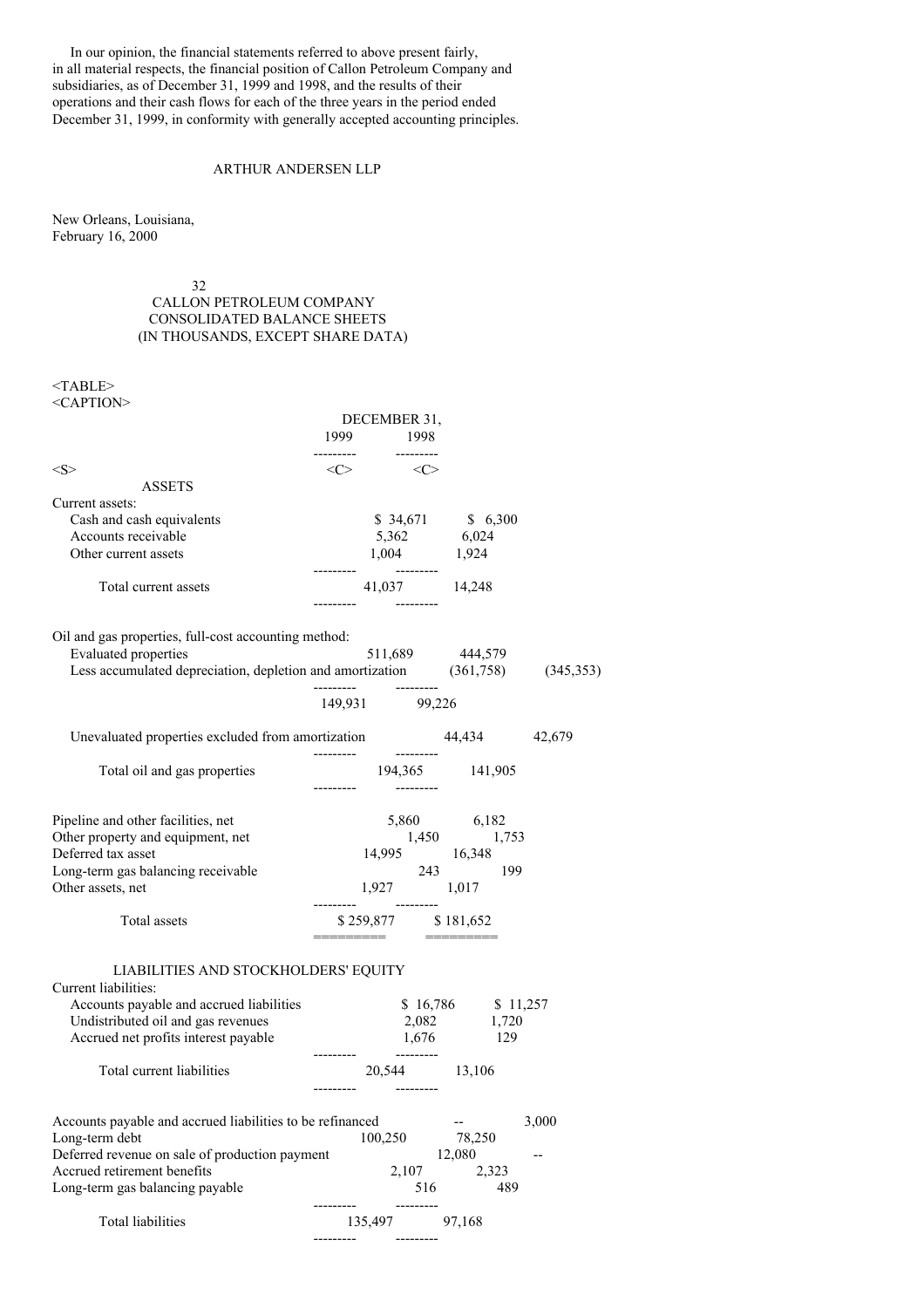| Stockholders' equity:                                         |           |           |    |
|---------------------------------------------------------------|-----------|-----------|----|
| Preferred Stock, \$.01 par value; 2,500,000 shares            |           |           |    |
| authorized; 1,045,461 shares of Convertible                   |           |           |    |
| Exchangeable Preferred Stock, Series A issued                 |           |           |    |
| and outstanding at December 31, 1999 and                      |           |           |    |
| 1,255,811 outstanding at December 31, 1998 with               |           |           |    |
| a liquidation preference of \$26,136,525 at December 31, 1999 |           | 11        | 13 |
| Common Stock, \$.01 par value; 20,000,000                     |           |           |    |
| shares authorized; $12,239,238$ and $8,178,406$ shares        |           |           |    |
| outstanding at December 31, 1999 and 1998, respectively       |           | 122       | 82 |
| Treasury stock (99,078 shares at cost)                        | (1,183)   | (915)     |    |
| Capital in excess of par value                                | 149,425   | 109,429   |    |
| Retained earnings (deficit)                                   | (23,995)  | (24, 125) |    |
|                                                               |           |           |    |
| Total stockholders' equity                                    | 124,380   | 84.484    |    |
|                                                               |           |           |    |
| Total liabilities and stockholders' equity                    | \$259,877 | \$181,652 |    |
|                                                               |           |           |    |

 $<$ /TABLE>

The accompanying notes are an integral part of these financial statements.

## 33 CALLON PETROLEUM COMPANY CONSOLIDATED STATEMENTS OF OPERATIONS FOR THE YEARS ENDED DECEMBER 31, 1999, 1998 AND 1997 (IN THOUSANDS, EXCEPT PER SHARE AMOUNTS)

### <TABLE> <CAPTION>

|                                                                                                                                                                                                                                                | 1999                       |       | 1998     |                                 | 1997 |  |                            |  |
|------------------------------------------------------------------------------------------------------------------------------------------------------------------------------------------------------------------------------------------------|----------------------------|-------|----------|---------------------------------|------|--|----------------------------|--|
| <s></s>                                                                                                                                                                                                                                        |                            |       |          | $<<>$ $<<>$ $<<>$               |      |  |                            |  |
| Revenues:                                                                                                                                                                                                                                      |                            |       |          |                                 |      |  |                            |  |
| Oil and gas sales                                                                                                                                                                                                                              |                            |       |          |                                 |      |  | \$37,140 \$35,624 \$42,130 |  |
| Interest and other                                                                                                                                                                                                                             |                            |       |          | 1,853 2,094 1,508               |      |  |                            |  |
| Total revenues                                                                                                                                                                                                                                 |                            |       |          | 38,993 37,718 43,638            |      |  |                            |  |
| Costs and expenses:                                                                                                                                                                                                                            |                            |       |          |                                 |      |  |                            |  |
| Lease operating expenses                                                                                                                                                                                                                       |                            |       |          |                                 |      |  | 7,536 7,817 8,123          |  |
|                                                                                                                                                                                                                                                |                            |       |          |                                 |      |  |                            |  |
|                                                                                                                                                                                                                                                |                            |       |          |                                 |      |  |                            |  |
|                                                                                                                                                                                                                                                |                            |       |          |                                 |      |  |                            |  |
|                                                                                                                                                                                                                                                |                            |       |          |                                 |      |  |                            |  |
| Lease operating expenses<br>Depreciation, depletion and amortization<br>General and administrative<br>d. 16,727 19,284 16,488<br>General and administrative<br>d. 175 5,285 4,433<br>Interest<br>d. 1925 1,925 1,957<br>Accelerated vesting an | -------- -------- -------- |       |          |                                 |      |  |                            |  |
| Total costs and expenses                                                                                                                                                                                                                       | -------- ------- -------   |       |          |                                 |      |  | 35,013 83,572 31,001       |  |
| Income (loss) from operations                                                                                                                                                                                                                  |                            |       |          |                                 |      |  | 3,980 (45,854) 12,637      |  |
| Income tax expense (benefit)                                                                                                                                                                                                                   |                            |       |          |                                 |      |  | 1,353 (15,100) 4,200       |  |
| Net income (loss)                                                                                                                                                                                                                              |                            |       |          | 2,627 (30,754) 8,437            |      |  |                            |  |
| Preferred stock dividends                                                                                                                                                                                                                      | --------                   |       |          |                                 |      |  | 2,497 2,779 2,795          |  |
| Net income (loss) available to common shares \$ 130 \ \$(33,533) \ \$ 5,642                                                                                                                                                                    |                            |       | -------- |                                 |      |  |                            |  |
|                                                                                                                                                                                                                                                |                            |       |          |                                 |      |  |                            |  |
| Net income (loss) per common share:                                                                                                                                                                                                            |                            |       |          |                                 |      |  |                            |  |
| <b>Basic</b>                                                                                                                                                                                                                                   |                            |       |          | $$.01 \quad $(4.17) \quad $.91$ |      |  |                            |  |
| Diluted                                                                                                                                                                                                                                        |                            |       |          | $$.01 \quad $(4.17) \quad $.88$ |      |  |                            |  |
|                                                                                                                                                                                                                                                |                            |       |          |                                 |      |  |                            |  |
| Shares used in computing net income (loss) per common share:                                                                                                                                                                                   |                            |       |          |                                 |      |  |                            |  |
| <b>Basic</b>                                                                                                                                                                                                                                   |                            |       |          | 8,976 8,034 6,194               |      |  |                            |  |
| Diluted                                                                                                                                                                                                                                        |                            | 9,075 |          | 8,034 6,422                     |      |  |                            |  |

======== ======== ========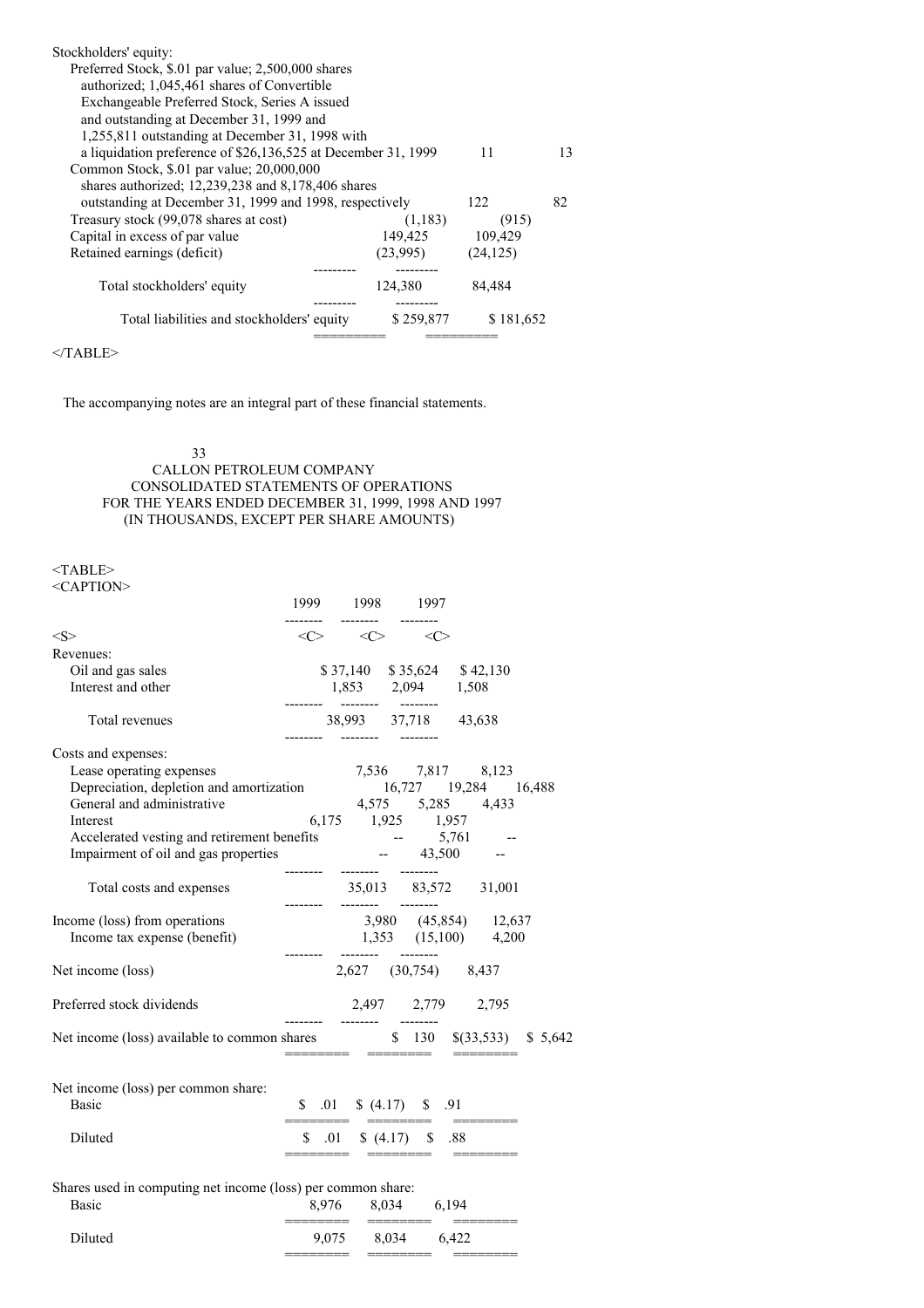The accompanying notes are an integral part of these financial statements.

### 34 CALLON PETROLEUM COMPANY CONSOLIDATED STATEMENTS OF STOCKHOLDERS' EQUITY (IN THOUSANDS)

<TABLE> <CAPTION>

|                                                  |                  |              | <b>UNEARNED</b>         |              |                   |                  |                 |
|--------------------------------------------------|------------------|--------------|-------------------------|--------------|-------------------|------------------|-----------------|
|                                                  |                  |              | COMPENSATION CAPITAL IN |              |                   | <b>RETAINED</b>  |                 |
|                                                  | PREFERRED COMMON |              | <b>TREASURY</b>         |              | <b>RESTRICTED</b> | <b>EXCESS OF</b> | <b>EARNINGS</b> |
|                                                  | STOCK STOCK      | <b>STOCK</b> |                         | <b>STOCK</b> | <b>PAR VALUE</b>  | (DEFICIT)        |                 |
| < S >                                            | <<><br><c></c>   | $<$ C>       | $<$ C $>$               | <c></c>      | <<>               |                  |                 |
| Balances, December 31, 1996                      | \$13             | \$58         | \$<br>\$                |              | \$74,027          | \$3,766          |                 |
| Net income (loss)                                |                  |              |                         |              | 8,437             |                  |                 |
| Sale of common stock                             |                  | 19           |                         | 29,249       |                   |                  |                 |
| Preferred stock dividends                        |                  |              |                         |              | (2,795)           |                  |                 |
| Tax benefits related to stock compensation plans |                  |              |                         |              | 36                |                  |                 |
| Shares issued pursuant to employee               |                  |              |                         |              |                   |                  |                 |
| benefit and option plan                          |                  |              |                         | 392          |                   |                  |                 |
| Restricted stock plan                            |                  |              | (3, 153)                | 2,729        |                   |                  |                 |
| Earned portion of restricted stock               |                  |              | 921                     |              |                   |                  |                 |
| Balances, December 31, 1997                      | 13               | 79           |                         | (2, 232)     | 106,433           | 9,408            |                 |
| Net income (loss)                                |                  |              |                         |              | (30, 754)         |                  |                 |
| Preferred stock dividends                        |                  |              |                         | 15           | (2,779)           |                  |                 |
| Shares issued pursuant to employee               |                  |              |                         |              |                   |                  |                 |
| benefit and option plan                          |                  |              |                         | 235          |                   |                  |                 |
| Employee stock purchase plan                     |                  |              |                         | 163          |                   |                  |                 |
| Restricted stock plan                            |                  |              | (2,731)                 | 2,584        |                   |                  |                 |
| Earned portion of restricted stock               |                  |              | 4,963                   |              |                   |                  |                 |
| Conversion of preferred shares to common         |                  | 1            |                         |              | (1)               |                  |                 |
| Stock buyback plan                               |                  | (915)        |                         |              |                   |                  |                 |
| Balances, December 31, 1998                      | 13               | 82           | (915)                   |              | 109,429           | (24, 125)        |                 |
| Net income (loss)                                |                  |              |                         |              | 2,627             |                  |                 |
| Sale of common stock                             |                  | 37           |                         | 40,994       |                   |                  |                 |
| Preferred stock dividends                        |                  |              |                         |              | (2, 222)          |                  |                 |
| Shares issued pursuant to employee               |                  |              |                         |              |                   |                  |                 |
| benefit and option plan                          |                  |              |                         | 274          |                   |                  |                 |
| Employee stock purchase plan                     |                  |              |                         | 67           |                   |                  |                 |
| Restricted stock plan                            |                  | (2)          |                         | (1,613)      |                   |                  |                 |
| Conversion of preferred shares to common         |                  | 5<br>(2)     |                         |              | 274               | (275)            |                 |
| Stock buyback plan                               |                  | (268)        |                         |              |                   |                  |                 |
| Balances, December 31, 1999                      | \$11             | \$122        | \$(1,183)               | S            | \$149,425         | \$(23,995)       |                 |

 $<$ /TABLE>

The accompanying notes are an integral part of these financial statements.

35 CALLON PETROLEUM COMPANY CONSOLIDATED STATEMENTS OF CASH FLOWS FOR THE YEARS ENDED DECEMBER 31, 1999, 1998 AND 1997 (IN THOUSANDS)

<TABLE> <CAPTION>

1999 1998 1997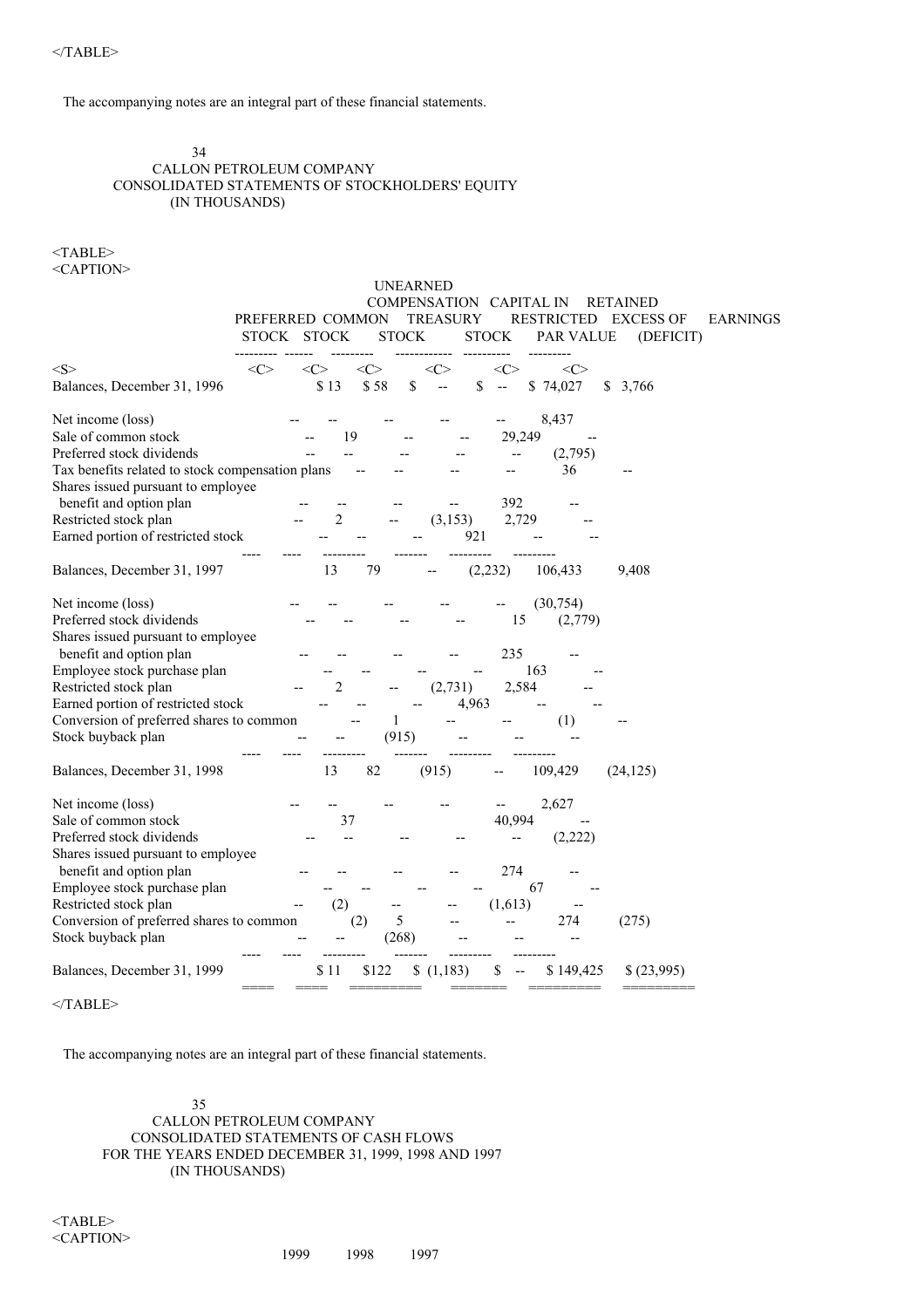| $<\ge$                                                                                                                                                  | $\langle C \rangle$ $\langle C \rangle$ $\langle C \rangle$ |          |         |                                                                           |       |
|---------------------------------------------------------------------------------------------------------------------------------------------------------|-------------------------------------------------------------|----------|---------|---------------------------------------------------------------------------|-------|
| Cash flows from operating activities:                                                                                                                   |                                                             |          |         |                                                                           |       |
| Net income (loss)                                                                                                                                       |                                                             |          |         | $$2,627$ $$(30,754)$ \$ 8,437                                             |       |
| Adjustments to reconcile net income to                                                                                                                  |                                                             |          |         |                                                                           |       |
| cash provided by operating activities:                                                                                                                  |                                                             |          |         |                                                                           |       |
| Depreciation, depletion and amortization 17,232 19,791 16,924                                                                                           |                                                             |          |         |                                                                           |       |
|                                                                                                                                                         |                                                             |          |         |                                                                           |       |
|                                                                                                                                                         |                                                             |          |         |                                                                           |       |
| Impairment of oil and gas properties<br>Amortization of deferred costs<br>Amortization of deferred production payment revenue (2,710)<br>--             |                                                             |          |         |                                                                           |       |
| Deferred income tax expense (benefit) 1,353 (15,100) 4,200                                                                                              |                                                             |          |         |                                                                           |       |
| Noncash compensation related to compensation plans 275 7,583 1,224                                                                                      |                                                             |          |         |                                                                           |       |
| Changes in current assets and liabilities:                                                                                                              |                                                             |          |         |                                                                           |       |
| Accounts receivable                                                                                                                                     |                                                             |          |         | $662$ $6,144$ 493<br>$920$ $(1,201)$ $(207)$<br>$1,981$ $(876)$ $(3,809)$ |       |
| Other current assets                                                                                                                                    |                                                             |          |         |                                                                           |       |
| Current liabilities                                                                                                                                     |                                                             |          |         |                                                                           |       |
| Change in gas balancing receivable (44) 43 418                                                                                                          |                                                             |          |         |                                                                           |       |
|                                                                                                                                                         |                                                             |          |         |                                                                           |       |
|                                                                                                                                                         |                                                             |          |         |                                                                           |       |
|                                                                                                                                                         |                                                             |          |         |                                                                           |       |
| Cash provided (used) by operating activities 21,197 29,705 27,337                                                                                       | -------- -------- --------                                  |          |         |                                                                           |       |
| Cash flows from investing activities:<br>Capital expenditures (51,709) (63,501) (85,999)<br>Cash proceeds from sale of mineral interests -- 9,909 4,450 |                                                             |          |         |                                                                           |       |
| Cash provided (used) by investing activities (51,709) (53,592) (81,549)                                                                                 |                                                             |          |         |                                                                           |       |
| Cash flows from financing activities:                                                                                                                   |                                                             |          |         |                                                                           |       |
|                                                                                                                                                         |                                                             |          |         |                                                                           |       |
| Equity issued related to employee stock plans 68 414 90<br>Purchase of treasury shares (268) (915) --<br>Payments on debt (42,500) -- (49,200)          |                                                             |          |         |                                                                           |       |
|                                                                                                                                                         | 64,500 18,000 85,200                                        |          |         |                                                                           |       |
| Increase in debt                                                                                                                                        |                                                             |          |         |                                                                           |       |
|                                                                                                                                                         |                                                             |          |         |                                                                           |       |
| Restricted stock plan (1,615) (130) (422)<br>Sale of common stock 41,031 -- 29,267<br>Cash dividends on preferred stock (2,333) (2,779) (2,795)         |                                                             |          |         |                                                                           |       |
|                                                                                                                                                         |                                                             |          |         |                                                                           |       |
| Cash provided (used) by financing activities 58,883 14,590 62,140                                                                                       | -------- --------                                           |          |         |                                                                           |       |
| Net increase (decrease) in cash and cash equivalents                                                                                                    |                                                             |          | 28,371  | (9,297)                                                                   | 7,928 |
| Cash and cash equivalents:                                                                                                                              |                                                             |          |         |                                                                           |       |
| Balance, beginning of period                                                                                                                            |                                                             | 6,300    | 15,597  | 7,669                                                                     |       |
|                                                                                                                                                         |                                                             |          |         |                                                                           |       |
| Balance, end of period                                                                                                                                  |                                                             | \$34,671 | \$6,300 | \$15,597                                                                  |       |

</TABLE>

The accompanying notes are an integral part of these financial statements.

#### 36 CALLON PETROLEUM COMPANY NOTES TO CONSOLIDATED FINANCIAL STATEMENTS

### 1. ORGANIZATION

Callon Petroleum Company (the "Company") was organized under the laws of the state of Delaware in March 1994 to serve as the surviving entity in the consolidation and combination of several related entities (referred to herein collectively as the "Constituent Entities"). The combination of the businesses and properties of the Constituent Entities with the Company was completed on September 16, 1994 (the "Consolidation").

As a result of the Consolidation, all of the businesses and properties of the Constituent Entities are owned (directly or indirectly) by the Company. Certain registration rights were granted to the stockholders of certain of the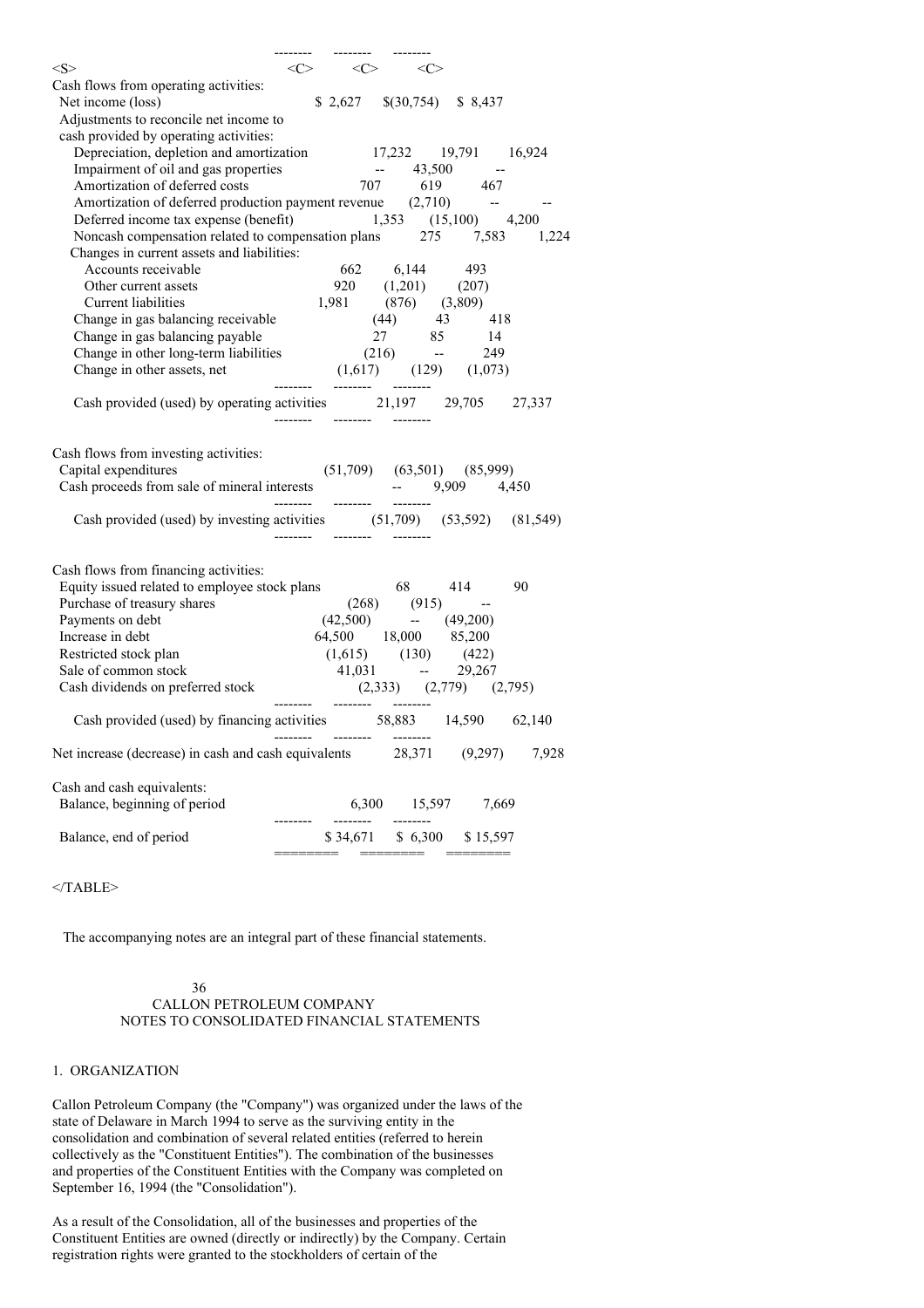Constituent Entities. See Note 7.

The Company and its predecessors have been engaged in the acquisition, development and exploration of crude oil and natural gas since 1950. The Company's properties are geographically concentrated in Louisiana, Alabama, Texas and offshore Gulf of Mexico.

#### 2. SUMMARY OF SIGNIFICANT ACCOUNTING POLICIES

#### PRINCIPLES OF CONSOLIDATION AND REPORTING

The Consolidated Financial Statements include the accounts of the Company, and its subsidiary, Callon Petroleum Operating Company ("CPOC"). CPOC also has subsidiaries, namely Callon Offshore Production, Inc. and Mississippi Marketing, Inc. All intercompany accounts and transactions have been eliminated. Certain prior year amounts have been reclassified to conform to presentation in the current year.

#### USE OF ESTIMATES

The preparation of financial statements in conformity with generally accepted accounting principles requires management to make estimates and assumptions that affect the reported amounts of assets and liabilities and disclosure of contingent assets and liabilities at the date of the financial statements and the reported amounts of revenues and expenses during the reporting period. Actual results could differ from those estimates.

## ACCOUNTING PRONOUNCEMENTS

In June 1998, the Financial Accounting Standards Board issued Statement of Financial Accounting Standards No. 133 ("FAS 133"), Accounting for Derivative Instruments and Hedging Activities. The Statement establishes accounting and reporting standards requiring that every derivative instrument, including certain derivative instruments embedded in other contracts, be recorded in the balance sheet as either an asset or liability measured at its fair value. FAS 133 is effective for fiscal years beginning after June 15, 2000, with earlier application permitted. The Statement will create volatility in equity through other comprehensive income due to the mark-to-market of hedging contracts (see Note 6); however, the Company believes these instruments will be treated as hedges under FAS 133 and does not anticipate that FAS 133 will have a material impact on the Company's Statement of Operations.

#### 37 PROPERTY AND EQUIPMENT

The Company follows the full-cost method of accounting for oil and gas properties whereby all costs incurred in connection with the acquisition, exploration and development of oil and gas reserves, including certain overhead costs, are capitalized. Such amounts include the cost of drilling and equipping productive wells, dry hole costs, lease acquisition costs, delay rentals, interest capitalized on unevaluated leases and other costs related to exploration and development activities. Payroll and general and administrative costs capitalized include salaries and related fringe benefits paid to employees directly engaged in the acquisition, exploration and/or development of oil and gas properties as well as other directly identifiable general and administrative costs associated with such activities. Costs associated with unevaluated properties are excluded from amortization. Unevaluated property costs are transferred to evaluated property costs at such time as wells are completed on the properties, the properties are sold or management determines these costs have been impaired.

Costs of properties, including future development and net future site restoration, dismantlement and abandonment costs, which have proved reserves and those which have been determined to be worthless, are depleted using the unit-of-production method based on proved reserves. If the total capitalized costs of oil and gas properties, net of amortization, exceed the sum of (1) the estimated future net revenues from proved reserves at current prices and discounted at 10% and (2) the lower of cost or market of unevaluated properties (the full-cost ceiling amount), net of tax effects, then such excess is charged to expense during the period in which the excess occurs. See Note 8.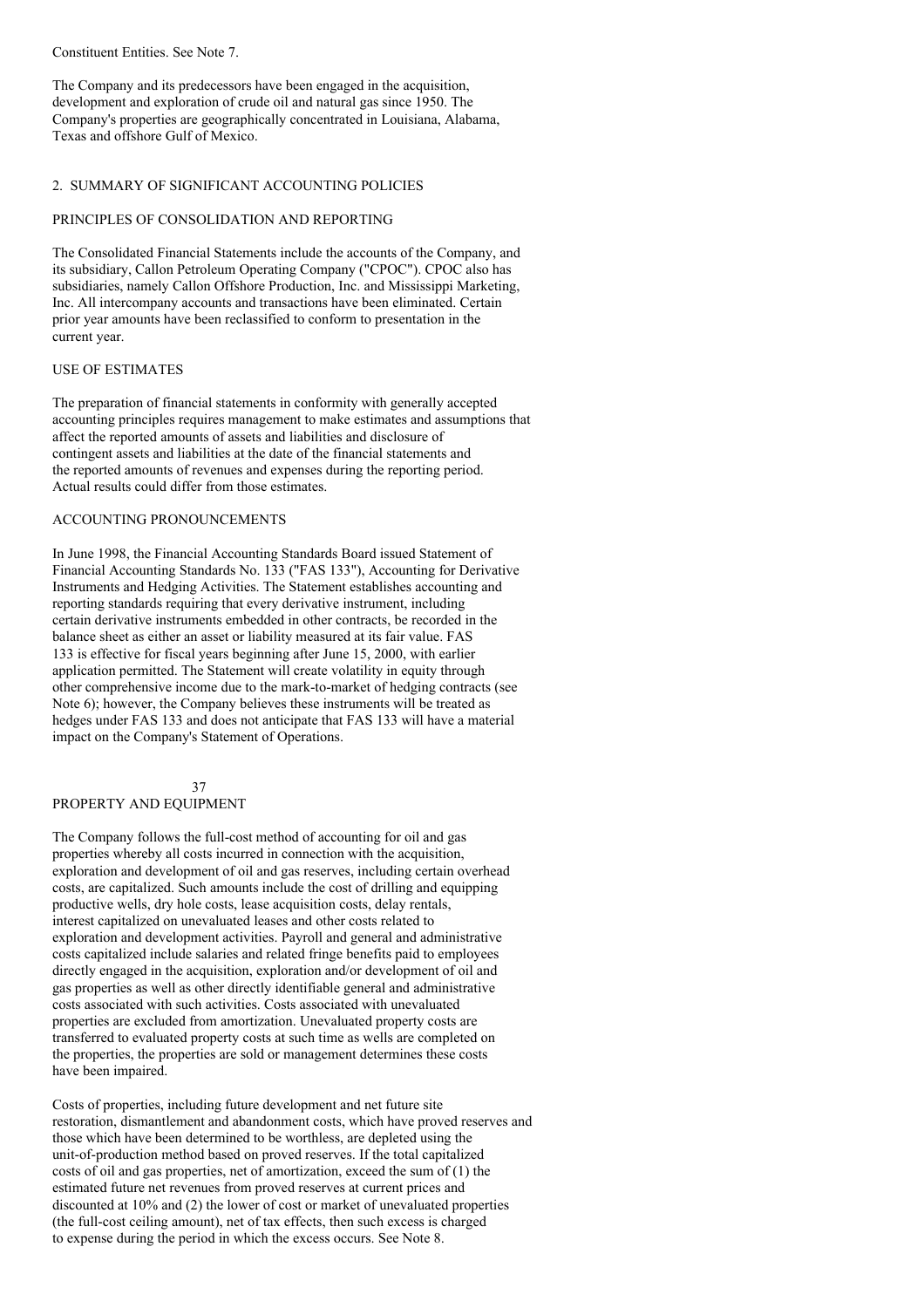Upon the acquisition or discovery of oil and gas properties, management estimates the future net costs to be incurred to dismantle, abandon and restore the property using geological, engineering and regulatory data available. Such cost estimates are periodically updated for changes in conditions and requirements. Such estimated amounts are considered as part of the full cost pool subject to amortization upon acquisition or discovery. Such costs are capitalized as oil and gas properties as the actual restoration, dismantlement and abandonment activities take place. As of December 31, 1999, estimated future abandonment costs on the Company's oil and gas properties, included as future development costs, were approximately \$15.8 million.

Depreciation of other property and equipment is provided using the straight-line method over estimated lives of three to 20 years. Depreciation of the pipeline and other facilities is provided using the straight-line method over estimated lives of 15 to 27 years.

## NATURAL GAS IMBALANCES

The Company follows an entitlement method of accounting for its proportionate share of gas production on a well-by-well basis, recording a receivable to the extent that a well is in an "undertake" position and conversely recording a liability to the extent that a well is in an "overtake" position.

38

### DERIVATIVES

The Company uses derivative financial instruments (see Note 6) for price protection purposes on a limited amount of its future production and does not use them for trading purposes. Such derivatives are accounted for on an accrual basis and amounts paid or received under the agreements are recognized as oil and gas sales in the period in which they accrue.

### ACCOUNTS RECEIVABLE

Accounts receivable consists primarily of accrued oil and gas production receivable. The balance in the reserve for doubtful accounts included in accounts receivable was \$38,000 at December 31, 1999 and 1998, respectively. Net recoveries were \$2,000 in 1998 and net charge offs were \$357,000 in 1997. There were no provisions to expense in the three-year period ended December 31, 1999.

For the year ended December 31, 1999, three companies purchased 12%, 16% and 29%, respectively of the Company's natural gas and oil production. All three customers purchased production primarily from Callon-owned interests in Federal OCS leases, CB40, MP163, MP 164/165, MB 864, EI 335, HI A494 and MB 952/955 fields. Because of the nature of oil and gas operations and the marketing of production, the Company believes that the loss of these customers would not have a significant adverse impact on the Company's ability to sell its production.

#### STATEMENTS OF CASH FLOWS

For purposes of the Consolidated Financial Statements, the Company considers all highly liquid investments purchased with an original maturity of three months or less to be cash equivalents.

The Company paid no federal income taxes for the three years ended December 31, 1999. During the years ended December 31, 1999, 1998 and 1997, the Company made cash payments of \$9,013,000, \$6,229,000, and \$4,167,000, respectively, for interest.

#### PER SHARE AMOUNTS

Basic earnings or loss per common share were computed by dividing net income or loss by the weighted average number of shares of common stock outstanding during the year. Diluted earnings per common share for 1999 and 1997 were determined on a weighted average basis using common shares issued and outstanding adjusted for the effect of stock options considered common stock equivalents computed using the treasury stock method. In 1998, all options were excluded from the computation of diluted loss per share because they were antidilutive. The conversion of the preferred stock was not included in any annual calculation due to its antidilutive effect on diluted income or loss per common share.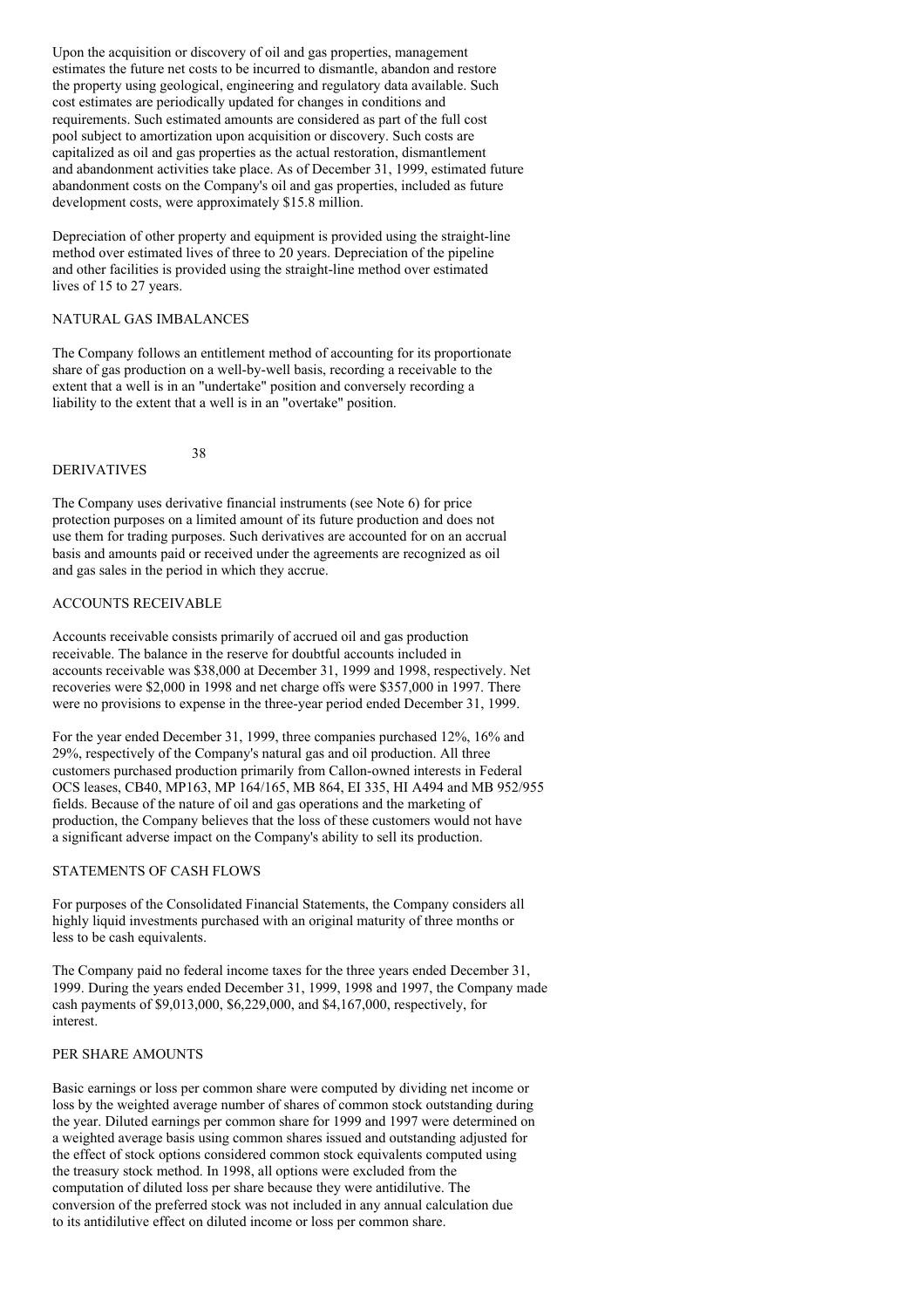39

A computation of the basic and diluted per share computation is as follows (in thousands, except per share amounts):

| $<$ TABLE>                                                                   |          |
|------------------------------------------------------------------------------|----------|
| $\leq$ CAPTION $>$                                                           |          |
| 1999<br>1998<br>1997                                                         |          |
|                                                                              |          |
| $<\!\!S\!\!>$<br><( ≫<br><∈                                                  |          |
| 130<br>S<br>$\{(33,533)$<br>(a) Net income (loss) available for common stock | \$ 5.642 |
| (b) Weighted average shares outstanding<br>8.034<br>8.976                    | 6.194    |
| (c) Dilutive impact of stock options<br>228<br>99                            |          |
| (d) Total diluted shares<br>8.034<br>6.422<br>9.075                          |          |
| Stock options excluded due to antidilutive impact<br>163                     |          |
| Basic earnings (loss) per share $(a/b)$<br>S<br>.01<br>S<br>\$(4.17)         | -.91     |
| Diluted earnings (loss) per share $(a/d)$<br>S<br>.01<br>(4.17)<br>S<br>S    | .88      |
| $<$ TABLE>                                                                   |          |

## FAIR VALUE OF FINANCIAL INSTRUMENTS

Fair value of cash, cash equivalents, accounts receivable, accounts payable and long-term debt approximates book value at December 31, 1999 and 1998. Fair value of long-term debt (specifically, the 10%, the 10.125% and the 10.25% senior subordinated notes) was based on quoted market value.

The calculation of the fair market value of the outstanding hedging contracts (see Note 6) as of December 31, 1999 indicated a \$457,000 market value benefit to the Company based on market prices at that date.

## ACCOUNTS PAYABLE AND ACCRUED LIABILITIES - LONG-TERM

Approximately \$3,000,000 of current accounts payable and accrued liabilities at December 31, 1998 related to long-term assets, primarily oil and gas properties were financed subsequent to year-end 1998 with long-term debt and therefore have been classified as long-term.

### 3. INCOME TAXES

The Company follows the asset and liability method of accounting for deferred income taxes prescribed by Financial Accounting Standards Board Statement No. 109 ("FAS 109") "Accounting for Income Taxes". The statement provides for the recognition of a deferred tax asset for deductible temporary timing differences, capital and operating loss carryforwards, statutory depletion carryforward and tax credit carryforwards, net of a "valuation allowance". The valuation allowance is provided for that portion of the asset, for which it is deemed more likely than not, that it, will not be realized. The Company's management determined that no valuation allowance was required in 1999 and 1998. Accordingly, the Company has recorded a deferred tax asset at December 31, 1999 and 1998 as follows:

| DECEMBER 31,<br>1999 1998<br>(IN THOUSANDS)<br>$<\!\!S\!\!>$<br>$\langle C \rangle$<br>$\langle C \rangle$<br>Federal net operating loss carryforwards \$13,143 \$7,916<br>Statutory depletion carryforward 4,087 4,083<br>Temporary differences:<br>Oil and gas properties<br>$(2,200)$ 3,979<br>$(2,051)$ $(2,164)$<br>Pipeline and other facilities<br>$(102)$ $(101)$<br>Non-oil and gas property<br>Other<br>2,118 2,635<br>14,995 16,348<br>Total tax asset | $<$ TABLE>          |  |  |
|-------------------------------------------------------------------------------------------------------------------------------------------------------------------------------------------------------------------------------------------------------------------------------------------------------------------------------------------------------------------------------------------------------------------------------------------------------------------|---------------------|--|--|
|                                                                                                                                                                                                                                                                                                                                                                                                                                                                   | $<$ CAPTION>        |  |  |
|                                                                                                                                                                                                                                                                                                                                                                                                                                                                   |                     |  |  |
|                                                                                                                                                                                                                                                                                                                                                                                                                                                                   |                     |  |  |
|                                                                                                                                                                                                                                                                                                                                                                                                                                                                   |                     |  |  |
|                                                                                                                                                                                                                                                                                                                                                                                                                                                                   |                     |  |  |
|                                                                                                                                                                                                                                                                                                                                                                                                                                                                   |                     |  |  |
|                                                                                                                                                                                                                                                                                                                                                                                                                                                                   |                     |  |  |
|                                                                                                                                                                                                                                                                                                                                                                                                                                                                   |                     |  |  |
|                                                                                                                                                                                                                                                                                                                                                                                                                                                                   |                     |  |  |
|                                                                                                                                                                                                                                                                                                                                                                                                                                                                   |                     |  |  |
|                                                                                                                                                                                                                                                                                                                                                                                                                                                                   |                     |  |  |
|                                                                                                                                                                                                                                                                                                                                                                                                                                                                   |                     |  |  |
|                                                                                                                                                                                                                                                                                                                                                                                                                                                                   | Valuation allowance |  |  |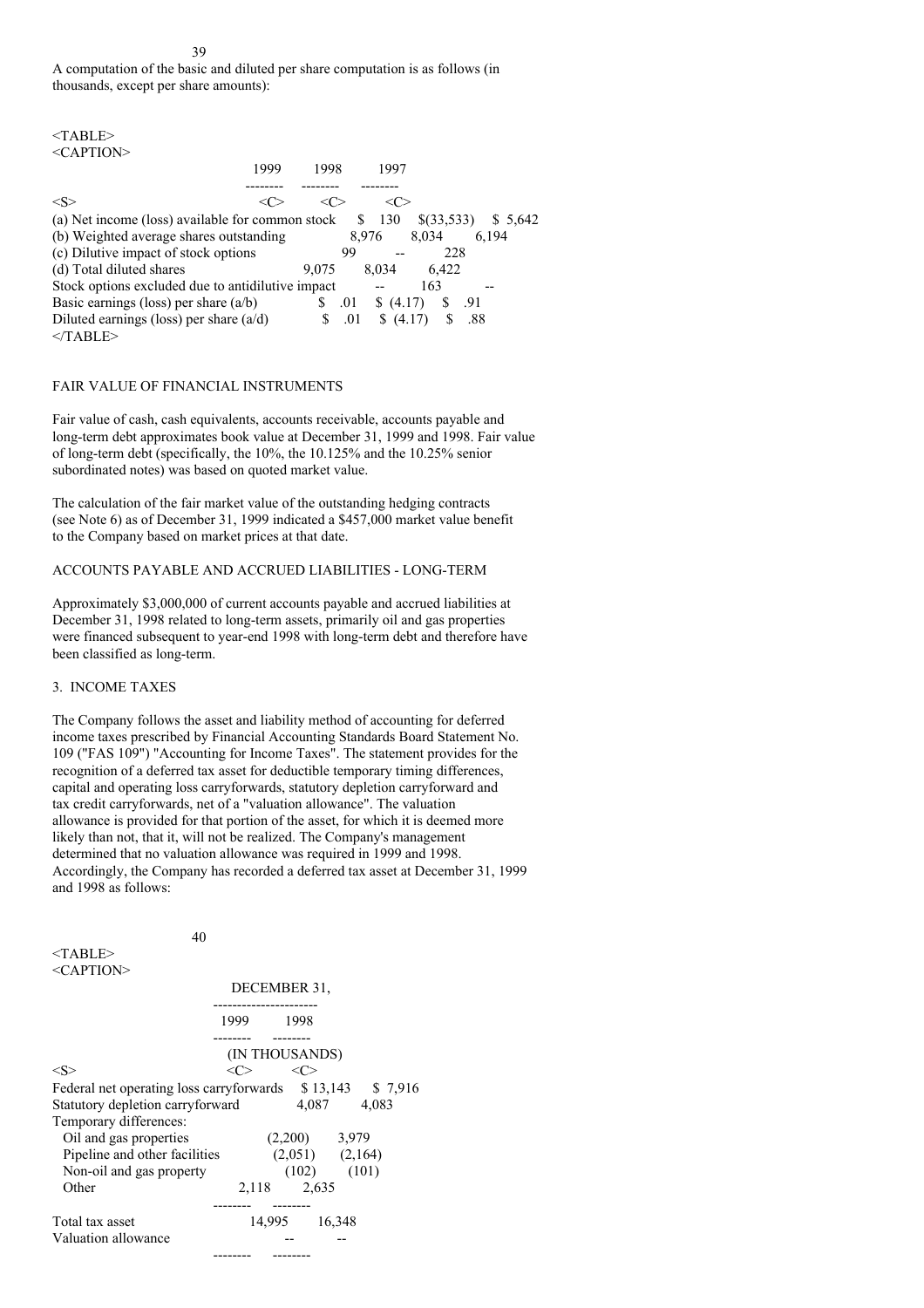| Net tax asset | \$14,995 | \$16,348 |
|---------------|----------|----------|
|               |          |          |

 $<$ /TABLE>

At December 31, 1999, the Company had, for federal tax reporting purposes, net operating loss carryforwards ("NOL") of \$37.6 million, which expire in 2000 through 2012. Additionally, the Company had available for tax reporting purposes \$11.7 million in statutory depletion deductions, which can be carried forward for an indefinite period.

The provision for income taxes at the Company's effective tax rate differed from the provision for income taxes at the statutory rate as follows:

| $<$ TABLE>                                 |         |                      |                               |         |
|--------------------------------------------|---------|----------------------|-------------------------------|---------|
| $\leq$ CAPTION $>$                         |         |                      |                               |         |
|                                            | 1999    | 1998                 | 1997                          |         |
|                                            |         |                      |                               |         |
|                                            |         | (IN THOUSANDS)       |                               |         |
| $<\!S>$                                    | <r></r> | $<\!\!\!\Gamma\!\!>$ | $< \cap$                      |         |
| Computed expense (benefit) at the expected |         |                      |                               |         |
| statutory rate                             |         |                      | $$1,353$ $$(15,590)$ $$4,296$ |         |
| Other                                      |         | 490                  | (96)                          |         |
|                                            |         |                      |                               |         |
| Deferred income tax expense (benefit)      |         |                      | $$1,353$ $$(15,100)$          | \$4.200 |
|                                            |         |                      |                               |         |

 $<$ /TABLE>

#### 4. DEFERRED REVENUE ON SALE OF PRODUCTION PAYMENT INTEREST

In June 1999, the Company acquired a working interest in the Mobile Block 864 Area where the Company already owned an interest. Concurrent with this acquisition, the seller received a volumetric production payment, valued at approximately \$14.8 million, from production attributable to a portion of the Company's interest in the area over a 39-month period. The Company deferred the revenue associated with the sale of this production payment interest because a substantial obligation for future performance exists. Under the terms of the sale, the Company is obligated to deliver the production volumes free and clear of royalties, lease operating expenses, production taxes and all capital costs. The production payment was recorded at the present value of the volumetric production committed to the seller at market value and, beginning in June 1999, is amortized to oil and gas sales on the units-of-production method as associated hydrocarbons are delivered.

#### 41 5. LONG-TERM DEBT

Long-term debt consisted of the following at:

<TABLE> <CAPTION> DECEMBER 31, --------------------- 1999 1998 -------- -------- (IN THOUSANDS)  $\langle S \rangle$   $\langle C \rangle$   $\langle C \rangle$ Credit Facility  $$ 100 \t $18,100$ 10% Senior Subordinated Notes 24,150 24,150 10.125% Senior Subordinated Notes 36,000 36,000 10.25% Senior Subordinated Notes 40,000 ---------- -------- 100,250 78,250 Less: current portion -------- -------- \$100,250 \$ 78,250 ======== ========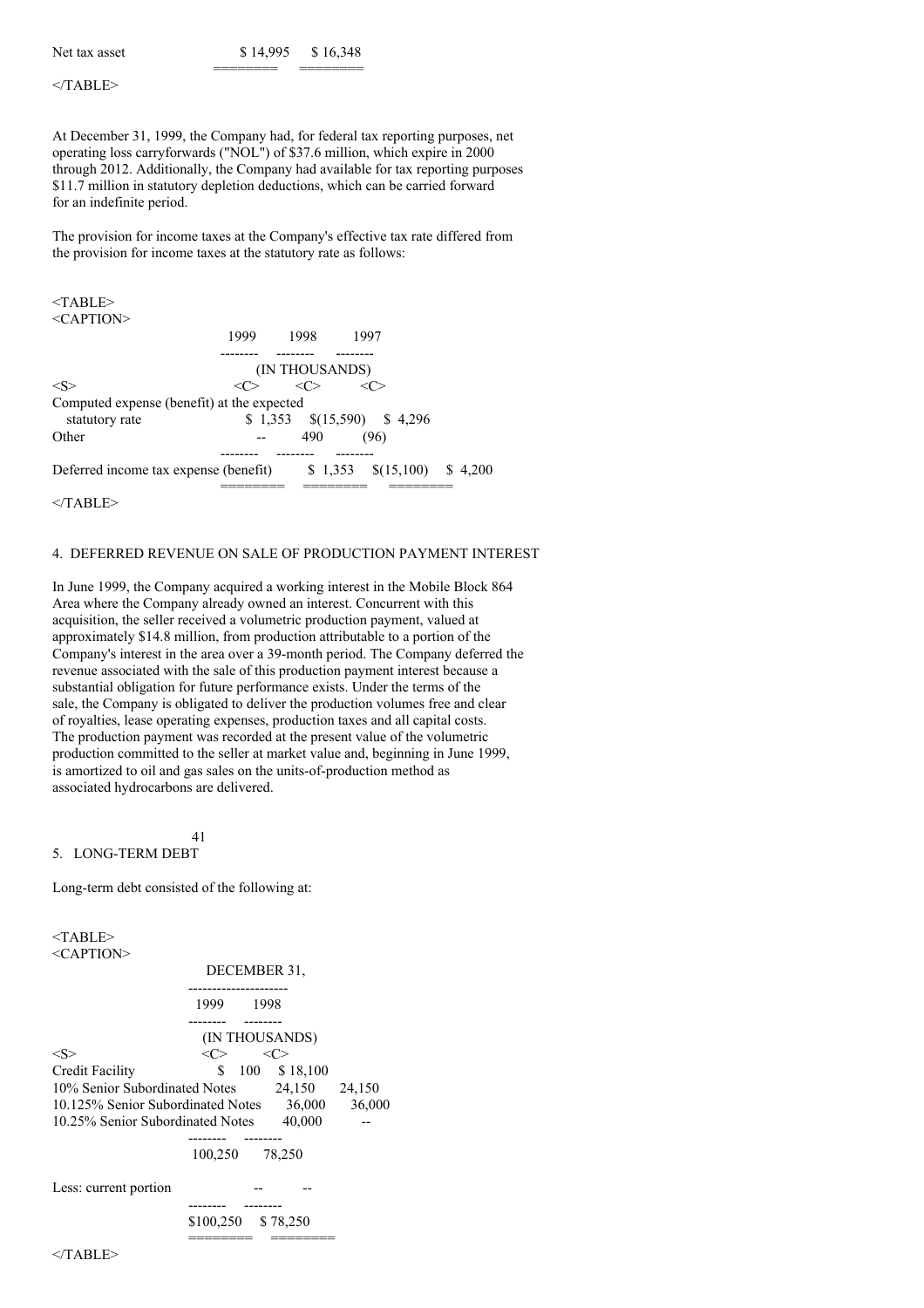Borrowings under the Credit Facility, with Chase Manhattan Bank, are secured by mortgages covering substantially all of the Company's producing oil and gas properties. Currently, the Credit Facility provides for a \$30 million borrowing base ("Borrowing Base") which is adjusted periodically on the basis of a discounted present value of future net cash flows attributable to the Company's proved producing oil and gas reserves. Pursuant to the Credit Facility, the interest rate is equal to the lender's prime rate plus 0.50%. The Company, at its option, may fix the interest rate on all or a portion of the outstanding principal balance 2% above a defined "Eurodollar" rate for periods up to six months. The weighted average interest rate for the Credit Facility debt outstanding at December 31, 1999 and 1998 was 9.00% and 6.68%, respectively. Under the Credit Facility, a commitment fee of .50% per annum on the unused portion of the Borrowing Base is payable quarterly. The Company may borrow, pay, reborrow and repay under the Credit Facility until October 31, 2000, on which date, the Company must repay in full all amounts then outstanding. The Company expects various terms to be revised, including the extension of the maturity date, when the Credit Facility is renegotiated in 2000.

On November 27, 1996, the Company issued \$24,150,000 of 10% Senior Subordinated Notes that will mature December 15, 2001. Interest is payable quarterly beginning March 15, 1997. The notes are redeemable at the option of the Company, in whole or in part, on or after December 15, 1997, at 100% of the principal amount thereof, plus accrued interest to the redemption date. The notes are general unsecured obligations of the Company, subordinated in right of payment to all existing and future indebtedness of the Company.

On July 31, 1997, the Company issued \$36 million of its 10.125% Series A Senior Subordinated Notes due September 15, 2002. Interest on the 10.125% Notes is payable quarterly, on March 15, June 15, September 15, and December 15 of each year. The 10.125% Notes are redeemable at the option of the Company in whole or in part, at any time on or after September 15, 2000. The 10.125% Notes are general unsecured obligations of the Company, subordinated in right of payment to all existing and future indebtedness of the Company and rank pari passu with the 10% Notes.

On July 15, 1999, the Company completed its sale of \$40 million of Senior Subordinated Notes due 2004 at 10.25%. The net proceeds of approximately \$38.2 million were used to pay down the Credit Facility at that time. These notes are not entitled to any mandatory sinking fund payments and are subject to redemption at the Company's option at par plus unpaid interest at any time after March 15, 2001. The notes are listed on the New York Stock Exchange under the symbol "CPE 04" and are subject to a change

#### 42

of control clause that obligates the Company to repurchase the 10.25% notes for 101% of par should a change of control occur. Interest is paid quarterly beginning September 15, 1999.

The Credit Facility and the subordinated debt contain various covenants including restrictions on additional indebtedness and payment of cash dividends as well as maintenance of certain financial ratios. The Company is in compliance with these covenants at December 31, 1999.

### 6. HEDGING CONTRACTS

The Company periodically uses derivative financial instruments to manage oil and gas price risk. Settlements of gains and losses on commodity price contracts are generally based upon the difference between the contract price or prices specified in the derivative instrument and a NYMEX price or other cash or futures index price, and are reported as a component of oil and gas revenues. Gains or losses attributable to the termination of a contract are deferred and recognized in revenue when the oil and gas production is sold. In 1999, approximately \$1,559,000 was recognized as a reduction of oil and gas revenue and \$1,886,000 and \$2,466,000 was recognized as additional oil and gas revenue in 1998 and 1997 as a result of such agreements.

As of December 31, 1999, the Company had open collar contracts with third parties whereby minimum floor prices and maximum ceiling prices are contracted and applied to related contract volumes. These agreements in effect for 2000 are for average gas volumes of 231,250 Mcf per month beginning in February 2000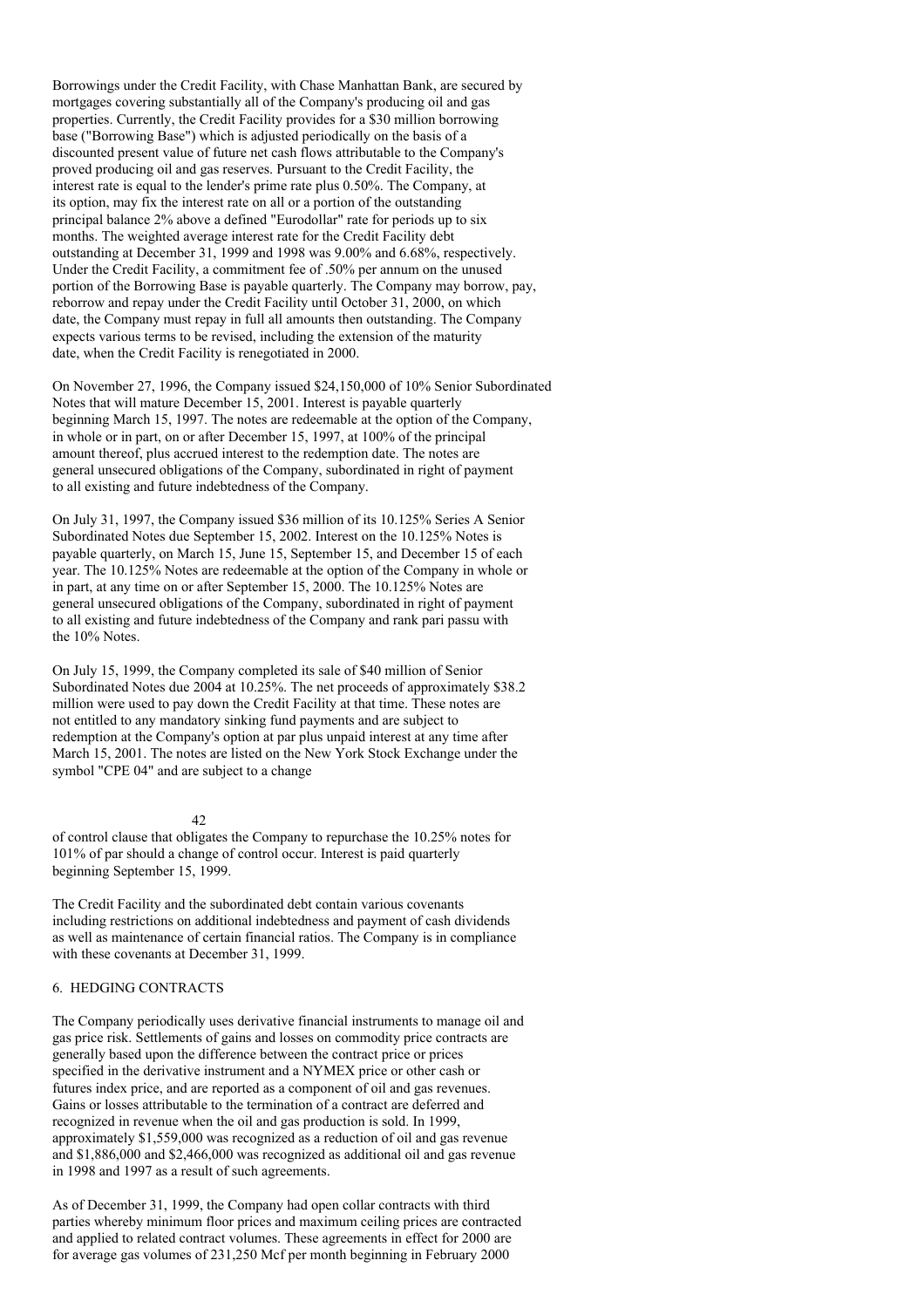through September 2000 at (on average) a ceiling price of \$2.80 and floor price of \$2.56. The Company had no open oil hedging contracts at December 31, 1999.

## 7. COMMITMENTS AND CONTINGENCIES

As described in Note 9, abandonment trusts (the "Trusts") have been established for future abandonment obligations of those oil and gas properties of the Company burdened by a net profits interest. The management of the Company believes the Trusts will be sufficient to offset those future abandonment liabilities; however, the Company is responsible for any abandonment expenses in excess of the Trusts' balances. As of December 31, 1999 total estimated site restoration; dismantlement and abandonment costs were approximately \$5,690,000, net of expected salvage value. Substantially all such costs are expected to be funded through the Trusts' funds, all of which will be accessible to the Company when abandonment work begins. In addition, as a working interest owner and/or operator of oil and gas properties, the Company is responsible for the cost of abandonment of such properties. See Note 2.

The Company, as part of the Consolidation, entered into Registration Rights Agreements whereby the former stockholders of certain of the Constituent Entities are entitled to require the Company to register Common Stock of the Company owned by them with the Securities and Exchange Commission for sale to the public in a firm commitment public offering and generally to include shares owned by them, at no cost, in registration statements filed by the Company. Costs of the offering will not include discounts and commissions, which will be paid by the respective sellers of the Common Stock.

#### 43 8. OIL AND GAS PROPERTIES

The following table discloses certain financial data relating to the Company's oil and gas activities, all of which are located in the United States.

#### <TABLE> <CAPTION>

|                                                                                                                                                                                                                                                                                                                                                                |               |                            | YEARS ENDED DECEMBER 31,                      |                                                             |  |
|----------------------------------------------------------------------------------------------------------------------------------------------------------------------------------------------------------------------------------------------------------------------------------------------------------------------------------------------------------------|---------------|----------------------------|-----------------------------------------------|-------------------------------------------------------------|--|
|                                                                                                                                                                                                                                                                                                                                                                |               | 1999 1998 1997             |                                               |                                                             |  |
|                                                                                                                                                                                                                                                                                                                                                                |               | (IN THOUSANDS)             |                                               |                                                             |  |
| < S >                                                                                                                                                                                                                                                                                                                                                          | $<\!\!C\!\!>$ |                            | $<$ $<$                                       |                                                             |  |
| Capitalized costs incurred:                                                                                                                                                                                                                                                                                                                                    |               |                            |                                               |                                                             |  |
| <b>Evaluated Properties-</b>                                                                                                                                                                                                                                                                                                                                   |               |                            |                                               |                                                             |  |
| Beginning of period balance \$444,579 \$398,046 \$322,970                                                                                                                                                                                                                                                                                                      |               |                            |                                               |                                                             |  |
| Property acquisition costs                                                                                                                                                                                                                                                                                                                                     |               |                            | $24,153$ 9,464 51,751<br>37,427 42,617 13,620 |                                                             |  |
| <b>Exploration</b> costs                                                                                                                                                                                                                                                                                                                                       |               |                            |                                               |                                                             |  |
| Development costs                                                                                                                                                                                                                                                                                                                                              |               |                            |                                               |                                                             |  |
| Development costs<br>Sale of mineral interests<br>5,530 4,361 14,155<br>(9,909) (4,450)                                                                                                                                                                                                                                                                        |               |                            |                                               |                                                             |  |
| End of period balance \$511,689 \$444,579 \$398,046                                                                                                                                                                                                                                                                                                            |               | -------- -------- -------- |                                               |                                                             |  |
| Beginning of period balance<br>Additions<br>$4,890$ 11,156 16,924<br>Capitalized interest and general and<br>administrative costs<br>ansfers to evaluated (10,255) (12,771) (12,983)<br>Transfers to evaluated                                                                                                                                                 |               | ---------                  |                                               |                                                             |  |
| End of period balance                                                                                                                                                                                                                                                                                                                                          |               |                            |                                               | \$44,434 \$42,679 \$35,339                                  |  |
| Accumulated depreciation, depletion<br>and amortization<br>Beginning of period balance \$345,353 \$282,891 \$266,716<br>Provision charged to expense<br>Inpairment of oil and gas properties<br>The expertis and the contract of oil and gas properties<br>The contract of the contract of oil and gas properties<br>The contract of contract of contract of c |               | ---------                  |                                               |                                                             |  |
| End of period balance                                                                                                                                                                                                                                                                                                                                          |               |                            |                                               | \$361,758 \$345,353 \$282,891<br>******* ********* ******** |  |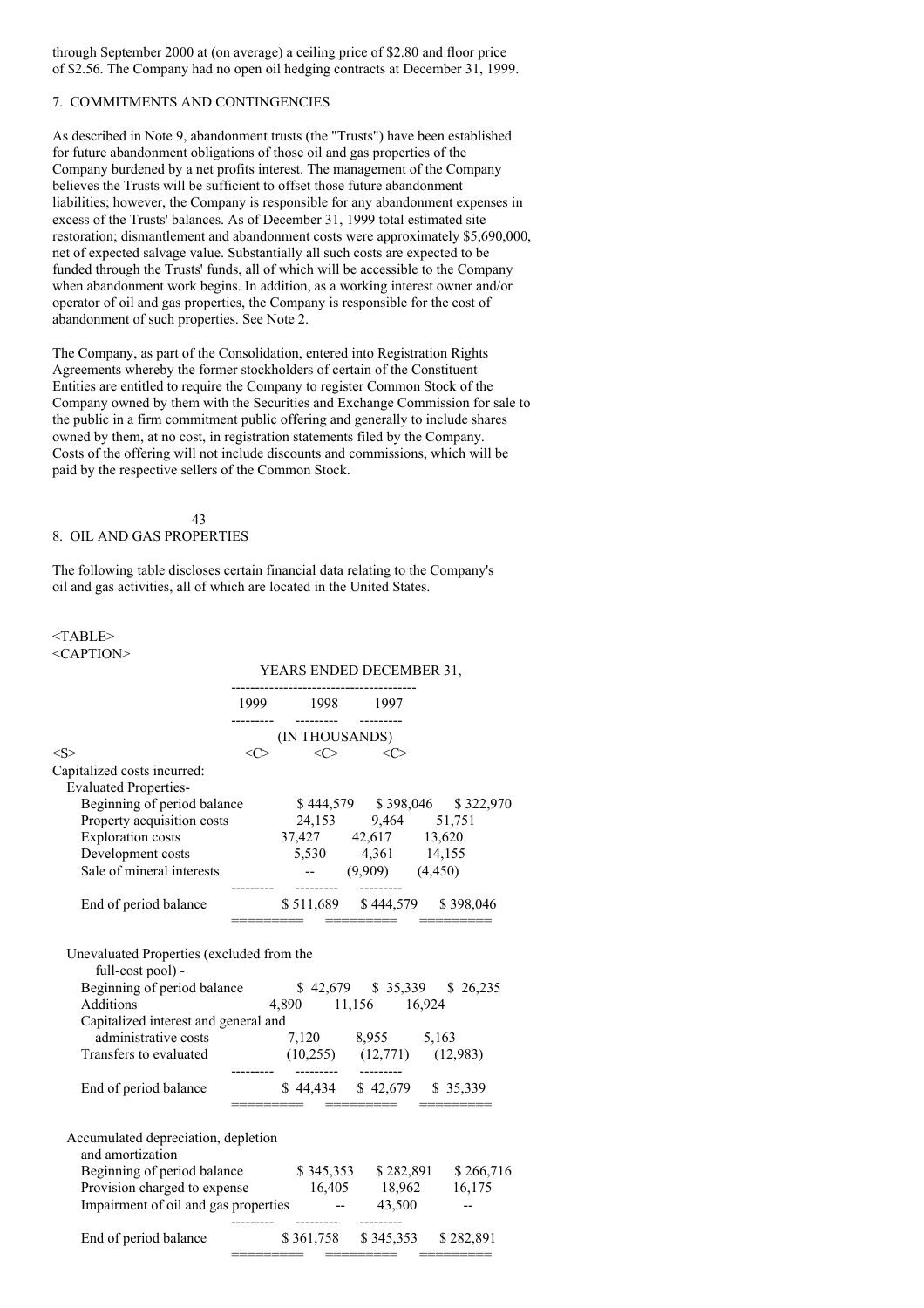### $<$ /TABLE>

Unevaluated property costs, primarily lease acquisition costs incurred at federal and state lease sales, unevaluated drilling costs and capitalized interest and general and administrative costs being excluded from the amortizable evaluated property base consisted of \$13.1 million incurred in 1999, \$12.1 million incurred in 1998 and \$19.2 million incurred in 1997 and prior. These costs are directly related to the acquisition and evaluation of unproved properties and major development projects. The excluded costs and related reserves are included in the amortization base as the properties are evaluated and proved reserves are established or impairment is determined. The majority of these costs will be evaluated over the next five-year period.

Depletion per unit-of-production (thousand cubic feet of gas equivalent) amounted to \$.99, \$1.19, and \$1.02, for the years ended December 31, 1999, 1998, and 1997, respectively.

### IMPAIRMENT OF OIL AND GAS PROPERTIES-1998

Under full-cost accounting rules, the capitalized costs of proved oil and gas properties are subject to a "ceiling test", which limits such costs to the estimated present value net of related tax effects, discounted at a 10 percent interest rate, of future net cash flows from proved reserves, based on current economic and operating conditions (PV10). If capitalized costs exceed this limit, the excess is charged to expense. During

44

the fourth quarter of 1998, the Company recorded a noncash impairment provision related to oil and gas properties in the amount of \$43.5 million (\$28.7 million after-tax) primarily due to the significant decline in oil and gas prices at December 31, 1998.

### 9. NET PROFITS INTEREST

Since 1989, the Constituent Entities have entered into separate agreements to purchase certain oil and gas properties with gross contract acquisition prices of \$170,000,000 (\$150,000,000 net as of closing dates) and in simultaneous transactions, entered into agreements to sell overriding royalty interests ("ORRI") in the acquired properties. These ORRI are in the form of net profits interests ("NPI") equal to a significant percentage of the excess of gross proceeds over production costs, as defined, from the acquired oil and gas properties. A net deficit incurred in any month can be carried forward to subsequent months until such deficit is fully recovered. The Company has the right to abandon the purchased oil and gas properties if it deems the properties to be uneconomical.

The Company has, pursuant to the purchase agreements, created abandonment trusts whereby funds are provided out of gross production proceeds from the properties for the estimated amount of future abandonment obligations related to the working interests owned by the Company. The Trusts are administered by unrelated third party trustees for the benefit of the Company's working interest in each property. The Trust agreements limit their funds to be disbursed for the satisfaction of abandonment obligations. Any funds remaining in the Trusts after all restoration, dismantlement and abandonment obligations have been met will be distributed to the owners of the properties in the same ratio as contributions to the Trusts. The Trusts' assets are excluded from the Consolidated Balance Sheets of the Company because the Company does not control the Trusts. Estimated future revenues and costs associated with the NPI and the Trusts are also excluded from the oil and gas reserve disclosures at Note 12. As of December 31, 1999 and 1998 the Trusts' assets (all cash and investments) totaled \$5,690,000 and \$6,360,000 respectively, all of which will be available to the Company to pay its portion, as working interest owner, of the restoration, dismantlement and abandonment costs discussed at Note 7.

At the time of acquisition of properties by the Company, the property owners estimated the future costs to be incurred for site restoration, dismantlement and abandonment, net of salvage value. A portion of the amounts necessary to pay such estimated costs was deposited in the Trusts upon acquisition of the properties, and the remainder is deposited from time to time out of the proceeds from production. The determination of the amount deposited upon the acquisition of the properties and the amount to be deposited as proceeds from production was based on numerous factors, including the estimated reserves of the properties.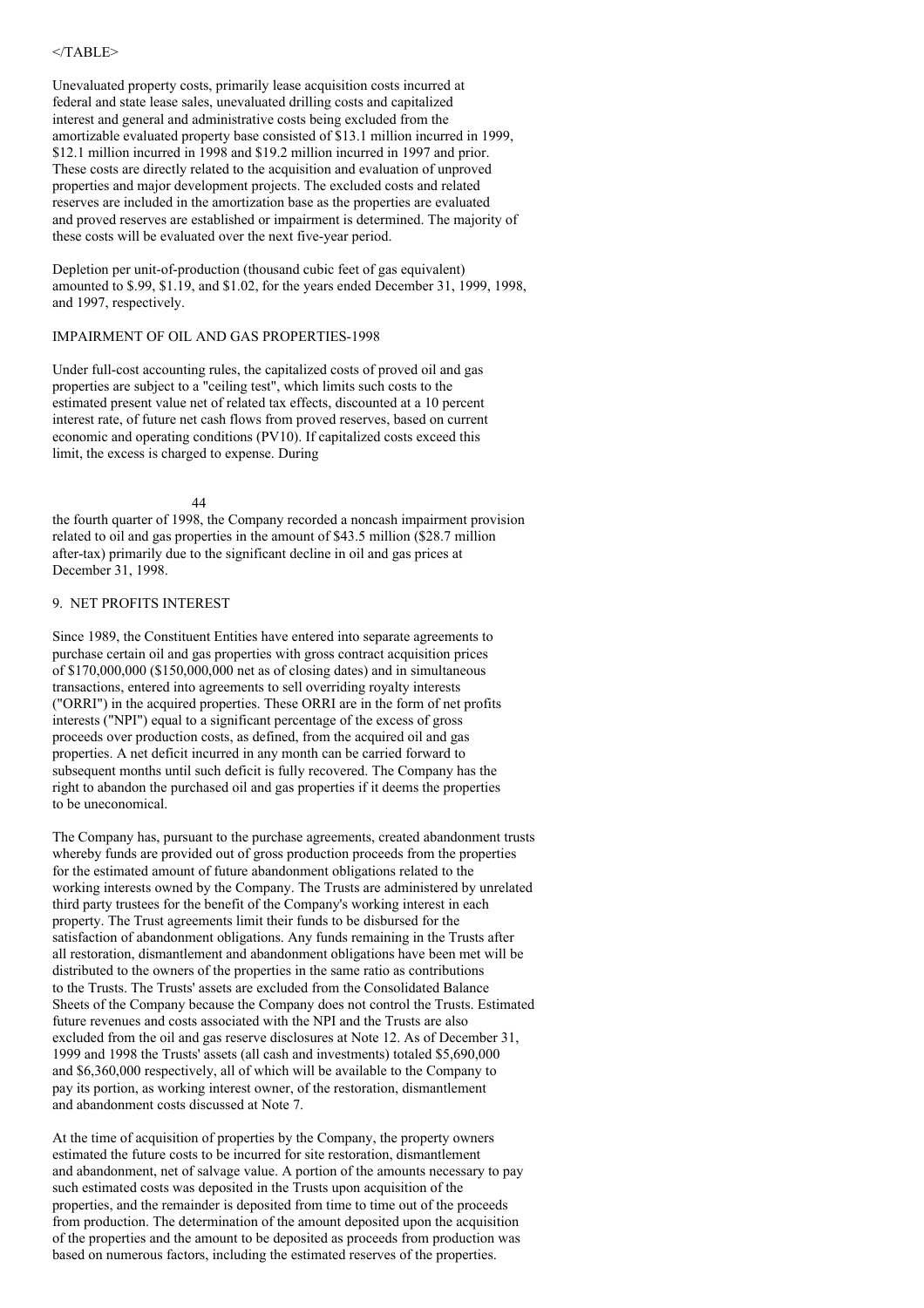The amounts deposited in the Trusts upon acquisition of the properties were capitalized by the Company as oil and gas properties.

As operator, the Company receives all of the revenues and incurs all of the production costs for the purchased oil and gas properties but retains only that portion applicable to its net ownership share. As a result, the payables and receivables associated with operating the properties included in the Company's Consolidated Balance Sheets include both the Company's and all other outside owners' shares. However, revenues and production costs associated with the acquired properties reflected in the accompanying Consolidated Statements of Operations represent only the Company's share, after reduction for the NPI.

 $\overline{45}$ 

### 10. EMPLOYEE BENEFIT PLANS

The Company has adopted a series of incentive compensation plans designed to align the interest of the executives and employees with those of its stockholders. The following is a brief description of each plan:

- -- The Savings and Protection Plan provides employees with the option to defer receipt of a portion of their compensation and the Company may, at its discretion, match a portion of the employee's deferral with cash and Company Common Stock. The Company may also elect, at its discretion, to contribute a non-matching amount in cash and Company Common Stock to employees. The amounts held under the Savings and Protection Plan are invested in various funds maintained by a third party in accordance with the directions of each employee. An employee is fully vested, including Company discretionary contributions, immediately upon participation in the Savings and Protection Plan. The total amounts contributed by the Company, including the value of the common stock contributed, were \$466,000, \$468,000, and \$438,000 in the years 1999, 1998 and 1997, respectively.
- - The 1994 Stock Incentive Plan (the "1994 Plan") provides for 600,000 shares of Common Stock to be reserved for issuance pursuant to such plan. Under the 1994 Plan the Company may grant both stock options qualifying under Section 422 of the Internal Revenue Code and options that are not qualified as incentive stock options, as well as performance shares. No options will be granted at an exercise price of less than fair market value of the Common Stock on the date of grant. These options have an expiration date 10 years from date of grant.
- On August 23, 1996, the Board of Directors of the Company approved and adopted the Callon Petroleum Company 1996 Stock Incentive Plan (the "1996 Plan"). The 1996 Plan provides for the same types of awards as the 1994 Plan and is limited to a maximum of 1,200,000 shares (as amended from the original 900,000 shares) of common stock that may be subject to outstanding awards. All of such options are to be granted at an exercise price equal to the fair market value of the Common Stock on the date of grant. Unvested options are subject to forfeiture upon certain termination of employment events and expire 10 years from date of grant.

#### 46

The Company accounts for the options issued pursuant to the stock incentive plans under APB Opinion No. 25, under which no compensation cost has been recognized. Had compensation cost for these plans been determined consistent with Financial Accounting Standards Board No. 123 ("FAS 123"), "Accounting for Stock-Based Compensation", the Company's net income and earnings per common share would have been reduced to the following pro forma amounts:

<TABLE> <CAPTION>

|                                              |           | 1999        |         | 1998      | 1997 |        |                                       |  |
|----------------------------------------------|-----------|-------------|---------|-----------|------|--------|---------------------------------------|--|
|                                              |           |             |         |           |      |        |                                       |  |
|                                              |           |             |         |           |      |        | (IN THOUSANDS, EXCEPT PER SHARE DATA) |  |
| $\langle S \rangle$                          | 7 C       |             |         |           |      |        |                                       |  |
| Net income (loss):                           |           | As Reported |         | \$ 130    |      |        | $\{(33,533)$ $\$5,642$                |  |
|                                              | Pro Forma |             | (1,212) | (34, 421) |      | 4.977  |                                       |  |
| Basic earnings (loss) per share: As Reported |           |             |         | .01       |      | (4.17) |                                       |  |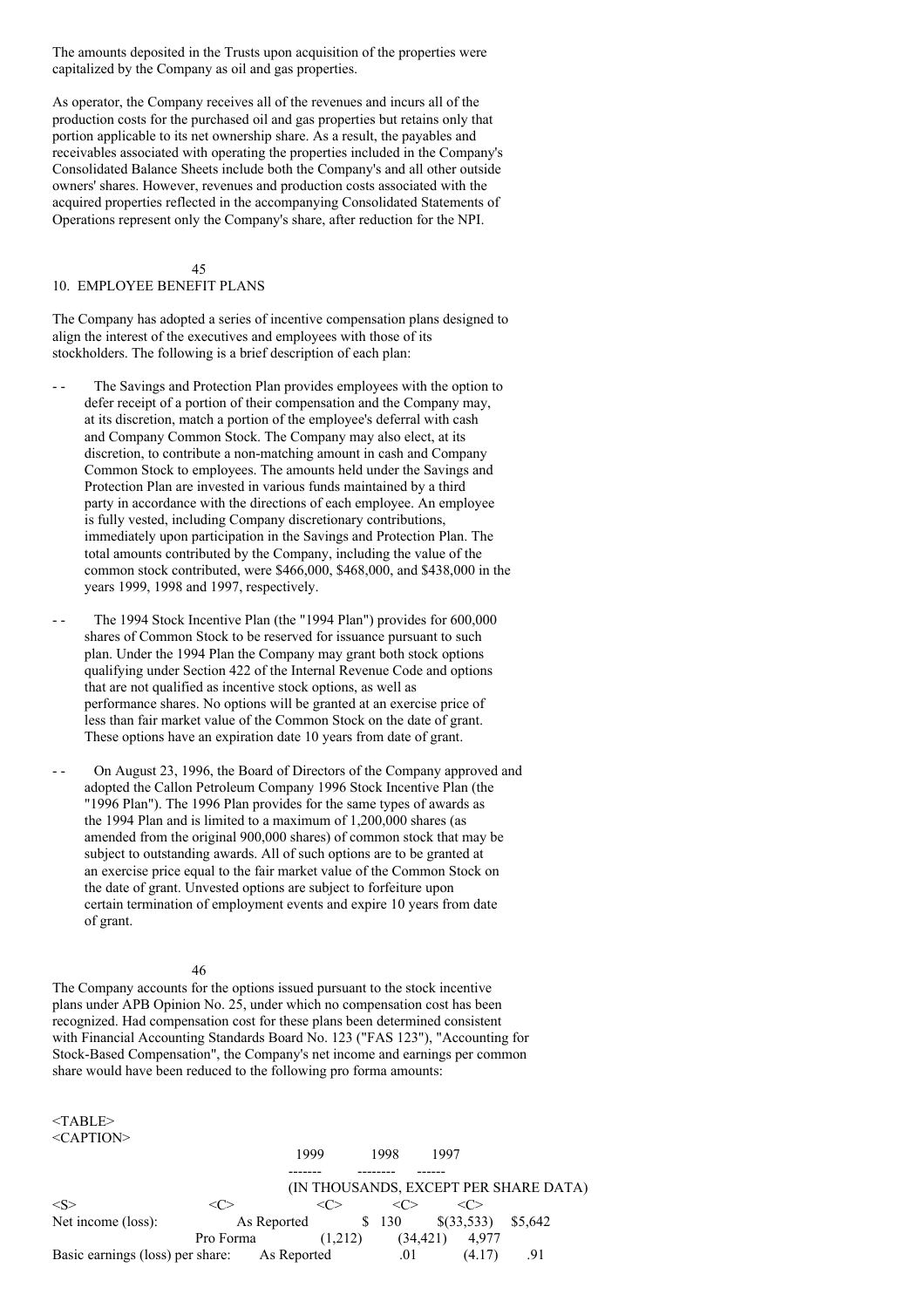| Pro Forma                                      | (.14) | (4.28) | .80    |     |
|------------------------------------------------|-------|--------|--------|-----|
| Diluted earnings (loss) per share: As Reported |       | .01    | (4.17) | .88 |
| Pro Forma                                      | (.14) | (4.28) |        |     |
|                                                |       |        |        |     |

 $<$ /TABLE>

Because the FAS 123 method of accounting does not apply to options granted prior to January 1, 1995, the resulting pro forma compensation cost above may not be representative of that to be expected in future years.

A summary of the status of the Company's two stock option plans at December 31, 1999, 1998 and 1997 and changes during the years then ended is presented in the table and narrative below:

# $<$ TABLE $>$

<CAPTION>

|                                                                                | 1999               |                      | 1998                | 1997                     |                 |                          |                 |
|--------------------------------------------------------------------------------|--------------------|----------------------|---------------------|--------------------------|-----------------|--------------------------|-----------------|
|                                                                                | <b>SHARES</b>      | WTD AVG<br>EX PRICE  |                     | WTD AVG<br><b>SHARES</b> | EX PRICE        | WTD AVG<br><b>SHARES</b> | <b>EX PRICE</b> |
| < S >                                                                          | <<>                | <<>                  | $\langle C \rangle$ | <<>                      | <<>             | $<\!\!C\!\!>$            |                 |
| Outstanding, beginning of year                                                 |                    | 1,266,000            | \$11.00             | 1,041,000                | \$11.19         | 1,030,000                | \$11.10         |
| Granted                                                                        |                    | 270,500 9.27 225,000 |                     | 10.08                    | 20,000          | 15.31                    |                 |
| Exercised                                                                      |                    |                      |                     | $\overline{\phantom{a}}$ | $(9,000)$ 10.00 |                          |                 |
| Forfeited                                                                      |                    |                      |                     |                          |                 |                          |                 |
| Expired                                                                        |                    |                      |                     |                          |                 |                          |                 |
|                                                                                |                    |                      |                     |                          |                 |                          |                 |
| Outstanding, end of year 1,536,500 \$10.60 1,266,000 \$11.00 1,041,000 \$11.19 |                    |                      |                     |                          |                 |                          |                 |
|                                                                                |                    |                      |                     |                          |                 |                          |                 |
| Exercisable, end of year                                                       | 1,247,600 \$10.47  |                      |                     | 802,250                  | \$10.90         | 621,000                  | \$10.65         |
| Weighted average fair value of<br>options granted                              | $\frac{1}{2}$ 4.94 |                      | \$.<br>4.31         | \$.                      | 6.30            |                          |                 |

 $<$ /TABLE>

At December 31, 1999, 1,496,500 of the 1,536,500 options outstanding have exercise prices between \$9 and \$13.50 with a weighted average exercise price of \$10.50 and a weighted average remaining contractual life of 6.6 years. 1,207,600 of these option are exercisable at a weighted average exercise price of \$10.34. The remaining 40,000 options have exercise prices between \$13.50 and \$15.31 with a weighted average exercise price of \$14.53. All of these options are exercisable.

The fair value of each option grant is estimated on the date of grant using the Black-Scholes option pricing model with the following weighted average assumptions used for options granted during 1999, 1998 and 1997.

<TABLE>  $\langle C \Delta P T I \Omega N \rangle$ 

| $\sim$ 11 $\sim$                                      |      |          |         |          |
|-------------------------------------------------------|------|----------|---------|----------|
|                                                       | 1999 | 1998     | 1997    |          |
|                                                       |      |          |         |          |
| <s:< td=""><td></td><td></td><td></td><td></td></s:<> |      |          |         |          |
| Risk free interest rate                               |      | $6.3\%$  | $5.1\%$ | $6.8\%$  |
| Expected life (years)                                 |      | 7.0      | 7.0     | 4.0      |
| <b>Expected volatility</b>                            |      | $46.0\%$ | 28.8%   | $41.1\%$ |
| Expected dividends                                    |      |          |         |          |
| $<$ /TABLE>                                           |      |          |         |          |
|                                                       |      |          |         |          |

#### 47

The Company awarded 225,000 performance shares under the 1996 Plan to the Company's Executive officers on August 23, 1996. All of the performance shares granted were scheduled to vest in whole on January 1, 2001. The unearned portion was being amortized as compensation expense on a straight-line basis over the vesting period. An additional 25,000 shares were issued under the 1994 Plan in 1997 and 165,500 shares were issued to certain key employees other than the Company's Executive officers in 1998. Approximately \$4,963,000 in 1998 and \$714,000 in 1997 of compensation cost were charged to expense related to the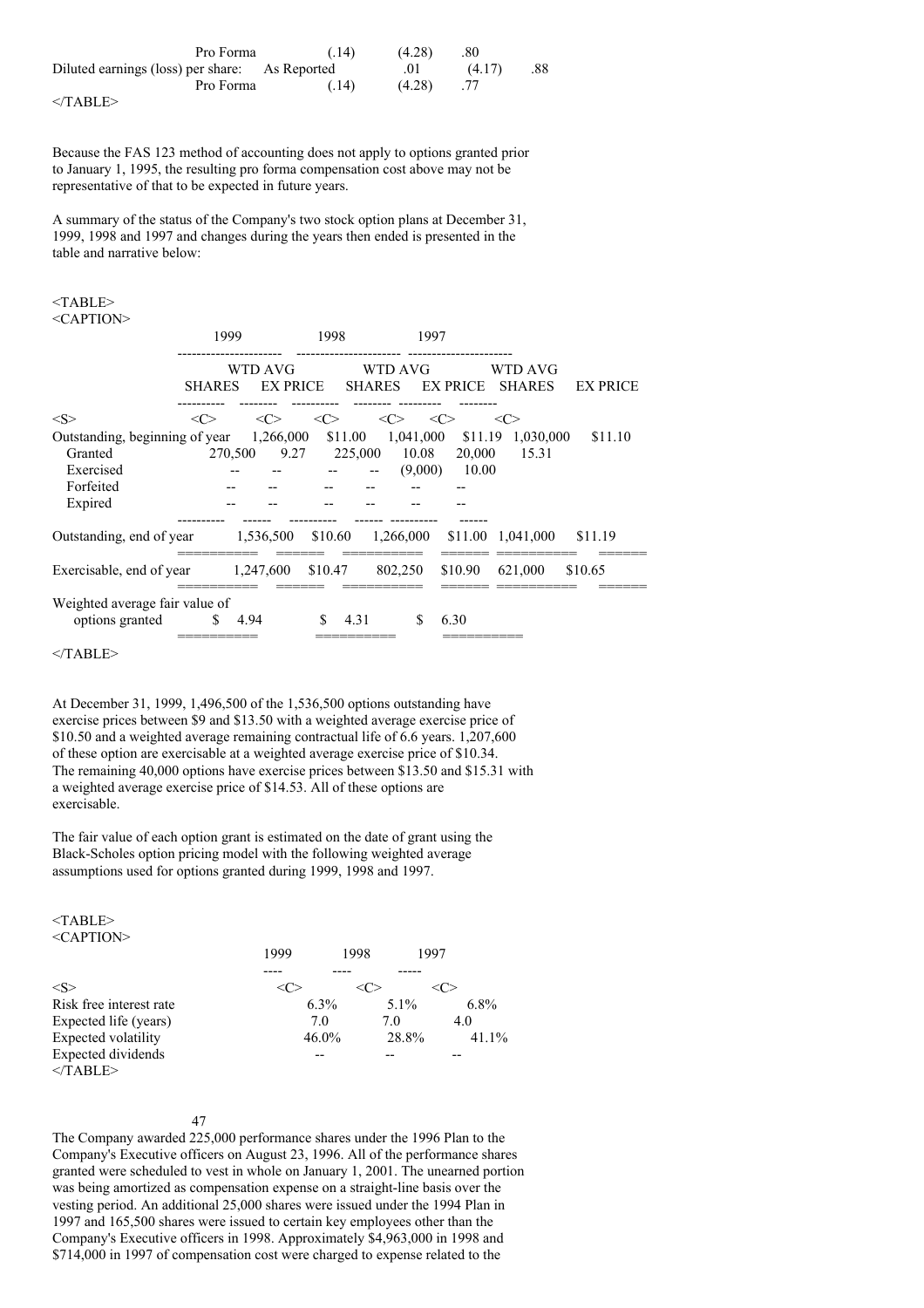restricted shares granted. In December 1998, the Company approved the accelerated vesting of all performance shares. As a result, an additional charge of \$3,469,000 which represents the future unamortized expense related to unvested shares at the date the acceleration of vesting occurred, was expensed in 1998.

In addition, the Company recorded a provision of approximately \$2.3 million for retirement benefits approved by the compensation committee of the Board of Directors in December of 1998.

#### 11. EQUITY TRANSACTIONS

In November 1995, the Company sold 1,315,500 shares of \$2.125 Convertible Exchangeable Preferred Stock, Series A (the "Preferred Stock"). Annual dividends are \$2.125 per share and are cumulative. The net proceeds of the \$.01 par value stock after underwriters discount and expense was \$30,899,000. Each share has a liquidation preference of \$25.00, plus accrued and unpaid dividends. Dividends on the Preferred Stock are cumulative from the date of issuance and are payable quarterly, commencing January 15, 1996. The Preferred Stock is convertible at any time, at the option of the holders thereof, unless previously redeemed, into shares of Common Stock of the Company at an initial conversion price of \$11 per share of Common Stock, subject to adjustments under certain conditions.

The Preferred Stock is redeemable at any time on or after December 31, 1998, in whole or in part at the option of the Company at a redemption price of \$26.488 per share beginning at December 31, 1998 and at premiums declining to the \$25.00 liquidation preference by the year 2005 and thereafter, plus accrued and unpaid dividends. The Preferred Stock is also exchangeable, in whole, but not in part, at the option of the Company on or after January 15, 1998 for the Company's 8.5% Convertible Subordinated Debentures due 2010 (the "Debentures") at a rate of \$25.00 principal amount of Debentures for each share of Preferred Stock. The Debentures will be convertible into Common Stock of the Company on the same terms as the Preferred Stock and will pay interest semi-annually.

On November 25, 1997, the Company completed a public offering of 1,840,000 shares of Common Stock at a price to the public of \$17.00. This offering resulted in the Company receiving cash proceeds of \$29,267,000, net of offering costs and underwriting discount.

#### 48

In a December 1998 private transaction, a preferred stockholder elected to convert 59,689 shares of Preferred Stock into 136,867 shares of the Company's Common Stock. In 1999 certain other preferred stockholders, through private transactions, agreed to convert 210,350 shares of Preferred Stock into 502,637 shares of the Company's Common Stock under similar terms. Any noncash premium negotiated in excess of the conversion rate was recorded as additional preferred stock dividends and excluded from the Consolidated Statements of Cash Flows.

In November of 1999, the Company sold 3,680,000 shares of Common Stock in a public offering at a price to the public of \$11.875 per share. Cash proceeds received by the Company were \$41.1 million net of underwriting discount and offering costs.

### 12. SUPPLEMENTAL OIL AND GAS RESERVE DATA (UNAUDITED)

The Company's proved oil and gas reserves at December 31, 1998, 1997 and 1996 have been estimated by independent petroleum consultants in accordance with guidelines established by the Securities and Exchange Commission ("SEC"). Accordingly, the following reserve estimates are based upon existing economic and operating conditions.

The 1999 estimates have been adjusted (per SEC guidelines) to exclude (i) volumes (approximately 5.8 billion cubic feet of natural gas) and (ii) future cash inflows of approximately \$12.1 million associated with the volumetric production payment described in Note 4. The adjustments resulted in a reduction of approximately \$7.0 million in standardized measure of discounted net cash flows associated with this volumetric production payment.

There are numerous uncertainties inherent in establishing quantities of proved reserves. The following reserve data represent estimates only and should not be construed as being exact. In addition, the present values should not be construed as the current market value of the Company's oil and gas properties or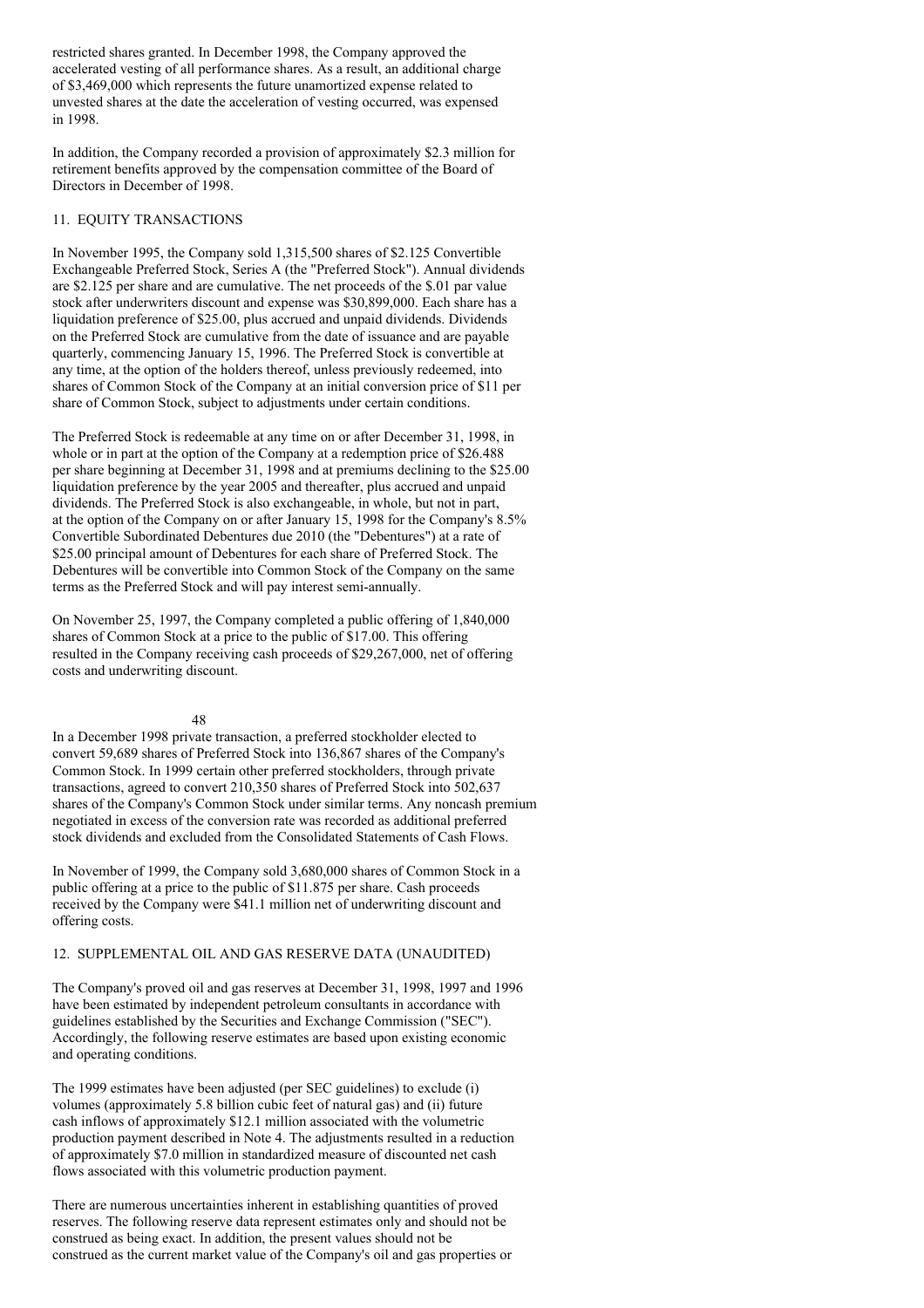the cost that would be incurred to obtain equivalent reserves.

49

# ESTIMATED RESERVES

Changes in the estimated net quantities of crude oil and natural gas reserves, all of which are located onshore and offshore in the continental United States, are as follows:

### RESERVE QUANTITIES

<TABLE> <CAPTION>

#### YEARS ENDED DECEMBER 31,

|                                                                                                                                                                                                                                                                                                                                                                                                                                                                                                                          |  | ------------------------<br>1999 1998 1997                   |                      |
|--------------------------------------------------------------------------------------------------------------------------------------------------------------------------------------------------------------------------------------------------------------------------------------------------------------------------------------------------------------------------------------------------------------------------------------------------------------------------------------------------------------------------|--|--------------------------------------------------------------|----------------------|
| $<\!\!S\!\!>$                                                                                                                                                                                                                                                                                                                                                                                                                                                                                                            |  | $\langle C \rangle$ $\langle C \rangle$ $\langle C \rangle$  |                      |
| Proved developed and undeveloped reserves:<br>Crude Oil (MBbls):                                                                                                                                                                                                                                                                                                                                                                                                                                                         |  |                                                              |                      |
| rude Oil (MBbls):<br>Beginning of period 6,898 3,402 3,819<br>Revisions to previous estimates (686) (99) (151)<br>Purchase of reserves in place 2,629 162 --<br>Sales of reserves in place -- (1,531) (78)<br>Extensions and discoveries                                                                                                                                                                                                                                                                                 |  |                                                              |                      |
|                                                                                                                                                                                                                                                                                                                                                                                                                                                                                                                          |  | $(330)$ $(310)$ $(462)$                                      |                      |
| Production<br>$\begin{array}{ccc}\n & & & \\ & & & \\ & & & \\ & & & \\ \hline\n& & & & \\ & & & \\ & & & \\ \hline\n& & & & \\ & & & \\ & & & & \\ \hline\n& & & & \\ & & & & \\ & & & & \\ & & & & \\ \hline\n& & & & \\ & & & & \\ & & & & \\ & & & & \\ & & & & \\ & & & & \\ \hline\n& & & & & \\ & & & & \\ & & & & & \\ \hline\n& & & & & \\ & & & & & \\ & & & & & \\ & & & & & \\ & & & & & \\ \hline\n& & & & & \\ & & & & & \\ & & & & & \\ \hline\n& & & & & & \\ & & &$<br>End of period 23,834 6,898 3,402 |  | ======= ====== ======                                        |                      |
| Natural Gas (MMcf):<br>Beginning of period 88,030 88,738 50,424<br>Revisions to previous estimates $(11,492)$ $(8,631)$ $(11,174)$<br>Purchase of reserves in place $4,733$ $4,414$ $52,485$<br>Sales of reserves in place $(684)$ $(164)$<br>Extensions and discoveries $42,662$ $18,229$ $10,281$<br>Production (13,312) (14,036) (13,114)                                                                                                                                                                             |  |                                                              |                      |
| End of period<br>$\begin{array}{ccc}\n & 110,621 & 88,030 & 88,738 \\  & & 110,621 & 88,030 & 88,738 \\  & & & \n\end{array}$                                                                                                                                                                                                                                                                                                                                                                                            |  |                                                              |                      |
| Proved developed reserves:<br>Crude Oil (MBbls):<br>Beginning of period                                                                                                                                                                                                                                                                                                                                                                                                                                                  |  | $\frac{1,774}{\text{}}$ 2,976 3,385                          |                      |
| End of period                                                                                                                                                                                                                                                                                                                                                                                                                                                                                                            |  |                                                              |                      |
| Natural Gas (MMcf):<br>Beginning of period                                                                                                                                                                                                                                                                                                                                                                                                                                                                               |  | =======        ======         ======                         | 76,895 88,010 49,491 |
| End of period                                                                                                                                                                                                                                                                                                                                                                                                                                                                                                            |  | 76,295 76,895 88,010<br>=======        ======         ====== |                      |
| $<$ /TABLE>                                                                                                                                                                                                                                                                                                                                                                                                                                                                                                              |  |                                                              |                      |

#### 50 STANDARDIZED MEASURE

The following tables present the Company's standardized measure of discounted future net cash flows and changes therein relating to proved oil and gas reserves and were computed using reserve valuations based on regulations prescribed by the SEC. These regulations provide that the oil, condensate and gas price structure utilized to project future net cash flows reflects current prices at each date presented and have been escalated only when known and determinable price changes are provided by contract and law. Future production, development and net abandonment costs are based on current costs without escalation. The resulting net future cash flows have been discounted to their present values based on a 10% annual discount factor.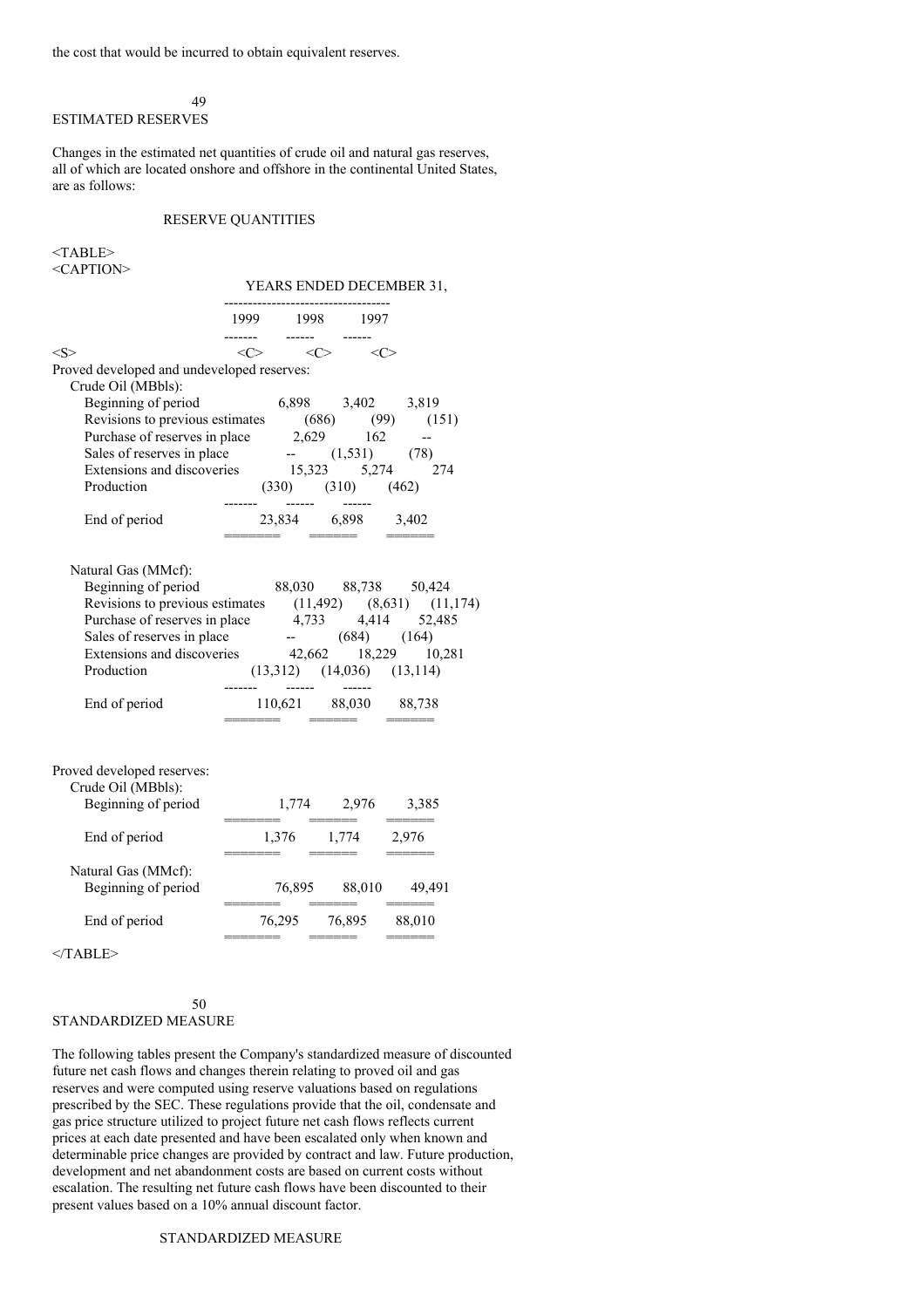|                                                                | YEARS ENDED DECEMBER 31, |                |                                         |                                   |  |  |
|----------------------------------------------------------------|--------------------------|----------------|-----------------------------------------|-----------------------------------|--|--|
|                                                                |                          | 1999 1998 1997 |                                         |                                   |  |  |
|                                                                |                          | (IN THOUSANDS) |                                         |                                   |  |  |
| $<\!\!S\!\!>$                                                  | <<>                      |                | $\langle C \rangle$ $\langle C \rangle$ |                                   |  |  |
| Future cash inflows                                            |                          |                |                                         | \$847,930 \$256,325 \$285,953     |  |  |
| Future costs -                                                 |                          |                |                                         |                                   |  |  |
| Production                                                     |                          |                | $(207,615)$ $(67,192)$ $(63,709)$       |                                   |  |  |
| Development and net abandonment (123,749) (36,581) (12,984)    |                          |                |                                         |                                   |  |  |
| Future net inflows before income taxes 516,567 152,552 209,260 |                          |                |                                         |                                   |  |  |
| Future income taxes                                            |                          |                | $(109,238)$ $(-)$ $(32,781)$            |                                   |  |  |
| Future net cash flows                                          |                          |                |                                         | 407,329 152,552 176,479           |  |  |
| 10% discount factor                                            |                          |                |                                         | $(151,007)$ $(52,801)$ $(48,400)$ |  |  |
| Standardized measure of discounted                             |                          |                |                                         |                                   |  |  |
| future net cash flows \$256,322 \$99,751 \$128,079             |                          |                |                                         |                                   |  |  |
|                                                                |                          |                |                                         |                                   |  |  |

 $<$ /TABLE>

## CHANGES IN STANDARDIZED MEASURE

<TABLE>

<CAPTION>

|                                                                                            | 1999 1998 1997                  |                             |    |                                 |
|--------------------------------------------------------------------------------------------|---------------------------------|-----------------------------|----|---------------------------------|
|                                                                                            |                                 | (IN THOUSANDS)              |    |                                 |
| <s></s>                                                                                    | <c></c>                         | $\langle C \rangle$         | << |                                 |
| Standardized measure - beginning of period \$99,751 \$128,079 \$130,169                    |                                 |                             |    |                                 |
| Sales and transfers, net of production costs $(27,076)$ $(27,807)$ $(34,006)$              |                                 |                             |    |                                 |
| Net change in sales and transfer prices,                                                   |                                 |                             |    |                                 |
| net of production costs                                                                    |                                 | 57,246 (33,029) (66,880)    |    |                                 |
| Exchange and sale of in place reserves                                                     |                                 | $ (4,445)$ $(2,428)$        |    |                                 |
| Purchases, extensions, discoveries, and improved<br>recovery, net of future production and |                                 |                             |    |                                 |
| development costs                                                                          |                                 | 181,185 24,294 90,550       |    |                                 |
| Revisions of quantity estimates                                                            | $(22,438)$ $(9,409)$ $(13,751)$ |                             |    |                                 |
| Accretion of discount                                                                      |                                 | 9,975 13,645 16,017         |    |                                 |
| Net change in income taxes                                                                 |                                 | $(29,492)$ $7,926$ $21,633$ |    |                                 |
| Changes in production rates, timing and other $(12,829)$ 497 $(13,225)$                    |                                 |                             |    |                                 |
| Standardized measure-end of period                                                         |                                 |                             |    | $$256,322$ $$99,751$ $$128,079$ |
|                                                                                            |                                 |                             |    |                                 |

 $<$  /TABLE>  $\,$ 

51

# 13. SUMMARIZED QUARTERLY FINANCIAL INFORMATION (UNAUDITED)

| $<$ TABLE>                          |                |               |         |                              |                                       |                |
|-------------------------------------|----------------|---------------|---------|------------------------------|---------------------------------------|----------------|
| $<$ CAPTION $>$                     |                |               |         |                              |                                       |                |
|                                     | <b>FIRST</b>   | <b>SECOND</b> |         | <b>THIRD</b>                 | <b>FOURTH</b>                         |                |
|                                     | <b>OUARTER</b> |               | OUARTER | <b>OUARTER</b>               |                                       | <b>OUARTER</b> |
|                                     |                |               |         |                              | (IN THOUSANDS, EXCEPT PER SHARE DATA) |                |
| 1999                                |                |               |         |                              |                                       |                |
|                                     |                |               |         |                              |                                       |                |
| < S >                               | <c></c>        | <c></c>       | <c></c> | <c></c>                      |                                       |                |
| Total revenues                      |                | \$8.374       |         | $$9,031$ $$10,584$ $$11,004$ |                                       |                |
| Total costs and expenses            |                | 7.659         | 8,690   | 8,986                        | 9,678                                 |                |
| Income taxes expense (benefit)      |                | 243           | 116     | 543                          | 451                                   |                |
| Net income (loss)                   |                | 472           | 225     | 1.055                        | 875                                   |                |
| Net income (loss) per share-basic   |                | (.04)         | (.04)   | .06                          | .03                                   |                |
| Net income (loss) per share-diluted |                | (.04)         | (.04)   | .06                          | .03                                   |                |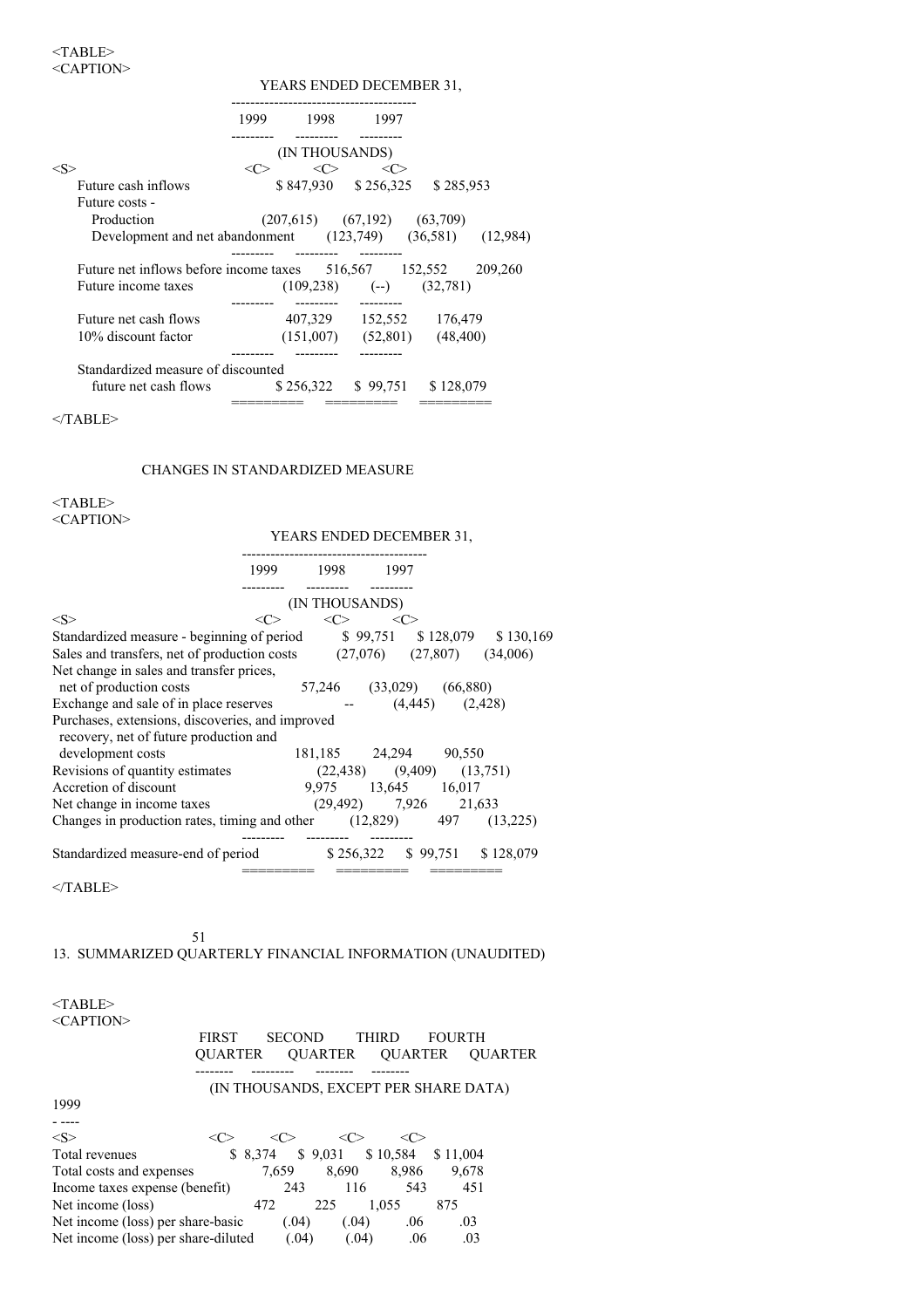1998 - ----

| Total revenues                      | \$11.492 |     | \$9,733 | \$9,339 | \$ 7.154 |
|-------------------------------------|----------|-----|---------|---------|----------|
| Total costs and expenses            | 9.664    |     | 8.606   | 7.919   | 57.383   |
| Income taxes expense (benefit)      |          | 621 | 380     | 487     | (16,588) |
| Net income (loss)                   | 1.207    |     | 747     | 933     | (33,641) |
| Net income (loss) per share-basic   |          | .06 | .01     | .03     | (4.27)   |
| Net income (loss) per share-diluted |          | .06 | .01     | .03     | (4.27)   |
| $<$ TABLE>                          |          |     |         |         |          |

During the fourth quarter of 1998, the Company recorded a non-cash impairment provision related to oil and gas properties in the amount of \$43.5 million (\$28.7 million after-tax) primarily due to the significant decline in oil and gas prices at December 31, 1998. See Note 8.

#### 52

ITEM 9. CHANGES IN AND DISAGREEMENTS WITH ACCOUNTANTS ON ACCOUNTING AND FINANCIAL DISCLOSURE

None.

PART III.

ITEMS 10, 11, 12 &13

For information concerning Item 10 - Directors and Executive Officers of the Registrant, Item 11 - Executive Compensation, Item 12 - Security Ownership of Certain Beneficial Owners and Management and Item 13 - Certain Relationships and Related Transactions, see the definitive Proxy Statement of Callon Petroleum Company relating to the Annual Meeting of Stockholders on May 9, 2000 which will be filed with the Securities and Exchange Commission and is incorporated herein by reference.

## 53 PART IV.

ITEM 14. EXHIBITS, FINANCIAL STATEMENT SCHEDULES AND REPORTS ON FORM 8-K

(a) 1. The following is an index to the financial statements and financial statement schedules that are filed as part of this Form 10-K on pages 32 through 52.

Report of Independent Public Accountants

Consolidated Balance Sheets as of the Years Ended December 31, 1999 and 1998

Consolidated Statements of Operations for the Three Years in the Period Ended December 31, 1999

Consolidated Statements of Stockholders' Equity for the Three Years in the Period Ended December 31, 1999

Consolidated Statements of Cash Flows for the Three Years in the Period Ended December 31, 1999

Notes to Consolidated Financial Statements

(a) 2. Schedules other than those listed above are omitted because they are not required, not applicable or the required information is included in the financial statements or notes thereto.

(a) 3. Exhibits:

<TABLE>  $\langle S \rangle$   $\langle C \rangle$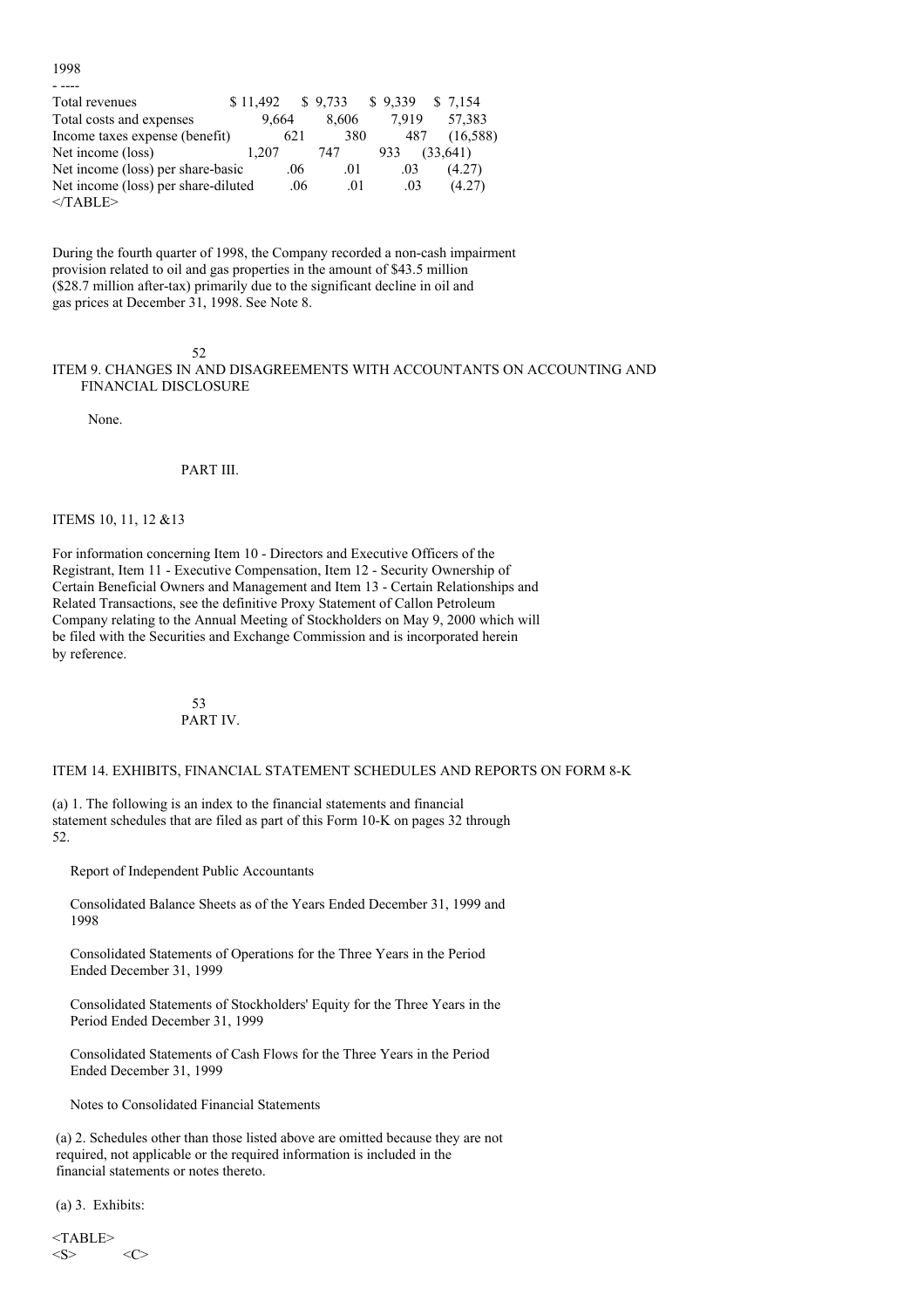- 2. Plan of acquisition, reorganization, arrangement, liquidation or succession\*
- 3. Articles of Incorporation and Bylaws
- 3.1 Certificate of Incorporation of the Company, as amended (incorporated by reference from Exhibit 3.1 of the Company's Registration Statement on Form S-4, filed August 4, 1994, Reg. No. 33-82408)
- 3.2 Certificate of Merger of Callon Consolidated Partners, L. P. with and into the Company dated September 16, 1994 (incorporated by reference from Exhibit 3.2 of the Company's Report on Form 10-K for the fiscal year ended December 31, 1994)
- 3.3 Bylaws of the Company (incorporated by reference from Exhibit 3.2 of the Company's Registration Statement on Form S-4, filed August 4, 1994, Reg. No. 33-82408)
- 4. Instruments defining the rights of security holders, including indentures
- 4.1 Specimen Common Stock Certificate (incorporated by reference from Exhibit 4.1 of the Company's Registration Statement on Form S-4, filed August 4, 1994, Reg. No. 33-82408)

 $<$ /TABLE>

54

## <TABLE>

 $\langle S \rangle$   $\langle C \rangle$ 

- 4.2 Specimen Preferred Stock Certificate (incorporated by reference from Exhibit 4.2 of the Company's Registration Statement on Form S-1, filed November 13, 1995, Reg. No. 33-96700)
- 4.3 Designation for Convertible, Exchangeable Preferred Stock, Series A (incorporated by reference from Exhibit 4.3 of the Company's Registration Statement on Form S-1, filed November 13, 1995, Reg. No. 33-96700)
- 4.4 Indenture for Convertible Debentures (incorporated by reference from Exhibit 4.4 of the Company's Registration Statement on Form S-1, filed November 13, 1995, Reg. No. 33-96700)
- 4.5 Certificate of Correction on Designation of Series A Preferred Stock (incorporated by reference from Exhibit 4.4 of the Company's Registration Statement on Form S-1, filed November 22, 1996, Reg. No. 333-15501)
- 4.6 Form of Note Indenture for the Company's 10% Senior Subordinated Notes due 2001 (incorporated by reference from Exhibit 4.6 of the Company's Registration Statement on Form S-1, filed November 22, 1996, Reg. No. 333-15501)
- 4.7 Form of Note Indenture for the Company's 10.25% Senior Subordinated Notes due 2004 (incorporated by reference from Exhibit 4.10 of the Company's Registration Statement on Form S-2, filed June 25, 1999, Reg. No. 333-80579)
- 9. Voting trust agreement
- 9.1 Stockholders' Agreement dated September 16, 1994 among the Company, the Callon Stockholders and NOCO Enterprises, L. P. (incorporated by reference from Exhibit 9.1 of the Company's Registration Statement on Form 8-B filed October 3, 1994)
- 9.2 Addendum to Stockholders' Agreement dated August 11, 1997 between Fred. Olsen Energy ASA, the Company and other stockholders of the Company (incorporated by reference from Exhibit 9.2 of the Company's Registration Statement on Form 8-A filed July 12, 1999)
- 9.3 Addendum to Stockholders' Agreement dated February 11, 1998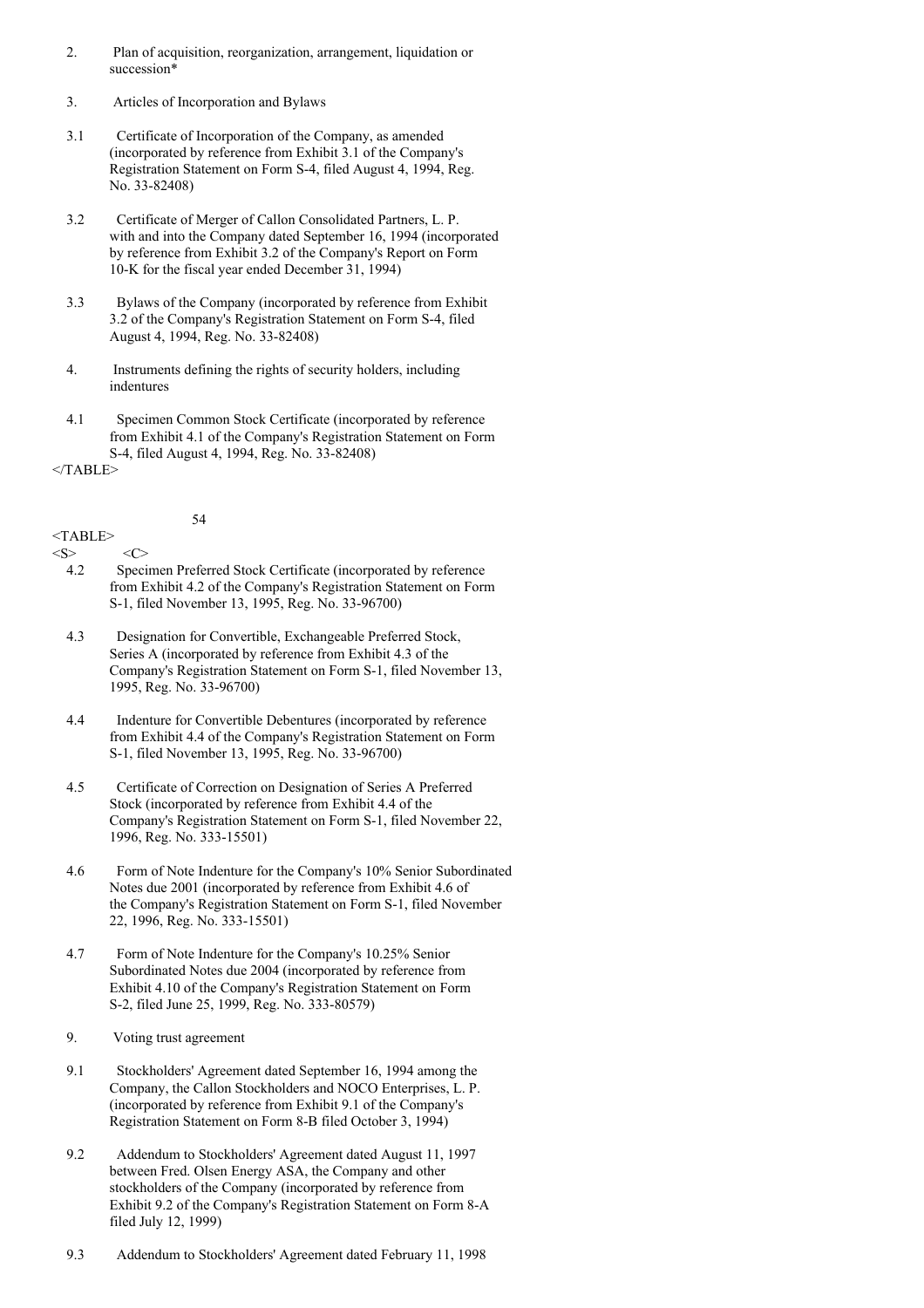between Fred. Olsen Limited, the Company and other stockholders of the Company (incorporated by reference from Exhibit 9.3 of the Company's Registration Statement on Form 8-A filed July 12, 1999)

- 10. Material contracts
- 10.1 Registration Rights Agreement dated September 16, 1994 between the Company and NOCO Enterprises, L. P. (incorporated by reference from Exhibit 10.2 of the Company's Registration Statement on Form 8-B filed October 3, 1994)

 $<$ /TABLE>

#### 55

# <TABLE>

 $\langle S \rangle$   $\langle C \rangle$ 

- 10.2 Registration Rights Agreement dated September 16, 1994 between the Company and Callon Stockholders (incorporated by reference from Exhibit 10.3 of the Company's Registration Statement on Form 8-B filed October 3, 1994)
- 10.3 Callon Petroleum Company 1994 Stock Incentive Plan (incorporated by reference from Exhibit 10.5 of the Company's Registration Statement on Form 8-B filed October 3, 1994)
- 10.4 Credit Agreement dated October 14, 1994 by and between the Company, Callon Petroleum Operating Company and Internationale Nederlanden (U.S.) Capital Corporation (incorporated by reference from Exhibit 99.1 of the Company's Report on Form 10-Q for the quarter ended September 30, 1994)
- 10.5 Third Amendment dated February 22, 1996, to Credit Agreement by and among Callon Petroleum Operating Company, Callon Petroleum Company and Internationale Nederlanden (U. S.) Capital Corporation (incorporated by reference from Exhibit 10.9 of the Company's Form 10-K for the fiscal year ended December 31, 1995)
- 10.6 Consulting Agreement between the Company and John S. Callon dated June 19, 1996 (incorporated by reference from Exhibit 10.10 of the Company's Registration Statement on Form S-1, filed November 5, 1996, Reg. No. 333-15501)
- 10.7 Employment Agreement effective September 1, 1996, between the Company and Fred L. Callon (incorporated by reference from Exhibit 10.4 of the Company's Registration Statement on Form S-1, filed November 14, 1996, Reg. No. 333-15501)
- 10.8 Employment Agreement effective September 1, 1996, between the Company and Dennis W. Christian (incorporated by reference from Exhibit 10.7 of the Company's Registration Statement on Form S-1, filed November 14, 1996, Reg. No. 333-15501)
- 10.9 Employment Agreement effective September 1, 1996, between the Company and John S. Weatherly (incorporated by reference from Exhibit 10.8 of the Company's Registration Statement on Form S-1, filed November 14, 1996, Reg. No. 333-15501)
- 10.10 Callon Petroleum Company Amended 1996 Stock Incentive Plan (incorporated by reference from Exhibit 4.4 of the Post-Effective Amendment No. 1 to the Company's Registration Statement on Form S-8, filed February 5, 1999, Reg. No. 333-29537)
- 10.11 Purchase and Sale Agreement between Callon Petroleum Operating Company and Murphy Exploration Company, dated May 26, 1999 (incorporated by reference from Exhibit 10.11 on Form S-2, filed June 14, 1999, Reg. No. 333-80579)
- 11. Statement re computation of per sharing earnings\*
- 12. Statements re computation of ratios\*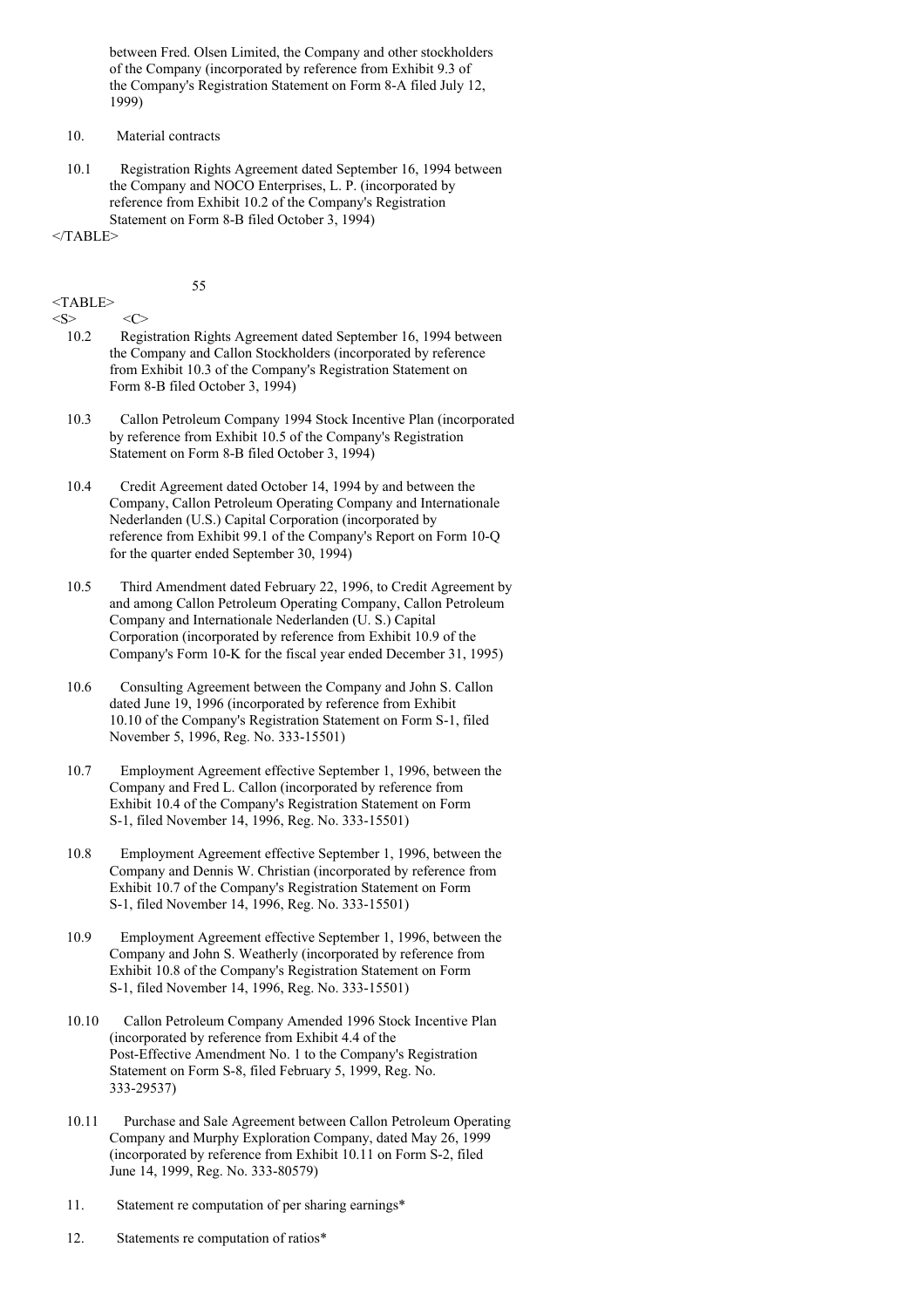56 <TABLE>  $\langle S \rangle$   $\langle C \rangle$ 16. Letter re change in certifying accountant\* 18. Letter re change in accounting principles\* 21. Subsidiaries of the Company 21.1 Subsidiaries of the Company (incorporated by reference from Exhibit 21.1 of the Company's Registration Statement on Form 8-B filed October 3, 1994) 22. Published report regarding matters submitted to vote of security holders\* 23. Consents of experts and counsel 23.1 Consent of Arthur Andersen LLP 24. Power of attorney\* 27. Financial data schedule A financial data schedule for the year ended December 31, 1999 (EX-27) was filed electronically along with the Form 10-K. 99. Additional Exhibits\*  $<$ /TABLE> - ----------------------------- \*Inapplicable to this filing. (b) Reports on Form 8-K.

The Company filed a Report on Form 8-K on November 4, 1999 under "Item 5 - Other Events."

### 57 SIGNATURES

Pursuant to the requirements of the Securities Exchange Act of 1934, this report has been signed below by the following persons on behalf of the registrant and in the capacities and on the dates indicated.

### CALLON PETROLEUM COMPANY

 $<$ TABLE>  $\langle S \rangle$   $\langle C \rangle$ Date: March 23, 2000 /s/ FRED L.CALLON ------------------------------------------------------

Fred L. Callon (principal executive officer, director)

Date: March 23, 2000 /s/ JOHN S. WEATHERLY

------------------------------------------------------ John S. Weatherly (principal financial officer)

Date: March 23, 2000 /s/ JAMES O. BASSI

------------------------------------------------------ James O. Bassi (principal accounting officer)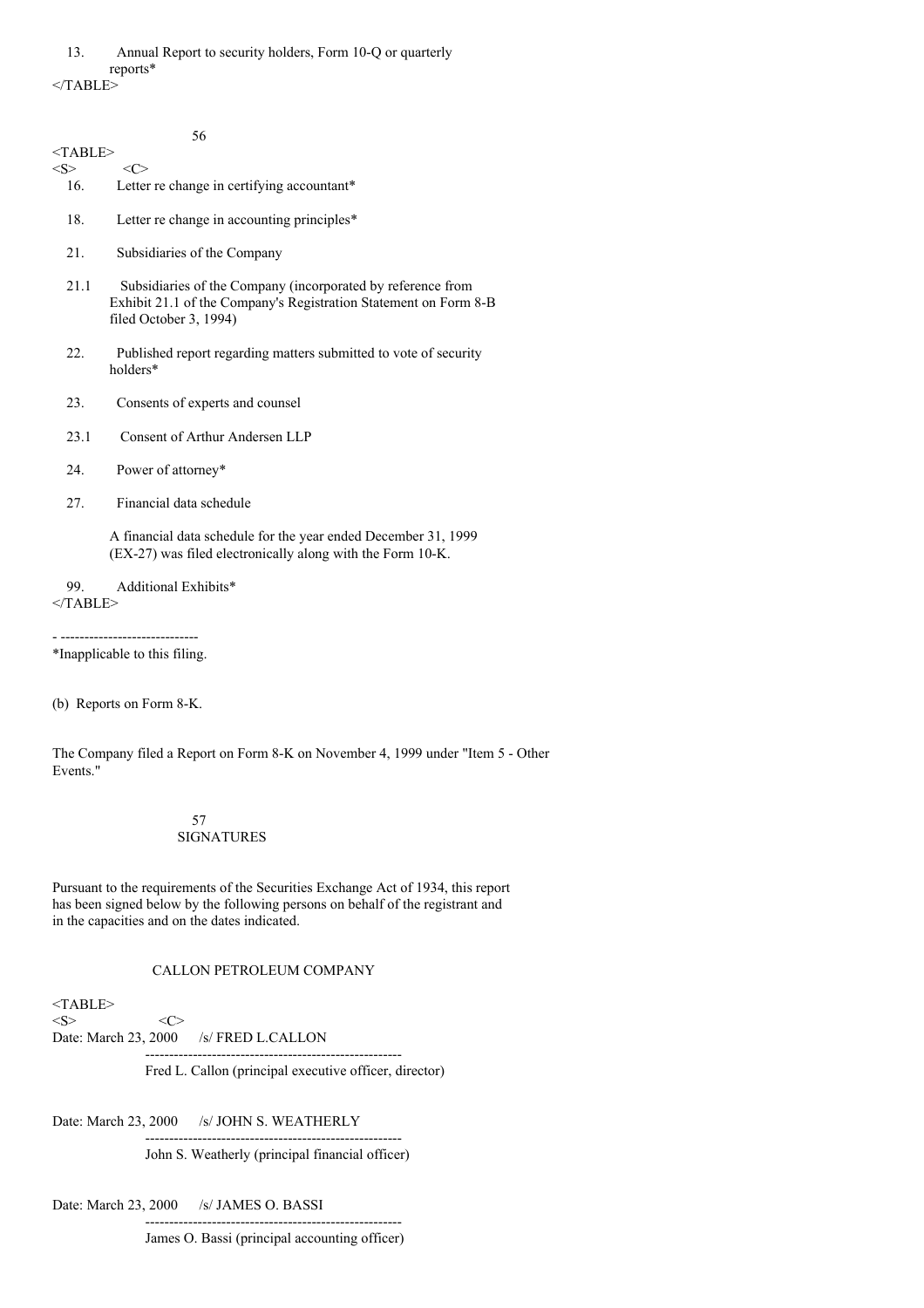Date: March 23, 2000 /s/ JOHN S. CALLON

John S. Callon (director)

Date: March 23, 2000 /s/ DENNIS W. CHRISTIAN

Dennis W. Christian (director)

------------------------------------------------------

------------------------------------------------------

Date: March 23, 2000 /s/ B. F. WEATHERLY ------------------------------------------------------

B. F. Weatherly (director)

Date: March 23, 2000 /s/ JOHN C. WALLACE

John C. Wallace (director)

 $<$ /TABLE>

Pursuant to the requirements of Section 13 or 15(d) of the Securities Exchange Act of 1934, the registrant has duly caused this report to be signed on its behalf by the undersigned, thereunto duly authorized.

## CALLON PETROLEUM COMPANY

Date: March 23, 2000 By: /s/ JOHN S. WEATHERLY --------------------------------------------

> John S. Weatherly, Senior Vice President and Chief Financial Officer

------------------------------------------------------

58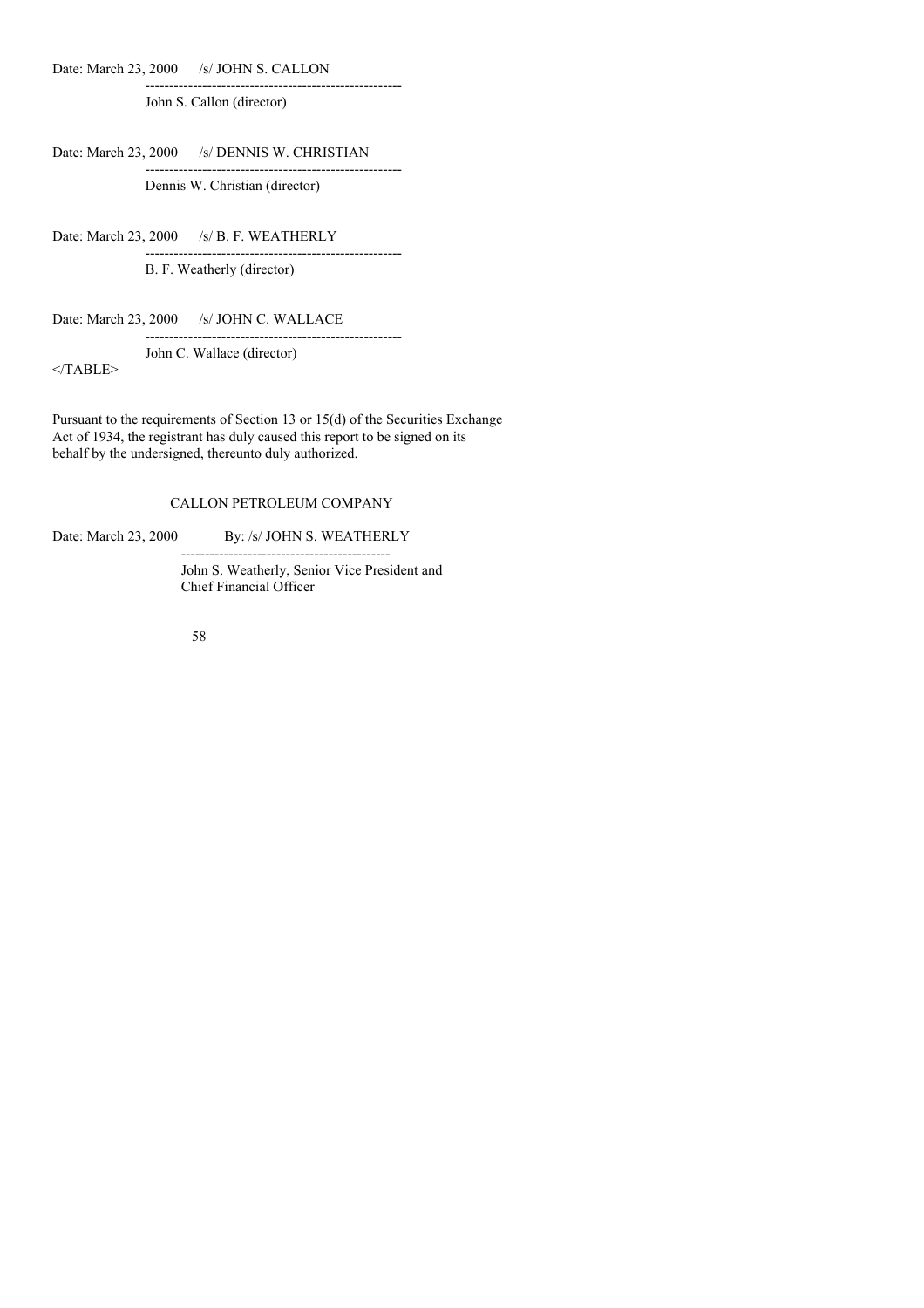## EXHIBIT 23.1

## CONSENT OF INDEPENDENT PUBLIC ACCOUNTANTS

As independent public accountants, we hereby consent to the incorporation by reference of our report dated February 16, 2000, included in this Form 10-K, into Callon Petroleum Company's previously filed Registration Statements on Forms S-8 (File Nos.33-90410, 333-29537 and 333-29529).

Arthur Andersen LLP

March 24, 2000 New Orleans, Louisiana